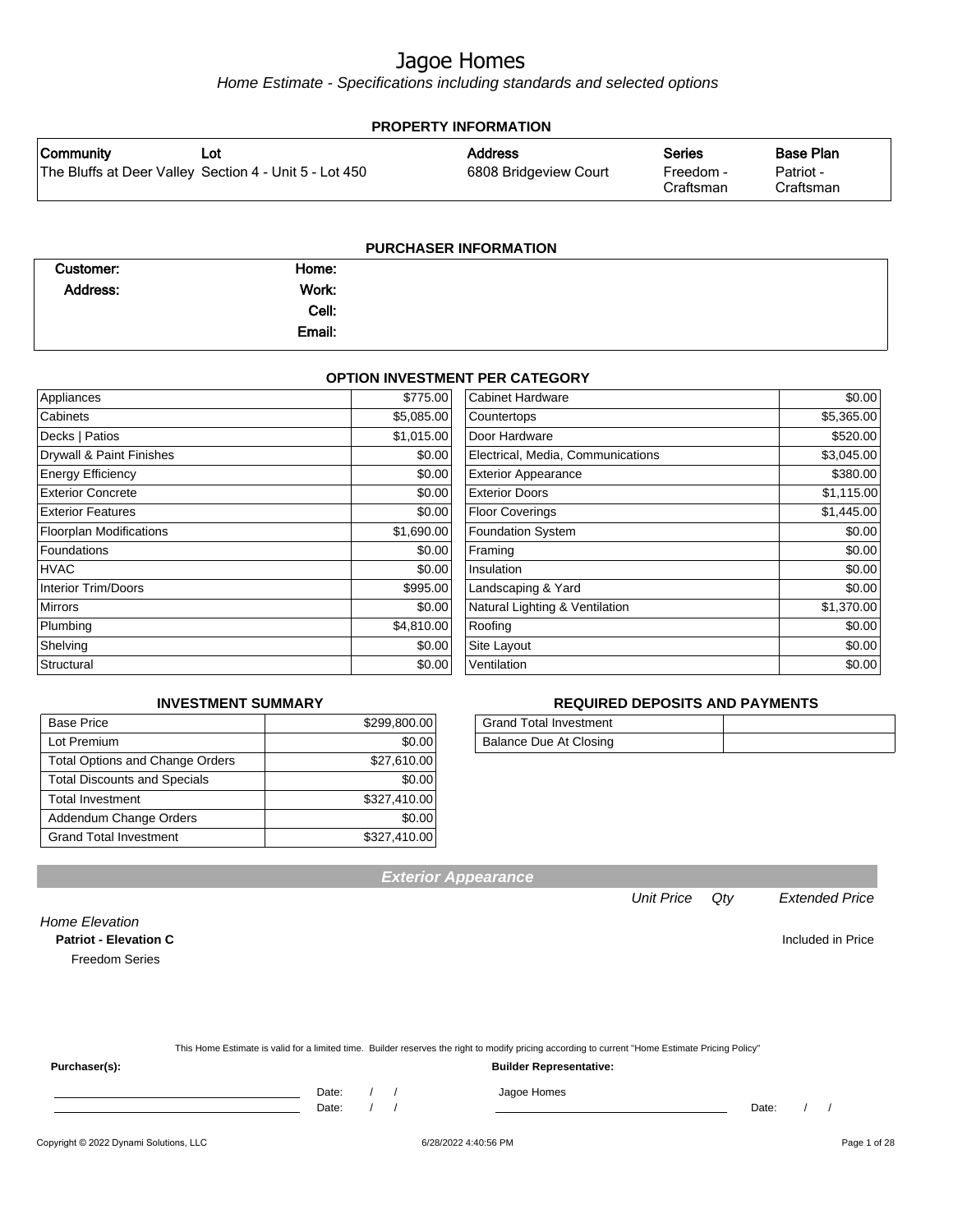|                                                                                                                                                                                                                                           | <b>PROPERTY INFORMATION</b>             |                                  |        |                                            |
|-------------------------------------------------------------------------------------------------------------------------------------------------------------------------------------------------------------------------------------------|-----------------------------------------|----------------------------------|--------|--------------------------------------------|
| Community<br>Lot<br>The Bluffs at Deer Valley Section 4 - Unit 5 - Lot 450                                                                                                                                                                | <b>Address</b><br>6808 Bridgeview Court | Series<br>Freedom -<br>Craftsman |        | <b>Base Plan</b><br>Patriot -<br>Craftsman |
|                                                                                                                                                                                                                                           | <b>Exterior Appearance</b>              |                                  |        |                                            |
| <b>Home Exterior Brick</b><br><b>Brick Veneer Front - Per Plan</b>                                                                                                                                                                        |                                         | <b>Unit Price</b>                | Qty    | <b>Extended Price</b><br>Included in Price |
| Includes brick front of home. See plan for details. Does not include drop brick ledge.<br><b>Brick Color</b><br>Selected Brick Color: Brownstone                                                                                          |                                         |                                  |        | Included in Price                          |
| <b>Address Stone</b><br><b>Address Stone</b><br>Includes one 8"x16" address stone for front of the house. Street Number ONLY will be on the<br>stone. Location of address stone will be predetermined by builder.                         |                                         |                                  |        | \$380.00                                   |
|                                                                                                                                                                                                                                           | <b>Foundation System</b>                |                                  |        |                                            |
| <b>Foundation System</b>                                                                                                                                                                                                                  |                                         | <b>Unit Price</b>                | Qty    | <b>Extended Price</b>                      |
| <b>Insulated Concrete Slab</b>                                                                                                                                                                                                            |                                         |                                  |        | Included in Price                          |
|                                                                                                                                                                                                                                           | <b>Energy Efficiency</b>                |                                  |        |                                            |
| <b>HERS Rating</b><br>HERS Rated Home (Less than 85 Score)<br>Note - Jagoe Homes receives all applicable rebates for energy efficiency, utilities,<br>manufacturers, etc. Rebates have been reflected as a discount in Base Price of Home |                                         | <b>Unit Price</b>                | Qty    | <b>Extended Price</b><br>Included in Price |
|                                                                                                                                                                                                                                           | <b>Floorplan Modifications</b>          |                                  |        |                                            |
| <b>Floorplan Modifications</b><br>Home Office/Storage ILO Living Room<br>See plans for details.                                                                                                                                           |                                         | <b>Unit Price</b>                | Qty    | <b>Extended Price</b><br>\$1,690.00        |
| Relocate Storage Closet Door into Office<br>Relocate Storage Closet Door into the Office                                                                                                                                                  |                                         |                                  |        | \$0.00                                     |
|                                                                                                                                                                                                                                           | <b>Structural</b>                       |                                  |        |                                            |
| Concrete Slab<br>Concrete Slab 4" thick (avg), 3500 psi, Slab fill 6" minimum, 6 mil polyethylene Vapor<br>Barrier, Termite Warranty 1 year                                                                                               |                                         | <b>Unit Price</b>                | $Q$ ty | <b>Extended Price</b><br>Included in Price |
| <b>Foundation Block</b><br><b>Foundation Block Size 8"x8"x16"</b>                                                                                                                                                                         |                                         |                                  |        | Included in Price                          |
| This Home Estimate is valid for a limited time. Builder reserves the right to modify pricing according to current "Home Estimate Pricing Policy"<br>Purchaser(s):                                                                         | <b>Builder Representative:</b>          |                                  |        |                                            |
| $\sqrt{2}$<br>$\prime$<br>Date:<br><u> 1989 - Johann Barn, mars ann an t-Amhain Aonaich an t-Aonaich an t-Aonaich ann an t-Aonaich ann an t-Aonaich</u><br>$\sqrt{ }$<br>Date:<br>$\sqrt{2}$                                              | Jagoe Homes                             |                                  |        | Date:                                      |
| Copyright © 2022 Dynami Solutions, LLC                                                                                                                                                                                                    | 6/28/2022 4:40:56 PM                    |                                  |        | Page 2 of 28                               |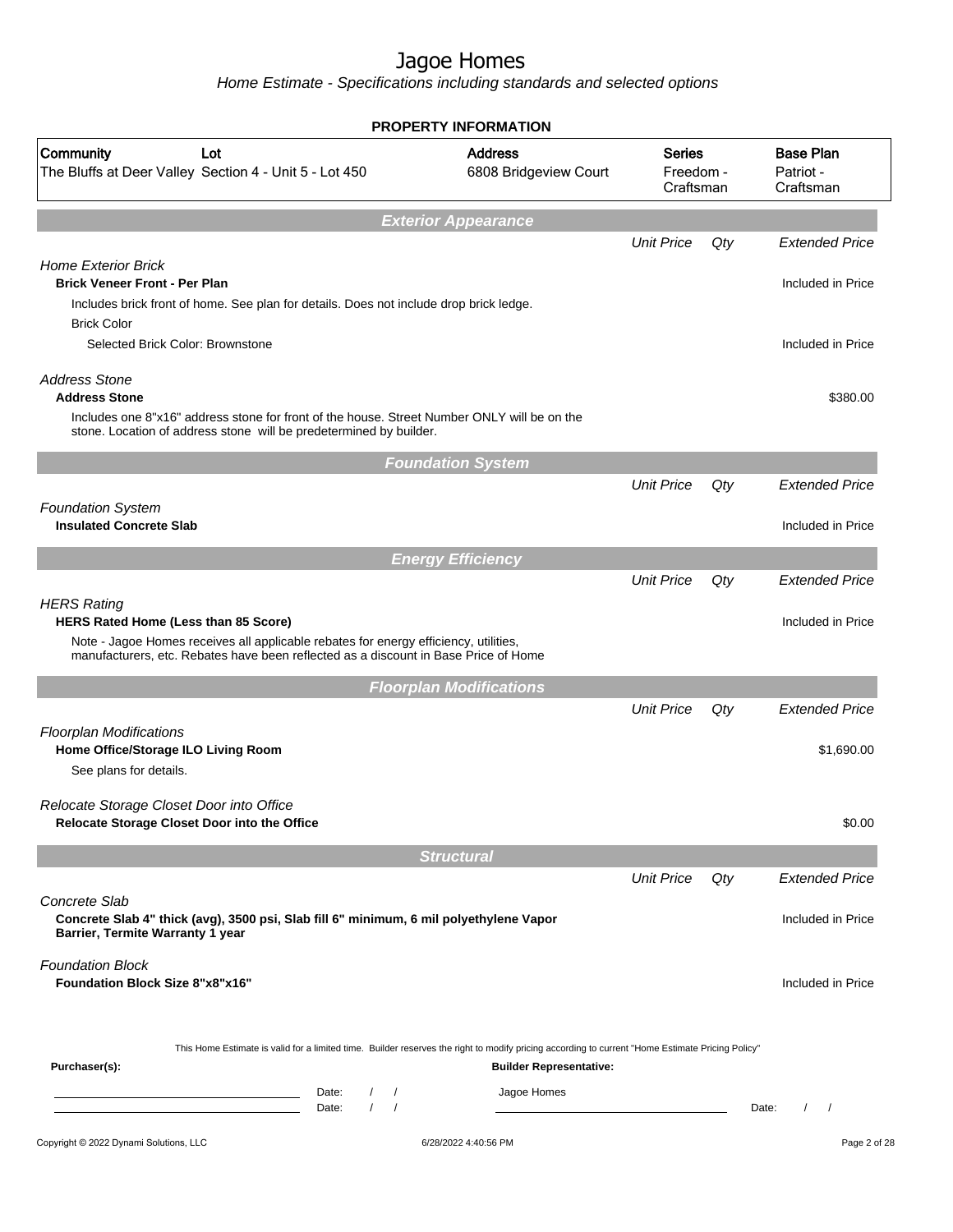Home Estimate - Specifications including standards and selected options

|                                                                                                      | <b>PROPERTY INFORMATION</b>             |                                         |     |                                            |
|------------------------------------------------------------------------------------------------------|-----------------------------------------|-----------------------------------------|-----|--------------------------------------------|
| Community<br>Lot<br>The Bluffs at Deer Valley Section 4 - Unit 5 - Lot 450                           | <b>Address</b><br>6808 Bridgeview Court | <b>Series</b><br>Freedom -<br>Craftsman |     | <b>Base Plan</b><br>Patriot -<br>Craftsman |
|                                                                                                      | <b>Structural</b>                       |                                         |     |                                            |
|                                                                                                      |                                         | <b>Unit Price</b>                       | Qty | <b>Extended Price</b>                      |
| <b>Foundation Drain</b>                                                                              |                                         |                                         |     |                                            |
| <b>Foundation Drain - Gravel French Drain</b>                                                        |                                         |                                         |     | Included in Price                          |
|                                                                                                      | <b>Decks   Patios</b>                   |                                         |     |                                            |
|                                                                                                      |                                         | <b>Unit Price</b>                       | Qty | <b>Extended Price</b>                      |
| Outside Retreat Concrete Patio or Covered Patio                                                      |                                         |                                         |     |                                            |
| 16' Wide x 12' Deep Concrete Patio, 3500 psi                                                         |                                         |                                         |     | \$1,015.00                                 |
| Finish                                                                                               |                                         |                                         |     |                                            |
| Selected Finish: Broom Finish                                                                        |                                         |                                         |     | Included in Price                          |
|                                                                                                      | <b>Exterior Doors</b>                   |                                         |     |                                            |
|                                                                                                      |                                         | <b>Unit Price</b>                       | Qty | <b>Extended Price</b>                      |
| Front Entry Door                                                                                     |                                         |                                         |     |                                            |
| HD Smooth Steel 3/0 Painted 4 Lite Hollister MHD-404-S04-1                                           |                                         |                                         |     | \$240.00                                   |
| Consult with Design Coordinator for Glass Pattern, Door Handle, and Paint Selections.                |                                         |                                         |     |                                            |
| <b>Glass Pattern</b>                                                                                 |                                         |                                         |     |                                            |
| Selected Glass Pattern: Clear                                                                        |                                         |                                         |     | Included in Price                          |
| 16' Craftsman Garage Overhead Door                                                                   |                                         |                                         |     |                                            |
| Carriage House Stamped 16x7 Garage Door                                                              |                                         |                                         |     | Included in Price                          |
| CHI 5250   Stamped Carriage House Steel   Includes Decorative Hardware                               |                                         |                                         |     |                                            |
| Color                                                                                                |                                         |                                         |     |                                            |
| Selected Color: Desert Tan                                                                           |                                         |                                         |     | Included in Price                          |
| Dining Area Patio Door                                                                               |                                         |                                         |     |                                            |
| Vinyl 6/0 Sliding Door w/ NO Grilles, Screen, and 1/0 Transom                                        |                                         |                                         |     | \$875.00                                   |
| Vinyl 6/0 Sliding Door w/ NO Grilles, Screen, and 1/0 Transom                                        |                                         |                                         |     |                                            |
| Color                                                                                                |                                         |                                         |     |                                            |
| Selected Color: White                                                                                |                                         |                                         |     | Included in Price                          |
|                                                                                                      |                                         |                                         |     |                                            |
| Garage-to-Home Door<br>HD Steel Smooth 2 Panel Square 2/8 x 6/8 Door                                 |                                         |                                         |     | \$0.00                                     |
| Smooth Finish<br><b>Primed for Paint</b><br>Interior Door Paint Selection unless otherwise Specified |                                         |                                         |     |                                            |
|                                                                                                      |                                         |                                         |     |                                            |
| Garage Door Opener                                                                                   |                                         |                                         |     |                                            |
| <b>Garage Door Opener(s) with 2 Transmitters</b>                                                     |                                         |                                         |     | Included in Price                          |

This Home Estimate is valid for a limited time. Builder reserves the right to modify pricing according to current "Home Estimate Pricing Policy" **Purchaser(s): Builder Representative:** Date: / / Jagoe Homes<br>Date: / / Jagoe Homes Date: / / Date: / /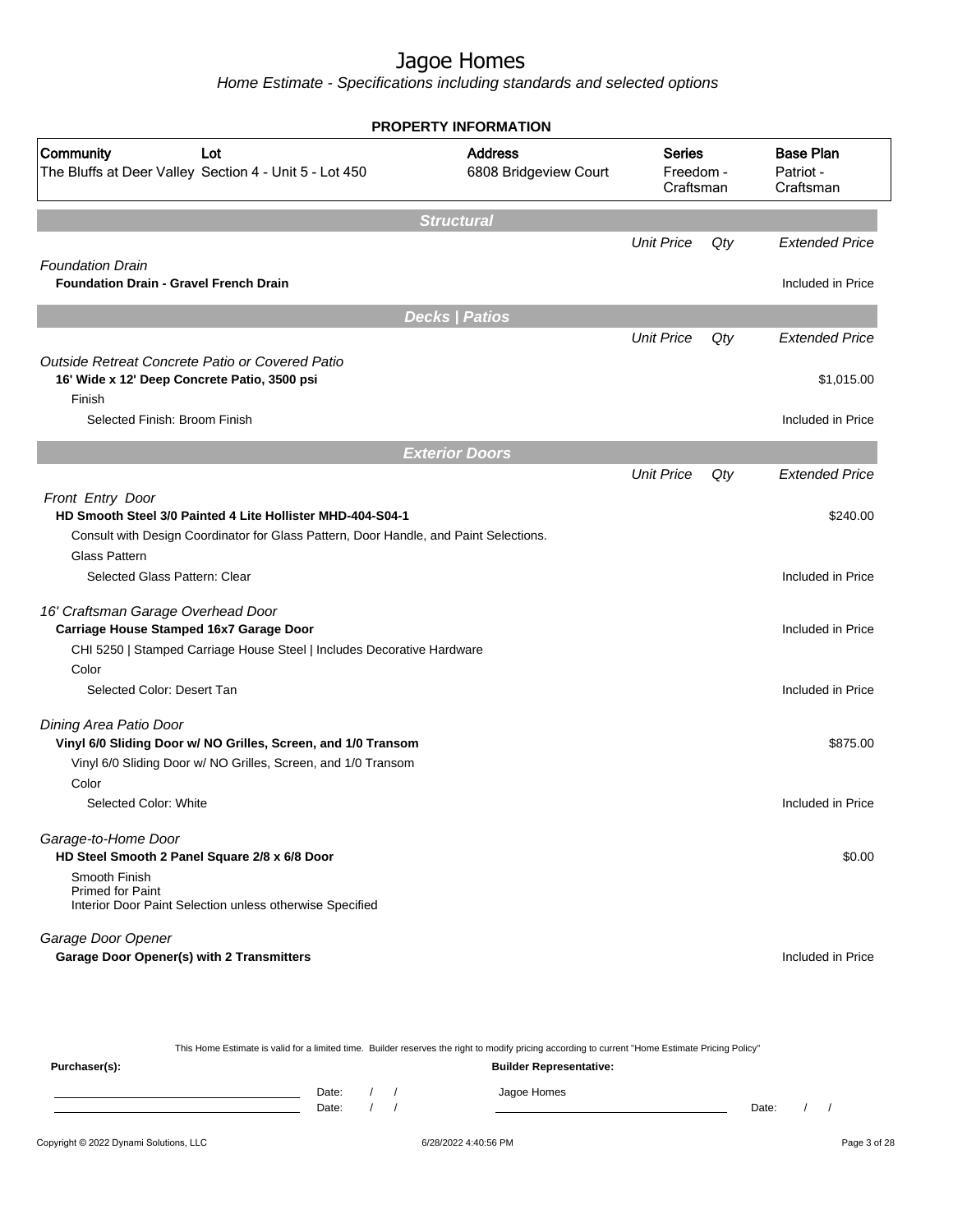|                                                                                                                                                                                                                                                    | <b>PROPERTY INFORMATION</b>               |                                  |     |                                            |
|----------------------------------------------------------------------------------------------------------------------------------------------------------------------------------------------------------------------------------------------------|-------------------------------------------|----------------------------------|-----|--------------------------------------------|
| Community<br>Lot<br>The Bluffs at Deer Valley Section 4 - Unit 5 - Lot 450                                                                                                                                                                         | <b>Address</b><br>6808 Bridgeview Court   | Series<br>Freedom -<br>Craftsman |     | <b>Base Plan</b><br>Patriot -<br>Craftsman |
|                                                                                                                                                                                                                                                    | <b>Natural Lighting &amp; Ventilation</b> |                                  |     |                                            |
|                                                                                                                                                                                                                                                    |                                           | <b>Unit Price</b>                | Qty | <b>Extended Price</b>                      |
| <b>Entire Home Windows</b><br>Vinyl Low E Single Hung Window w/ GBG & Half Screen                                                                                                                                                                  |                                           |                                  |     | Included in Price                          |
| Vinyl Low E Single Hung Window w/ GBG & Half Screen. Glass is Clear unless otherwise<br>noted. Grilles are between the glass. Grille patterns will differ based on Home Series. Please<br>confirm with New Home Consultant.<br><b>Window Color</b> |                                           |                                  |     |                                            |
| Selected Window Color: White Exterior/White Interior                                                                                                                                                                                               |                                           |                                  |     | Included in Price                          |
| Entire Home Additional Windows<br>Additional 3234 (approx 36" W x 72" H) Vinyl Low E Single Hung Window w/ GBG & Half<br><b>Screen</b>                                                                                                             |                                           | \$525.00                         | 2   | \$1,050.00                                 |
| Vinyl Low E Single Hung Window w/ GBG & Half Screen. Grilles are between the glass. Grille<br>patterns will differ based on Home Series. Please confirm with New Home Consultant.<br>Color                                                         |                                           |                                  |     |                                            |
| Selected Color: White                                                                                                                                                                                                                              |                                           |                                  |     | Included in Price                          |
| <b>Comments: Side Wall of office</b>                                                                                                                                                                                                               |                                           |                                  |     |                                            |
| <b>Entire Home Extended Jambs and Casing</b><br>Extended Jambs and Casing (No Window Stool) Package for Windows                                                                                                                                    |                                           |                                  |     | Included in Price                          |
| Includes extended jambs and casing on all additional windows                                                                                                                                                                                       |                                           |                                  |     |                                            |
| Extended Jambs and Casing for Additional Windows<br>Extended Jambs and Casing (No Window Stool) Package for Windows                                                                                                                                |                                           |                                  |     | Included in Price                          |
| Includes extended jambs and casing on all additional windows                                                                                                                                                                                       |                                           |                                  |     |                                            |
| Entire Home Fixed Window/Transom<br>Laundry - Vinyl Fixed Glass Transom ST4410 (approx 47"W x 12"H) NO Grilles                                                                                                                                     |                                           |                                  |     | \$320.00                                   |
| Vinyl Fixed Glass Transom 47"W x 12"H w/o Grilles. Placement predetermined per plan. See<br>New Home Consultant for details.                                                                                                                       |                                           |                                  |     |                                            |
| Technical Specification: V57ST4410                                                                                                                                                                                                                 |                                           |                                  |     |                                            |
|                                                                                                                                                                                                                                                    | <b>Exterior Concrete</b>                  |                                  |     |                                            |
|                                                                                                                                                                                                                                                    |                                           | <b>Unit Price</b>                | Qty | <b>Extended Price</b>                      |
| <b>Exterior Concrete Driveway</b><br>Driveway/Parking Double Garage: 16' 3" wide, 3500 psi                                                                                                                                                         |                                           |                                  |     | Included in Price                          |
| Finish<br>Selected Finish: Broom Finish                                                                                                                                                                                                            |                                           |                                  |     | Included in Price                          |
| This Home Estimate is valid for a limited time. Builder reserves the right to modify pricing according to current "Home Estimate Pricing Policy"                                                                                                   |                                           |                                  |     |                                            |
| Purchaser(s):                                                                                                                                                                                                                                      | <b>Builder Representative:</b>            |                                  |     |                                            |
| Date:<br>$\sqrt{2}$<br>$\sqrt{ }$                                                                                                                                                                                                                  | Jagoe Homes                               |                                  |     |                                            |
| Date:                                                                                                                                                                                                                                              |                                           |                                  |     | Date:<br>$\prime$<br>$\sqrt{ }$            |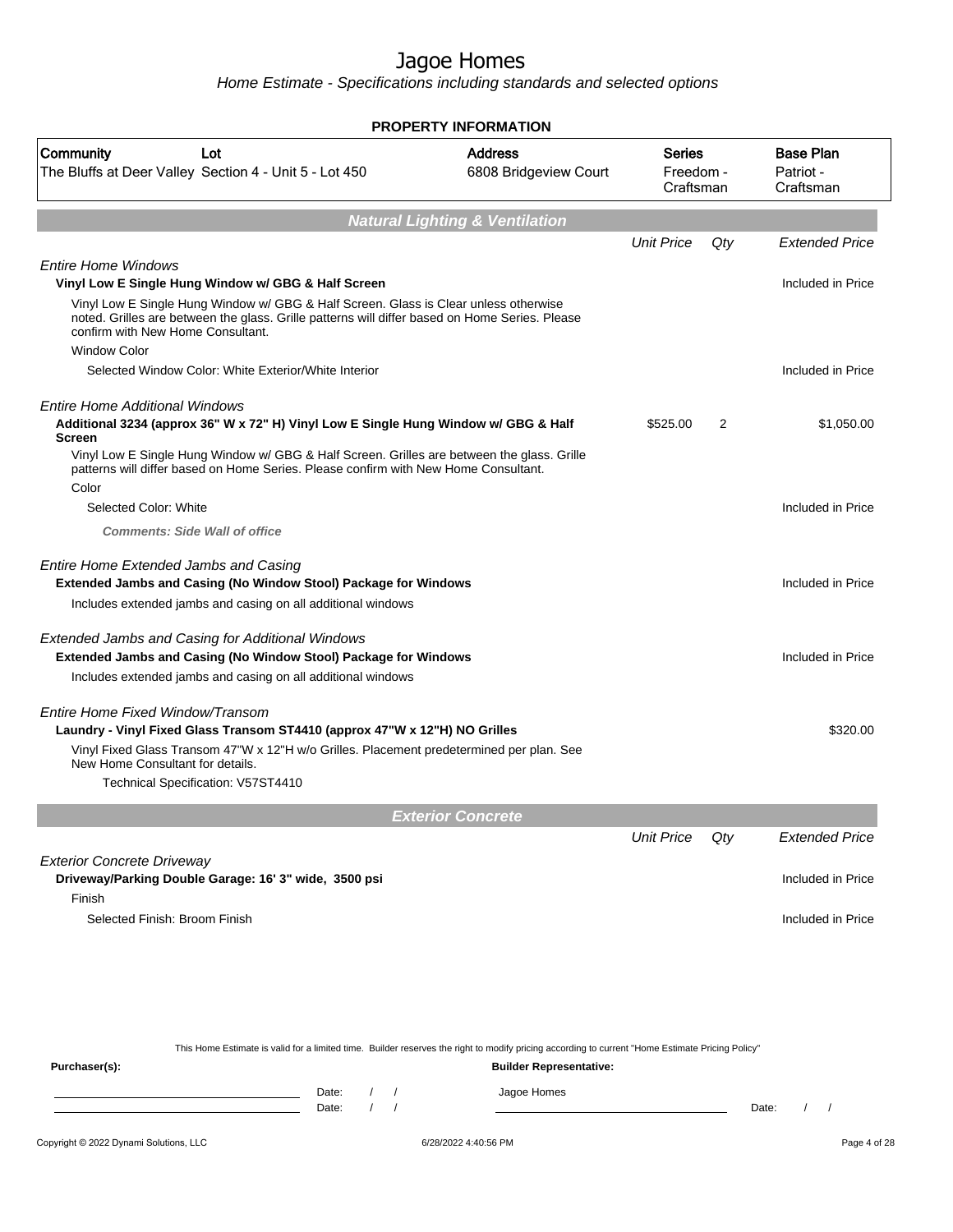|                                                                                                                                                                       | <b>PROPERTY INFORMATION</b>             |                                         |     |                                            |
|-----------------------------------------------------------------------------------------------------------------------------------------------------------------------|-----------------------------------------|-----------------------------------------|-----|--------------------------------------------|
| Community<br>Lot<br>The Bluffs at Deer Valley Section 4 - Unit 5 - Lot 450                                                                                            | <b>Address</b><br>6808 Bridgeview Court | <b>Series</b><br>Freedom -<br>Craftsman |     | <b>Base Plan</b><br>Patriot -<br>Craftsman |
|                                                                                                                                                                       | <b>Exterior Concrete</b>                |                                         |     |                                            |
|                                                                                                                                                                       |                                         | <b>Unit Price</b>                       | Qty | <b>Extended Price</b>                      |
| Exterior Concrete - Front Porch & Sidewalk<br>Front Porch & 4' Wide Curved Sidewalk from Porch to Driveway- per plan                                                  |                                         |                                         |     | Included in Price                          |
| Finish<br>Selected Finish: Broom Finish                                                                                                                               |                                         |                                         |     | Included in Price                          |
| <b>Exterior Concrete - City Sidewalk</b><br>Exterior Concrete - City Sidewalk, 3500 psi, Broom Finish                                                                 |                                         |                                         |     | Included in Price                          |
|                                                                                                                                                                       | <b>Exterior Features</b>                |                                         |     |                                            |
|                                                                                                                                                                       |                                         | <b>Unit Price</b>                       | Qty | <b>Extended Price</b>                      |
| <b>Exterior Siding</b><br>Exterior Portfolio - Double 4" Vinyl Siding                                                                                                 |                                         |                                         |     | Included in Price                          |
| Color                                                                                                                                                                 |                                         |                                         |     |                                            |
| Selected Color: Clay                                                                                                                                                  |                                         |                                         |     | Included in Price                          |
| Exterior Bracket/Corbel<br>Exterior Bracket(s), Corbel(s) Painted                                                                                                     |                                         |                                         |     | Included in Price                          |
| Color                                                                                                                                                                 |                                         |                                         |     |                                            |
| Selected Color: SW7568 Neutral Ground (Pearl Coordinate)                                                                                                              |                                         |                                         |     | Included in Price                          |
| <b>Exterior Decorative Siding</b><br><b>Exterior Portfolio Perfection Shake</b>                                                                                       |                                         |                                         |     | Included in Price                          |
| Perfection shingles have a more finished appearance than a hand-split shake. They are<br>patterned from #1 Red Cedar and offer a cleaner and more uniform appearance. |                                         |                                         |     |                                            |
| Color<br>Selected Color: Country Beige                                                                                                                                |                                         |                                         |     | Included in Price                          |
|                                                                                                                                                                       |                                         |                                         |     |                                            |
| Exterior Vertical Board & Batten Decorative Siding<br><b>Exterior Portfolio Vinyl Board and Batten</b>                                                                |                                         |                                         |     | Included in Price                          |
| Exterior Portfolio Vinyl Board and Batten features architecturally correct 10-inch boards that<br>replicate real cedar.                                               |                                         |                                         |     |                                            |
| Color                                                                                                                                                                 |                                         |                                         |     |                                            |
| Selected Color: Canyon                                                                                                                                                |                                         |                                         |     | Included in Price                          |
| <b>Exterior Special Trim Areas</b><br>Aluminum Wrapped Trim: Window Trim, Beams, Rake/Fascia, etc. Color will match Soffit                                            |                                         |                                         |     | Included in Price                          |
| color selected.<br>See plan for details. Color will match Soffit Color Selected.                                                                                      |                                         |                                         |     |                                            |
|                                                                                                                                                                       |                                         |                                         |     |                                            |

|               |       |  | This Home Estimate is valid for a limited time. Builder reserves the right to modify pricing according to current "Home Estimate Pricing Policy" |       |  |
|---------------|-------|--|--------------------------------------------------------------------------------------------------------------------------------------------------|-------|--|
| Purchaser(s): |       |  | <b>Builder Representative:</b>                                                                                                                   |       |  |
|               | Date: |  | Jagoe Homes                                                                                                                                      |       |  |
|               | Date: |  |                                                                                                                                                  | Date: |  |
|               |       |  |                                                                                                                                                  |       |  |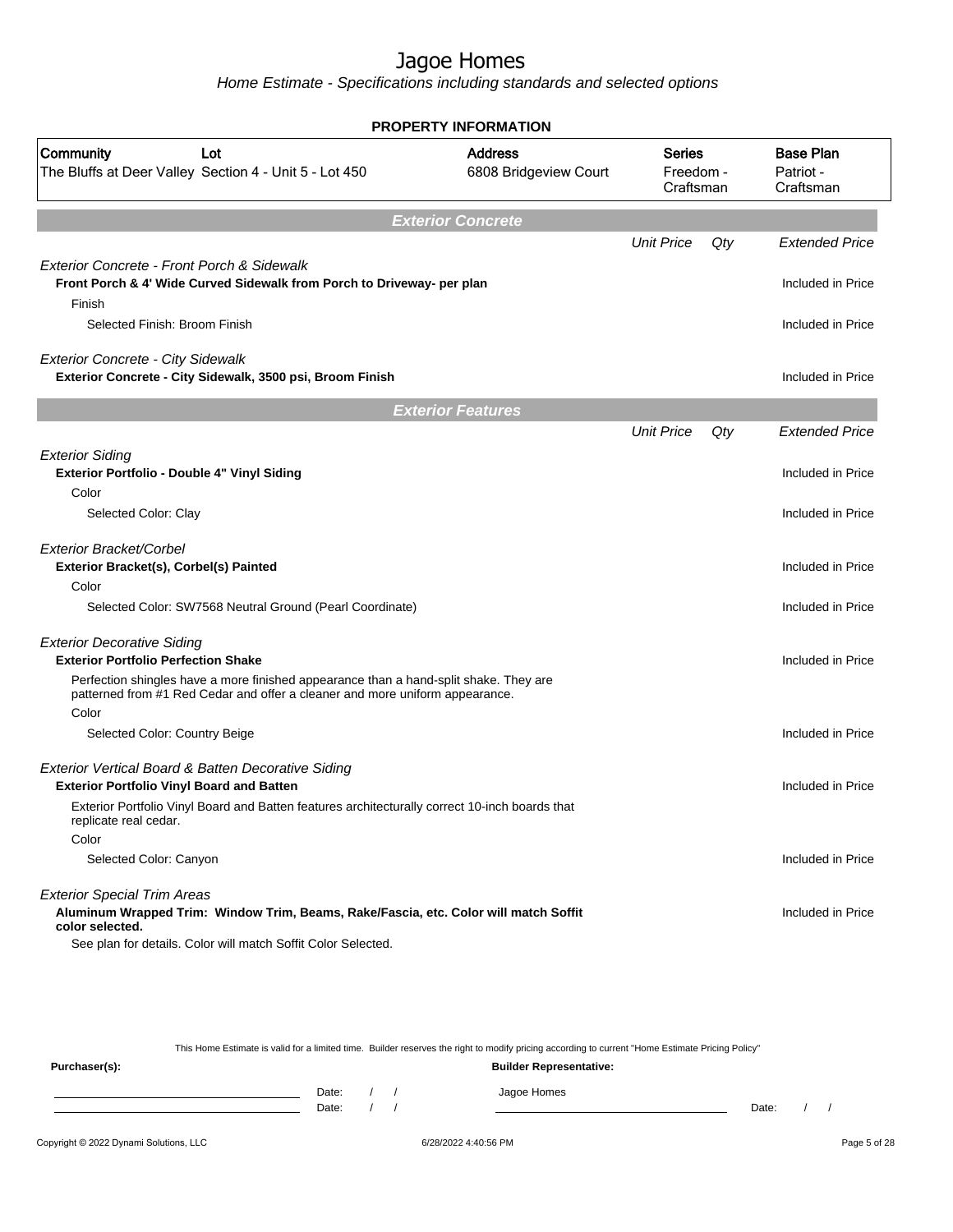Home Estimate - Specifications including standards and selected options

| <b>PROPERTY INFORMATION</b>                                                                                                        |                                         |                                         |     |                                            |  |  |  |  |
|------------------------------------------------------------------------------------------------------------------------------------|-----------------------------------------|-----------------------------------------|-----|--------------------------------------------|--|--|--|--|
| Community<br>Lot<br>The Bluffs at Deer Valley Section 4 - Unit 5 - Lot 450                                                         | <b>Address</b><br>6808 Bridgeview Court | <b>Series</b><br>Freedom -<br>Craftsman |     | <b>Base Plan</b><br>Patriot -<br>Craftsman |  |  |  |  |
|                                                                                                                                    | <b>Exterior Features</b>                |                                         |     |                                            |  |  |  |  |
| Exterior Vinyl Corner Trim(s)<br><b>Vinyl Corner Trim(s)</b>                                                                       |                                         | <b>Unit Price</b>                       | Qty | <b>Extended Price</b><br>Included in Price |  |  |  |  |
| Color<br>Selected Color: Pearl                                                                                                     |                                         |                                         |     | Included in Price                          |  |  |  |  |
| Fascia<br><b>Fascia Aluminum</b><br>Color will match Soffit Color Selected                                                         |                                         |                                         |     | Included in Price                          |  |  |  |  |
| Soffit<br>Soffit - Continuous Perforated Vinyl<br>Color                                                                            |                                         |                                         |     | Included in Price                          |  |  |  |  |
| Selected Color: Pearl                                                                                                              |                                         |                                         |     | Included in Price                          |  |  |  |  |
| Gutter<br>Gutters Aluminum 5" (.027 gauge)<br>Color<br>Selected Color: Pearl                                                       |                                         |                                         |     | Included in Price<br>Included in Price     |  |  |  |  |
| Downspout<br>Downspouts Aluminum 3" x 2" (.027 gauge)                                                                              |                                         |                                         |     | Included in Price                          |  |  |  |  |
| Splash Block<br>Splash Blocks 24" precast concrete                                                                                 |                                         |                                         |     | Included in Price                          |  |  |  |  |
| <b>Front Porch Post</b><br>Front Porch Column(s) Size & Type per plan, Painted<br>Placement predetermined. Check plan for details. |                                         |                                         |     | Included in Price                          |  |  |  |  |
| Color<br>Selected Color: SW7568 Neutral Ground                                                                                     |                                         |                                         |     | Included in Price                          |  |  |  |  |
| Flashing<br><b>Flashing see Plan Detail</b>                                                                                        |                                         |                                         |     | Included in Price                          |  |  |  |  |
| <b>Exterior Mailbox</b><br><b>Centralized Mailbox - Cluster Box Unit</b>                                                           |                                         |                                         |     | \$0.00                                     |  |  |  |  |

This Home Estimate is valid for a limited time. Builder reserves the right to modify pricing according to current "Home Estimate Pricing Policy"

**Purchaser(s): Builder Representative:** Date: / / Jagoe Homes<br>Date: / / Jagoe Homes Date: / / **Date: / / 2006** Date: / / / Date: / / / Date: / / / 2006 Date: / / / 2006 Date: / / / 2006 Date: / / / 2006 Date: / / / 2007 Date: / / / 2007 Date: / / / 2007 Date: / / / 2007 Date: / / / 2007 Date: / / / 2007 D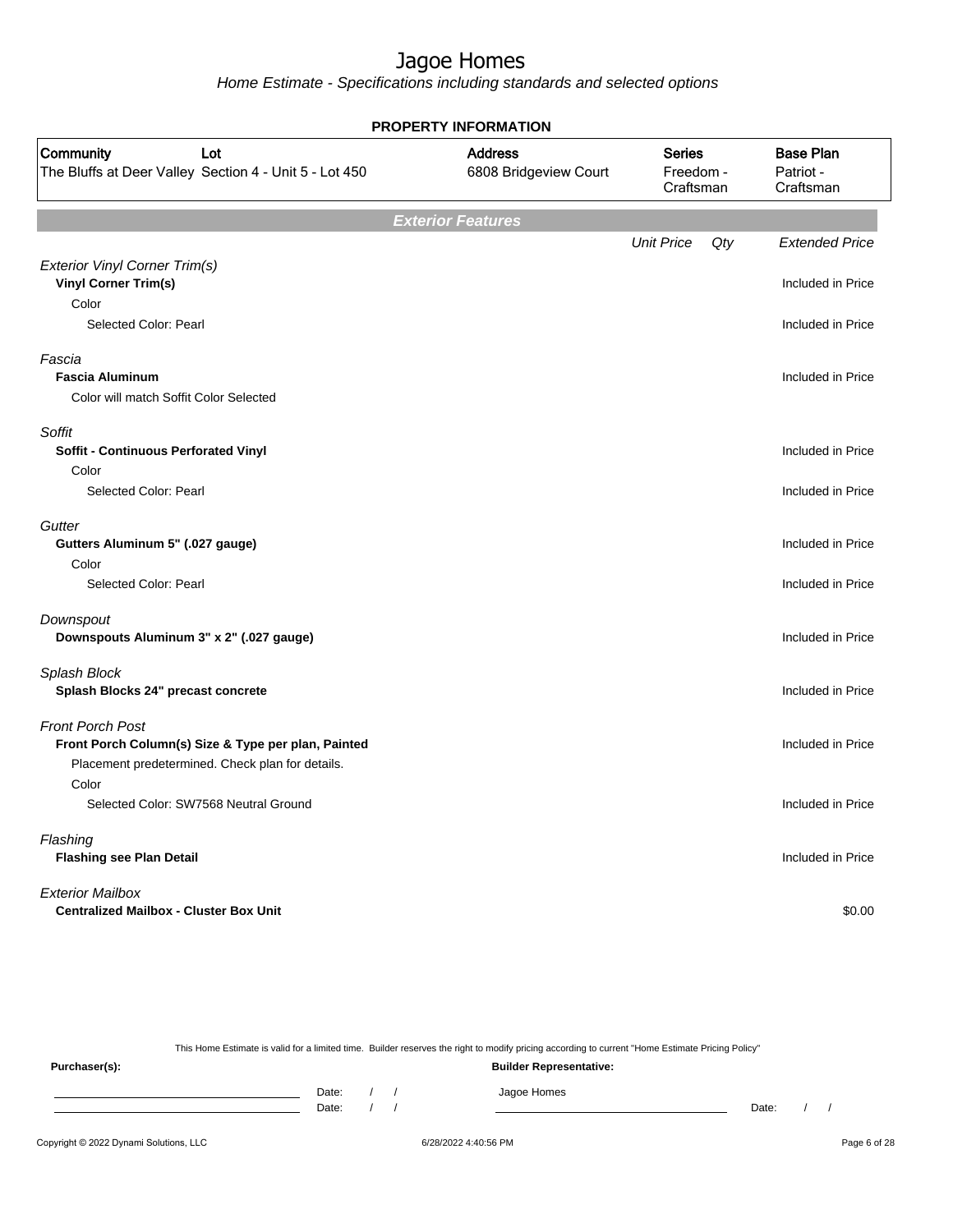|                                                                                                                                                                            | <b>PROPERTY INFORMATION</b>                                                        |                   |     |                                            |
|----------------------------------------------------------------------------------------------------------------------------------------------------------------------------|------------------------------------------------------------------------------------|-------------------|-----|--------------------------------------------|
| Community<br>Lot<br>The Bluffs at Deer Valley Section 4 - Unit 5 - Lot 450                                                                                                 | <b>Address</b><br><b>Series</b><br>6808 Bridgeview Court<br>Freedom -<br>Craftsman |                   |     | <b>Base Plan</b><br>Patriot -<br>Craftsman |
|                                                                                                                                                                            | <b>Roofing</b>                                                                     |                   |     |                                            |
| Roof Felt                                                                                                                                                                  |                                                                                    | <b>Unit Price</b> | Qty | <b>Extended Price</b>                      |
| Synthetic Underlayment or Felt, Aluminum Drip Edge                                                                                                                         |                                                                                    |                   |     | Included in Price                          |
| <b>Roof Shingles</b><br>30 Year GAF Dimensional Roof Shingles<br>Roofing Color                                                                                             |                                                                                    |                   |     | Included in Price                          |
| Selected Roofing Color: Barkwood                                                                                                                                           |                                                                                    |                   |     | Included in Price                          |
| Roof Valley Material<br>Ice and Water Shield or Equivalent                                                                                                                 |                                                                                    |                   |     | Included in Price                          |
| Roof Flashing<br>Roof Flashing- required by design                                                                                                                         |                                                                                    |                   |     | Included in Price                          |
|                                                                                                                                                                            | <b>Insulation</b>                                                                  |                   |     |                                            |
|                                                                                                                                                                            |                                                                                    | <b>Unit Price</b> | Qty | <b>Extended Price</b>                      |
| <b>Entire Home Foundation Insulation</b><br>Foundation Perimeter 1"x24" Styrofoam R5.0                                                                                     |                                                                                    |                   |     | Included in Price                          |
| Living Area Wall Insulation<br>Living Area Walls R15 Fiberglass Blown-In &/or Batt Wall System                                                                             |                                                                                    |                   |     | Included in Price                          |
| Living Area Ceiling Insulation<br>Living Area Flat Ceiling R38 (Average) Blown-In Fiberglass                                                                               |                                                                                    |                   |     | Included in Price                          |
|                                                                                                                                                                            | <b>Drywall &amp; Paint Finishes</b>                                                |                   |     |                                            |
|                                                                                                                                                                            |                                                                                    | <b>Unit Price</b> | Qty | <b>Extended Price</b>                      |
| Interior Home Wall Finish<br>1/2" Drywall   Finished, Primed, & Painted Smooth                                                                                             |                                                                                    |                   |     | Included in Price                          |
| <b>Interior Home Ceiling Finish</b><br><b>Drywall   Textured Throughout</b><br>1/2in Structural or 5/8in Drywall   Stomped Texture   White                                 |                                                                                    |                   |     | Included in Price                          |
| Garage Drywall and Finish Application<br>Two Car Garage   Drywall, Prime, & Paint                                                                                          |                                                                                    |                   |     | Included in Price                          |
| Entire Home Paint Color used unless otherwise specified under Additional Paint Color                                                                                       |                                                                                    |                   |     |                                            |
| <b>Mechanical Storage</b><br><b>Unfinished Drywall</b>                                                                                                                     |                                                                                    |                   |     | Included in Price                          |
| This Home Estimate is valid for a limited time. Builder reserves the right to modify pricing according to current "Home Estimate Pricing Policy"<br>Purchaser(s):          | <b>Builder Representative:</b>                                                     |                   |     |                                            |
| Date:<br>$\sqrt{2}$<br>$\prime$<br><u> 1989 - Johann Barn, amerikansk politiker (</u><br>$\sqrt{ }$<br>$\sqrt{ }$<br>the control of the control of the control of<br>Date: | Jagoe Homes                                                                        |                   |     | Date:<br>$\left  \right $                  |
| Copyright © 2022 Dynami Solutions, LLC                                                                                                                                     | 6/28/2022 4:40:56 PM                                                               |                   |     | Page 7 of 28                               |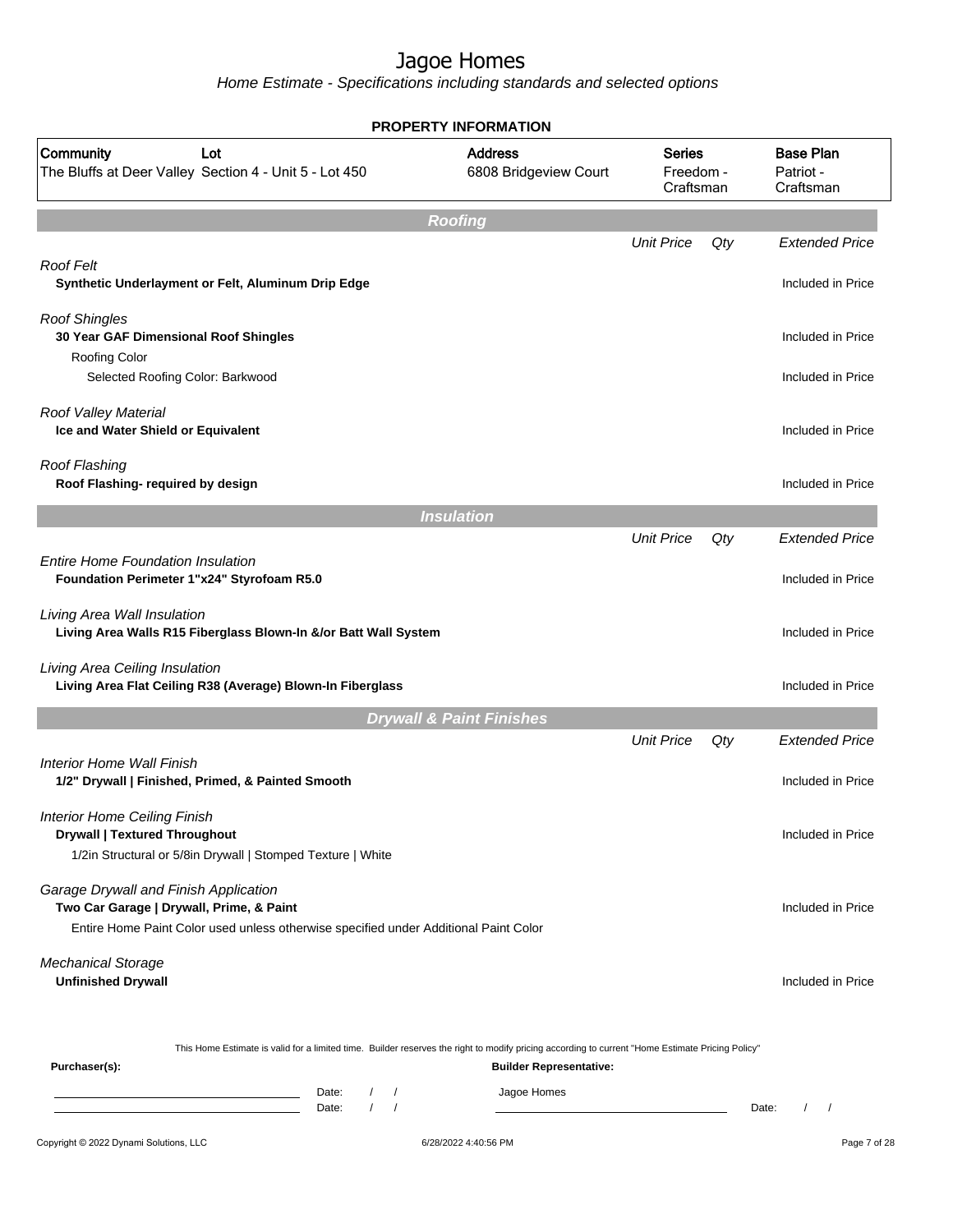Home Estimate - Specifications including standards and selected options

|                                                                                                                           | <b>PROPERTY INFORMATION</b>             |                                         |     |                                            |
|---------------------------------------------------------------------------------------------------------------------------|-----------------------------------------|-----------------------------------------|-----|--------------------------------------------|
| Community<br>Lot<br>The Bluffs at Deer Valley Section 4 - Unit 5 - Lot 450                                                | <b>Address</b><br>6808 Bridgeview Court | <b>Series</b><br>Freedom -<br>Craftsman |     | <b>Base Plan</b><br>Patriot -<br>Craftsman |
|                                                                                                                           | <b>Drywall &amp; Paint Finishes</b>     |                                         |     |                                            |
|                                                                                                                           |                                         | <b>Unit Price</b>                       | Qtv | <b>Extended Price</b>                      |
| <b>Interior Wall Surfaces Paint</b>                                                                                       |                                         |                                         |     |                                            |
| <b>Sherwin Williams Duration Latex   Flat</b>                                                                             |                                         |                                         |     | Included in Price                          |
| Color                                                                                                                     |                                         |                                         |     |                                            |
| Selected Color: SW7015 Repose Gray                                                                                        |                                         |                                         |     | Included in Price                          |
| Sheen                                                                                                                     |                                         |                                         |     |                                            |
| Selected Sheen: Flat                                                                                                      |                                         |                                         |     | Included in Price                          |
| <b>Interior Trim &amp; Door Paint</b>                                                                                     |                                         |                                         |     |                                            |
| Trim & Door   Sherwin Williams ProClassic Waterborne Acrylic   Semi-Gloss                                                 |                                         |                                         |     | Included in Price                          |
| Color                                                                                                                     |                                         |                                         |     |                                            |
| Selected Color: SW7006 Extra White                                                                                        |                                         |                                         |     | Included in Price                          |
| <b>Exterior Door Paint</b>                                                                                                |                                         |                                         |     |                                            |
| <b>Exterior Door Color   Latex</b>                                                                                        |                                         |                                         |     | Included in Price                          |
| Paint color for all HINGED Exterior Doors, Including Front Door. Interior of door will be<br>painted Interior Trim Color. |                                         |                                         |     |                                            |
| Color Requests outside of Available Personal Options will be subject to approval.                                         |                                         |                                         |     |                                            |
| Color                                                                                                                     |                                         |                                         |     |                                            |
| Selected Color: SW7568 Neutral Ground                                                                                     |                                         |                                         |     | Included in Price                          |
|                                                                                                                           | <b>Interior Trim/Doors</b>              |                                         |     |                                            |
|                                                                                                                           |                                         | <b>Unit Price</b>                       | Qty | <b>Extended Price</b>                      |
| <b>Entire Home Interior Doors</b>                                                                                         |                                         |                                         |     |                                            |
| Interior Door Units, Hollow Core, 6/8 Tall, 2 Panel Square, Smooth                                                        |                                         |                                         |     | \$0.00                                     |
| Smooth Finish                                                                                                             |                                         |                                         |     |                                            |
| <b>Primed for Paint</b>                                                                                                   |                                         |                                         |     |                                            |
| Entire Home Craftsman Style Trim Package                                                                                  |                                         |                                         |     |                                            |
| Craftsman Interior Flat Door Casing 3 1/2", Interior Flat Window Trim 3 1/2", Interior Flat                               |                                         |                                         |     | \$995.00                                   |
| Baseboard 4 1/4"                                                                                                          |                                         |                                         |     |                                            |
| Door & Window Casing: 3 1/2" 1015M   Base: 4 1/4"                                                                         |                                         |                                         |     |                                            |
| Base installed in Finished Living Areas Only                                                                              |                                         |                                         |     |                                            |

This Home Estimate is valid for a limited time. Builder reserves the right to modify pricing according to current "Home Estimate Pricing Policy"

**Purchaser(s): Builder Representative:** Date: / / Jagoe Homes<br>Date: / / Jagoe Homes Date: / / Date: / /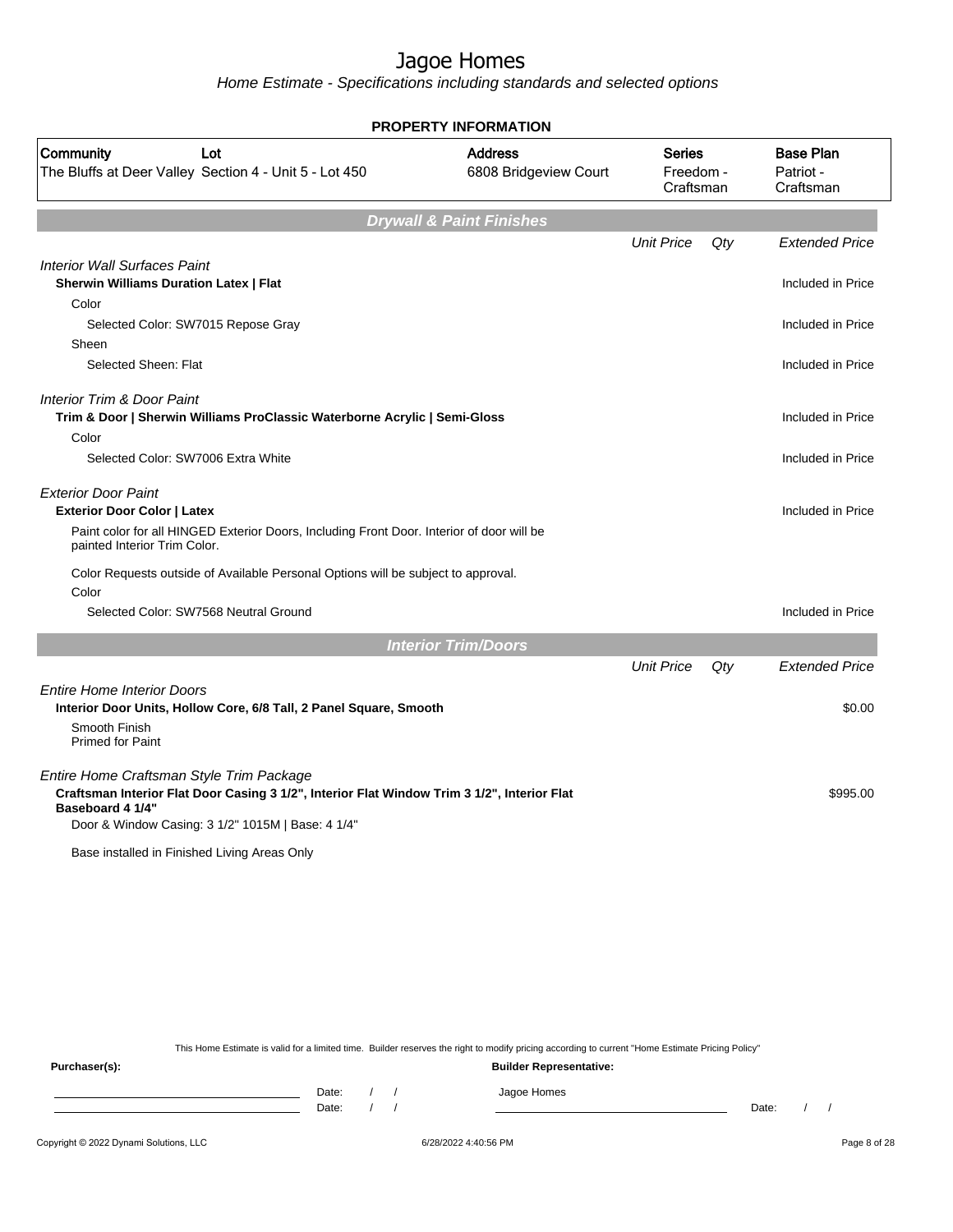| <b>Address</b><br>Community<br>Series<br>Lot<br>6808 Bridgeview Court<br>The Bluffs at Deer Valley Section 4 - Unit 5 - Lot 450<br><b>Door Hardware</b><br><b>Unit Price</b>                                         | Freedom -<br>Craftsman | <b>Base Plan</b><br>Patriot - |
|----------------------------------------------------------------------------------------------------------------------------------------------------------------------------------------------------------------------|------------------------|-------------------------------|
|                                                                                                                                                                                                                      |                        | Craftsman                     |
|                                                                                                                                                                                                                      |                        |                               |
|                                                                                                                                                                                                                      | Qty                    | <b>Extended Price</b>         |
| <b>Front Door Handleset</b><br>Kwikset Amador Handleset Front Door Hardware                                                                                                                                          |                        | \$150.00                      |
| Includes (1) Exterior Handleset and (1) Interior Door Hardware, to match Exterior Door<br>Hardware Selection Style. Finish selection will be indicated below for Interior Door Hardware<br>and Hinges of Front Door. |                        |                               |
| Front Door Handle Set Finish                                                                                                                                                                                         |                        |                               |
| Selected Front Door Handle Set Finish: Satin Nickel                                                                                                                                                                  |                        | Included in Price             |
| Hinge & Interior Hardware Finish                                                                                                                                                                                     |                        |                               |
| Selected Hinge & Interior Hardware Finish: Match Exterior Handleset - Satin Nickel                                                                                                                                   |                        | Included in Price             |
| <b>Home Exterior Door Hardware</b><br>Kwikset Ladera Lever Handle Exterior Door Hardware                                                                                                                             |                        | \$60.00                       |
| Includes Front Door (if Front Door Handleset is not selected) Garage to Home Door and any<br>Hinged Patio or Service Door selected in the HE.<br>Finish                                                              |                        |                               |
| Selected Finish: Satin Nickel                                                                                                                                                                                        |                        | Included in Price             |
| <b>Entire Home Interior Door Locks</b><br>Kwikset Ladera Lever Handle Interior Door Knob Package                                                                                                                     |                        | \$310.00                      |
| Includes all Interior Doors                                                                                                                                                                                          |                        |                               |
| Finish                                                                                                                                                                                                               |                        |                               |
| Selected Finish: Satin Nickel                                                                                                                                                                                        |                        | Included in Price             |
| Door Stops<br><b>Hardware-Spring &amp; Hinge Door Stops</b>                                                                                                                                                          |                        | Included in Price             |
| <b>Cabinets</b>                                                                                                                                                                                                      |                        |                               |
| <b>Unit Price</b>                                                                                                                                                                                                    | Qty                    | <b>Extended Price</b>         |
| Kitchen Cabinet Design Options                                                                                                                                                                                       |                        |                               |
| <b>Upgraded Kitchen Layout</b>                                                                                                                                                                                       |                        | \$2,795.00                    |
| 42" Wall Cabinets Base will return in L shape on rear exterior wall w/Triple Window centered<br>on Kitchen Sink. Adds (3) Floating Wall Shelves to match Kitchen Cabinets at end of L shape<br>run.                  |                        |                               |
| Technical Specification: Change existing layout of Wall Cabinets to 42" Tall Straight Lay<br>w/Crown Mould.                                                                                                          |                        |                               |
| <b>Kitchen Cabinets</b><br><b>Brellin Purestyle Full Overlay Laminate Cabinets w/ Floating Shelves</b>                                                                                                               |                        | \$1,720.00                    |
| Full Overlay Shaker Door                                                                                                                                                                                             |                        |                               |
| Color                                                                                                                                                                                                                |                        |                               |
| Selected Color: White                                                                                                                                                                                                |                        | Included in Price             |
|                                                                                                                                                                                                                      |                        |                               |
| This Home Estimate is valid for a limited time. Builder reserves the right to modify pricing according to current "Home Estimate Pricing Policy"<br>Purchaser(s):<br><b>Builder Representative:</b>                  |                        |                               |
|                                                                                                                                                                                                                      |                        |                               |
| Jagoe Homes<br>Date:<br>$\frac{1}{2}$<br>the control of the control of the control of the control of the control of<br>$\frac{1}{2}$<br>Date:                                                                        |                        | $\frac{1}{2}$<br>Date:        |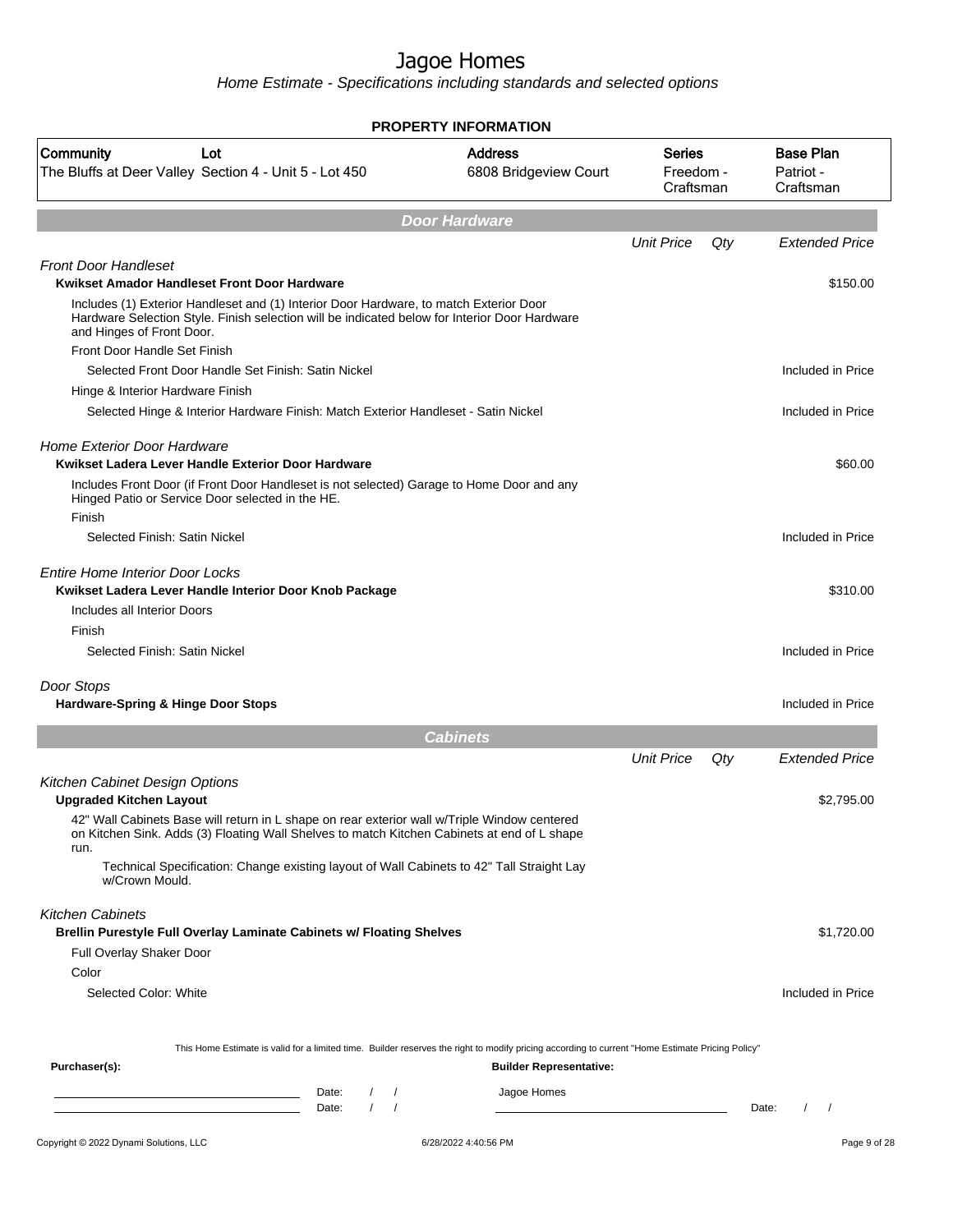Home Estimate - Specifications including standards and selected options

| <b>PROPERTY INFORMATION</b>                                                |                                         |                                         |     |                                            |  |  |  |  |
|----------------------------------------------------------------------------|-----------------------------------------|-----------------------------------------|-----|--------------------------------------------|--|--|--|--|
| Community<br>Lot<br>The Bluffs at Deer Valley Section 4 - Unit 5 - Lot 450 | <b>Address</b><br>6808 Bridgeview Court | <b>Series</b><br>Freedom -<br>Craftsman |     | <b>Base Plan</b><br>Patriot -<br>Craftsman |  |  |  |  |
|                                                                            | <b>Cabinets</b>                         |                                         |     |                                            |  |  |  |  |
|                                                                            |                                         | <b>Unit Price</b>                       | Qty | <b>Extended Price</b>                      |  |  |  |  |
| <b>Owners Bath Cabinets</b>                                                |                                         |                                         |     |                                            |  |  |  |  |
| <b>Brellin Full Overlay Purestyle Laminate</b>                             |                                         |                                         |     | \$240.00                                   |  |  |  |  |
| Finish                                                                     |                                         |                                         |     |                                            |  |  |  |  |
| Selected Finish: White                                                     |                                         |                                         |     | Included in Price                          |  |  |  |  |
| Vanity Height                                                              |                                         |                                         |     |                                            |  |  |  |  |
| Selected Vanity Height: Raised - 35"                                       |                                         |                                         |     | \$70.00                                    |  |  |  |  |
| <b>Bath 2 Cabinets</b>                                                     |                                         |                                         |     |                                            |  |  |  |  |
| <b>Brellin Full Overlay Purestyle Laminate</b>                             |                                         |                                         |     | \$190.00                                   |  |  |  |  |
| Finish                                                                     |                                         |                                         |     |                                            |  |  |  |  |
| Selected Finish: White                                                     |                                         |                                         |     | Included in Price                          |  |  |  |  |
| Vanity Height                                                              |                                         |                                         |     |                                            |  |  |  |  |
| Selected Vanity Height: Raised - 35"                                       |                                         |                                         |     | \$70.00                                    |  |  |  |  |
|                                                                            | <b>Cabinet Hardware</b>                 |                                         |     |                                            |  |  |  |  |
|                                                                            |                                         | <b>Unit Price</b>                       | Qty | <b>Extended Price</b>                      |  |  |  |  |
| <b>Kitchen Cabinet Hardware</b><br><b>Lady Bird Collection</b>             |                                         |                                         |     | \$0.00                                     |  |  |  |  |
| <b>Cabinet Door Hardware</b>                                               |                                         |                                         |     |                                            |  |  |  |  |
| Selected Cabinet Door Hardware: 192mm                                      |                                         |                                         |     | Included in Price                          |  |  |  |  |
| <b>Cabinet Drawer Hardware</b>                                             |                                         |                                         |     |                                            |  |  |  |  |
| Selected Cabinet Drawer Hardware: 128mm                                    |                                         |                                         |     | Included in Price                          |  |  |  |  |
| Finish                                                                     |                                         |                                         |     |                                            |  |  |  |  |
| Selected Finish: Polished Chrome                                           |                                         |                                         |     | Included in Price                          |  |  |  |  |
| <b>Owner's Bath Cabinet Hardware</b>                                       |                                         |                                         |     |                                            |  |  |  |  |
| <b>Lady Bird Collection</b>                                                |                                         |                                         |     | \$0.00                                     |  |  |  |  |
| <b>Cabinet Door Hardware</b>                                               |                                         |                                         |     |                                            |  |  |  |  |
| Selected Cabinet Door Hardware: 128mm                                      |                                         |                                         |     | Included in Price                          |  |  |  |  |
| <b>Cabinet Drawer Hardware</b><br>Selected Cabinet Drawer Hardware: 96mm   |                                         |                                         |     | Included in Price                          |  |  |  |  |
| Finish                                                                     |                                         |                                         |     |                                            |  |  |  |  |
| Selected Finish: Polished Chrome                                           |                                         |                                         |     | Included in Price                          |  |  |  |  |
| <b>Bath 2 Cabinet Hardware</b>                                             |                                         |                                         |     |                                            |  |  |  |  |
| <b>Lady Bird Collection</b>                                                |                                         |                                         |     | \$0.00                                     |  |  |  |  |
| <b>Cabinet Door Hardware</b>                                               |                                         |                                         |     |                                            |  |  |  |  |
| Selected Cabinet Door Hardware: 128mm                                      |                                         |                                         |     | Included in Price                          |  |  |  |  |
|                                                                            |                                         |                                         |     |                                            |  |  |  |  |

This Home Estimate is valid for a limited time. Builder reserves the right to modify pricing according to current "Home Estimate Pricing Policy"

| Purchaser(s): |                |  | ______<br>________<br>_________<br><b>Builder Representative:</b> |       |  |
|---------------|----------------|--|-------------------------------------------------------------------|-------|--|
|               | Date:<br>Date: |  | Jagoe Homes                                                       | Date: |  |
|               |                |  |                                                                   |       |  |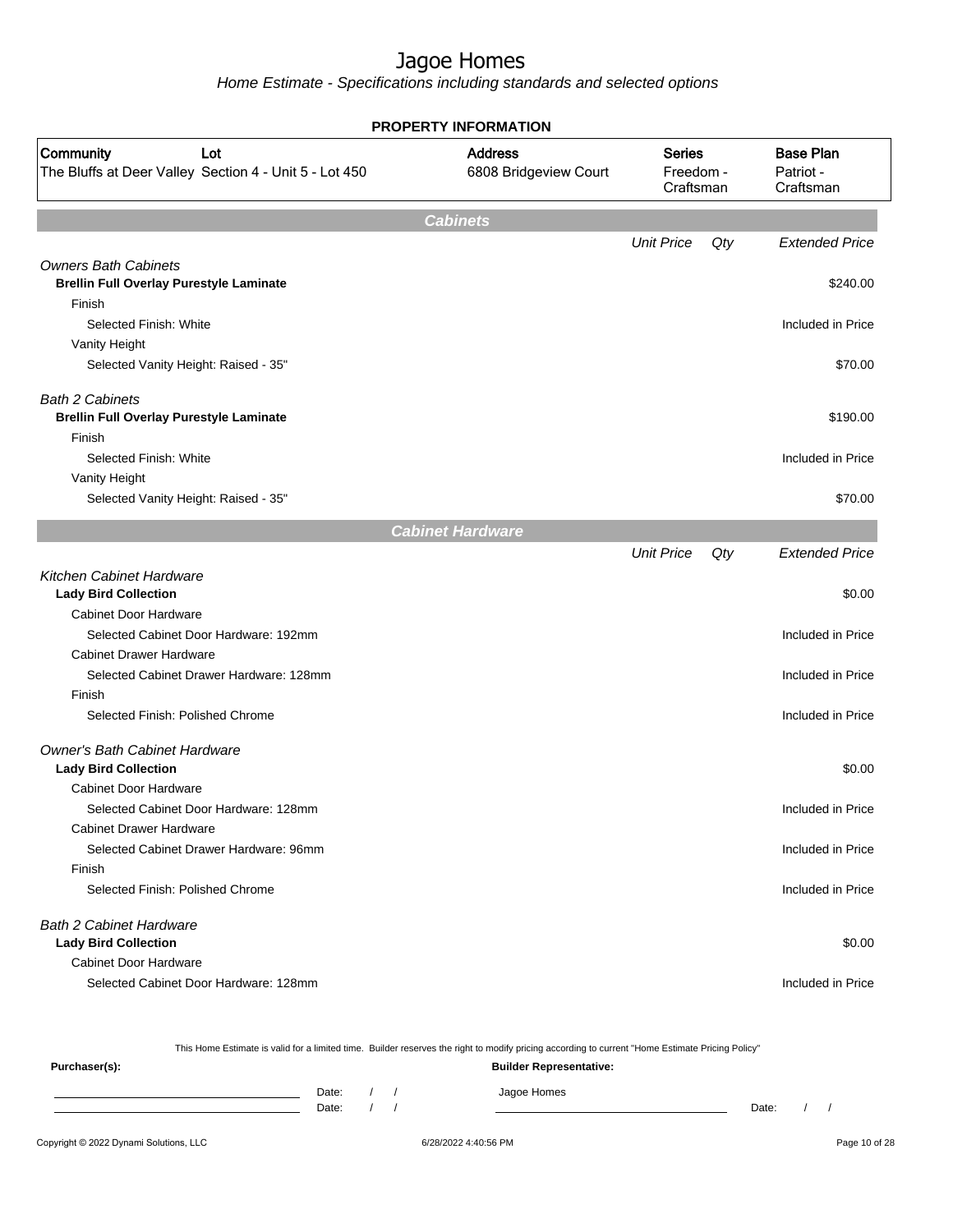Home Estimate - Specifications including standards and selected options

| <b>Base Plan</b><br>Community<br><b>Address</b><br><b>Series</b><br>Lot<br>The Bluffs at Deer Valley Section 4 - Unit 5 - Lot 450<br>6808 Bridgeview Court<br>Freedom -<br>Patriot -<br>Craftsman<br>Craftsman<br><b>Cabinet Hardware</b><br><b>Unit Price</b><br>$Q$ ty<br><b>Extended Price</b><br><b>Bath 2 Cabinet Hardware</b><br><b>Cabinet Drawer Hardware</b><br>Selected Cabinet Drawer Hardware: 96mm<br>Included in Price<br>Finish<br>Selected Finish: Polished Chrome<br>Included in Price<br><b>Countertops</b><br><b>Unit Price</b><br>$Q$ ty<br><b>Extended Price</b><br>Ugraded Kitchen Design - Countertops<br>Granite   3cm Class I<br>\$3,020.00<br>Includes Stainless Steel Undermount Double Bowl Sink and 4 in Granite splash. Included<br>splash will be removed if decorative backsplash is selected.<br>Granite is not seamless and seams will be visible and can be felt.<br>Colors could vary from samples due to the nature of natural stone.<br>Color<br>Selected Color: Valle Nevado<br>Included in Price<br>Edge Profile<br>Selected Edge Profile: Pencil Edge Top & Bottom<br>Included in Price<br>Upgraded Kitchen Design - Backsplash<br>Revalia   2x6 Bevel Crackle Mosaic<br>\$1,800.00<br>Play with the whimsical appearance of Revalia. This ceramic mosaic collection features<br>neutral colors in a classic 2x6 bevel brick joint with a crackle finish for aged charm.<br>Ceramic Color<br>Selected Ceramic Color: Centennial White RV08<br>Included in Price<br><b>Grout Color</b><br>Selected Grout Color: 02 Pewter<br>Included in Price<br>Trim<br>Selected Trim: Polished Chrome<br>Included in Price | <b>PROPERTY INFORMATION</b> |  |  |  |
|-------------------------------------------------------------------------------------------------------------------------------------------------------------------------------------------------------------------------------------------------------------------------------------------------------------------------------------------------------------------------------------------------------------------------------------------------------------------------------------------------------------------------------------------------------------------------------------------------------------------------------------------------------------------------------------------------------------------------------------------------------------------------------------------------------------------------------------------------------------------------------------------------------------------------------------------------------------------------------------------------------------------------------------------------------------------------------------------------------------------------------------------------------------------------------------------------------------------------------------------------------------------------------------------------------------------------------------------------------------------------------------------------------------------------------------------------------------------------------------------------------------------------------------------------------------------------------------------------------------------------------------------------------|-----------------------------|--|--|--|
|                                                                                                                                                                                                                                                                                                                                                                                                                                                                                                                                                                                                                                                                                                                                                                                                                                                                                                                                                                                                                                                                                                                                                                                                                                                                                                                                                                                                                                                                                                                                                                                                                                                       |                             |  |  |  |
|                                                                                                                                                                                                                                                                                                                                                                                                                                                                                                                                                                                                                                                                                                                                                                                                                                                                                                                                                                                                                                                                                                                                                                                                                                                                                                                                                                                                                                                                                                                                                                                                                                                       |                             |  |  |  |
|                                                                                                                                                                                                                                                                                                                                                                                                                                                                                                                                                                                                                                                                                                                                                                                                                                                                                                                                                                                                                                                                                                                                                                                                                                                                                                                                                                                                                                                                                                                                                                                                                                                       |                             |  |  |  |
|                                                                                                                                                                                                                                                                                                                                                                                                                                                                                                                                                                                                                                                                                                                                                                                                                                                                                                                                                                                                                                                                                                                                                                                                                                                                                                                                                                                                                                                                                                                                                                                                                                                       |                             |  |  |  |
|                                                                                                                                                                                                                                                                                                                                                                                                                                                                                                                                                                                                                                                                                                                                                                                                                                                                                                                                                                                                                                                                                                                                                                                                                                                                                                                                                                                                                                                                                                                                                                                                                                                       |                             |  |  |  |
|                                                                                                                                                                                                                                                                                                                                                                                                                                                                                                                                                                                                                                                                                                                                                                                                                                                                                                                                                                                                                                                                                                                                                                                                                                                                                                                                                                                                                                                                                                                                                                                                                                                       |                             |  |  |  |
|                                                                                                                                                                                                                                                                                                                                                                                                                                                                                                                                                                                                                                                                                                                                                                                                                                                                                                                                                                                                                                                                                                                                                                                                                                                                                                                                                                                                                                                                                                                                                                                                                                                       |                             |  |  |  |
|                                                                                                                                                                                                                                                                                                                                                                                                                                                                                                                                                                                                                                                                                                                                                                                                                                                                                                                                                                                                                                                                                                                                                                                                                                                                                                                                                                                                                                                                                                                                                                                                                                                       |                             |  |  |  |
|                                                                                                                                                                                                                                                                                                                                                                                                                                                                                                                                                                                                                                                                                                                                                                                                                                                                                                                                                                                                                                                                                                                                                                                                                                                                                                                                                                                                                                                                                                                                                                                                                                                       |                             |  |  |  |
|                                                                                                                                                                                                                                                                                                                                                                                                                                                                                                                                                                                                                                                                                                                                                                                                                                                                                                                                                                                                                                                                                                                                                                                                                                                                                                                                                                                                                                                                                                                                                                                                                                                       |                             |  |  |  |
|                                                                                                                                                                                                                                                                                                                                                                                                                                                                                                                                                                                                                                                                                                                                                                                                                                                                                                                                                                                                                                                                                                                                                                                                                                                                                                                                                                                                                                                                                                                                                                                                                                                       |                             |  |  |  |
|                                                                                                                                                                                                                                                                                                                                                                                                                                                                                                                                                                                                                                                                                                                                                                                                                                                                                                                                                                                                                                                                                                                                                                                                                                                                                                                                                                                                                                                                                                                                                                                                                                                       |                             |  |  |  |
|                                                                                                                                                                                                                                                                                                                                                                                                                                                                                                                                                                                                                                                                                                                                                                                                                                                                                                                                                                                                                                                                                                                                                                                                                                                                                                                                                                                                                                                                                                                                                                                                                                                       |                             |  |  |  |
|                                                                                                                                                                                                                                                                                                                                                                                                                                                                                                                                                                                                                                                                                                                                                                                                                                                                                                                                                                                                                                                                                                                                                                                                                                                                                                                                                                                                                                                                                                                                                                                                                                                       |                             |  |  |  |
|                                                                                                                                                                                                                                                                                                                                                                                                                                                                                                                                                                                                                                                                                                                                                                                                                                                                                                                                                                                                                                                                                                                                                                                                                                                                                                                                                                                                                                                                                                                                                                                                                                                       |                             |  |  |  |
|                                                                                                                                                                                                                                                                                                                                                                                                                                                                                                                                                                                                                                                                                                                                                                                                                                                                                                                                                                                                                                                                                                                                                                                                                                                                                                                                                                                                                                                                                                                                                                                                                                                       |                             |  |  |  |
|                                                                                                                                                                                                                                                                                                                                                                                                                                                                                                                                                                                                                                                                                                                                                                                                                                                                                                                                                                                                                                                                                                                                                                                                                                                                                                                                                                                                                                                                                                                                                                                                                                                       |                             |  |  |  |
|                                                                                                                                                                                                                                                                                                                                                                                                                                                                                                                                                                                                                                                                                                                                                                                                                                                                                                                                                                                                                                                                                                                                                                                                                                                                                                                                                                                                                                                                                                                                                                                                                                                       |                             |  |  |  |
|                                                                                                                                                                                                                                                                                                                                                                                                                                                                                                                                                                                                                                                                                                                                                                                                                                                                                                                                                                                                                                                                                                                                                                                                                                                                                                                                                                                                                                                                                                                                                                                                                                                       |                             |  |  |  |
|                                                                                                                                                                                                                                                                                                                                                                                                                                                                                                                                                                                                                                                                                                                                                                                                                                                                                                                                                                                                                                                                                                                                                                                                                                                                                                                                                                                                                                                                                                                                                                                                                                                       |                             |  |  |  |
|                                                                                                                                                                                                                                                                                                                                                                                                                                                                                                                                                                                                                                                                                                                                                                                                                                                                                                                                                                                                                                                                                                                                                                                                                                                                                                                                                                                                                                                                                                                                                                                                                                                       |                             |  |  |  |
|                                                                                                                                                                                                                                                                                                                                                                                                                                                                                                                                                                                                                                                                                                                                                                                                                                                                                                                                                                                                                                                                                                                                                                                                                                                                                                                                                                                                                                                                                                                                                                                                                                                       |                             |  |  |  |
|                                                                                                                                                                                                                                                                                                                                                                                                                                                                                                                                                                                                                                                                                                                                                                                                                                                                                                                                                                                                                                                                                                                                                                                                                                                                                                                                                                                                                                                                                                                                                                                                                                                       |                             |  |  |  |
|                                                                                                                                                                                                                                                                                                                                                                                                                                                                                                                                                                                                                                                                                                                                                                                                                                                                                                                                                                                                                                                                                                                                                                                                                                                                                                                                                                                                                                                                                                                                                                                                                                                       |                             |  |  |  |
|                                                                                                                                                                                                                                                                                                                                                                                                                                                                                                                                                                                                                                                                                                                                                                                                                                                                                                                                                                                                                                                                                                                                                                                                                                                                                                                                                                                                                                                                                                                                                                                                                                                       |                             |  |  |  |
|                                                                                                                                                                                                                                                                                                                                                                                                                                                                                                                                                                                                                                                                                                                                                                                                                                                                                                                                                                                                                                                                                                                                                                                                                                                                                                                                                                                                                                                                                                                                                                                                                                                       |                             |  |  |  |
|                                                                                                                                                                                                                                                                                                                                                                                                                                                                                                                                                                                                                                                                                                                                                                                                                                                                                                                                                                                                                                                                                                                                                                                                                                                                                                                                                                                                                                                                                                                                                                                                                                                       |                             |  |  |  |

This Home Estimate is valid for a limited time. Builder reserves the right to modify pricing according to current "Home Estimate Pricing Policy"

| Purchaser(s): |                |  | <b>Builder Representative:</b> |       |  |
|---------------|----------------|--|--------------------------------|-------|--|
|               | Date:<br>Date: |  | Jagoe Homes                    | Date: |  |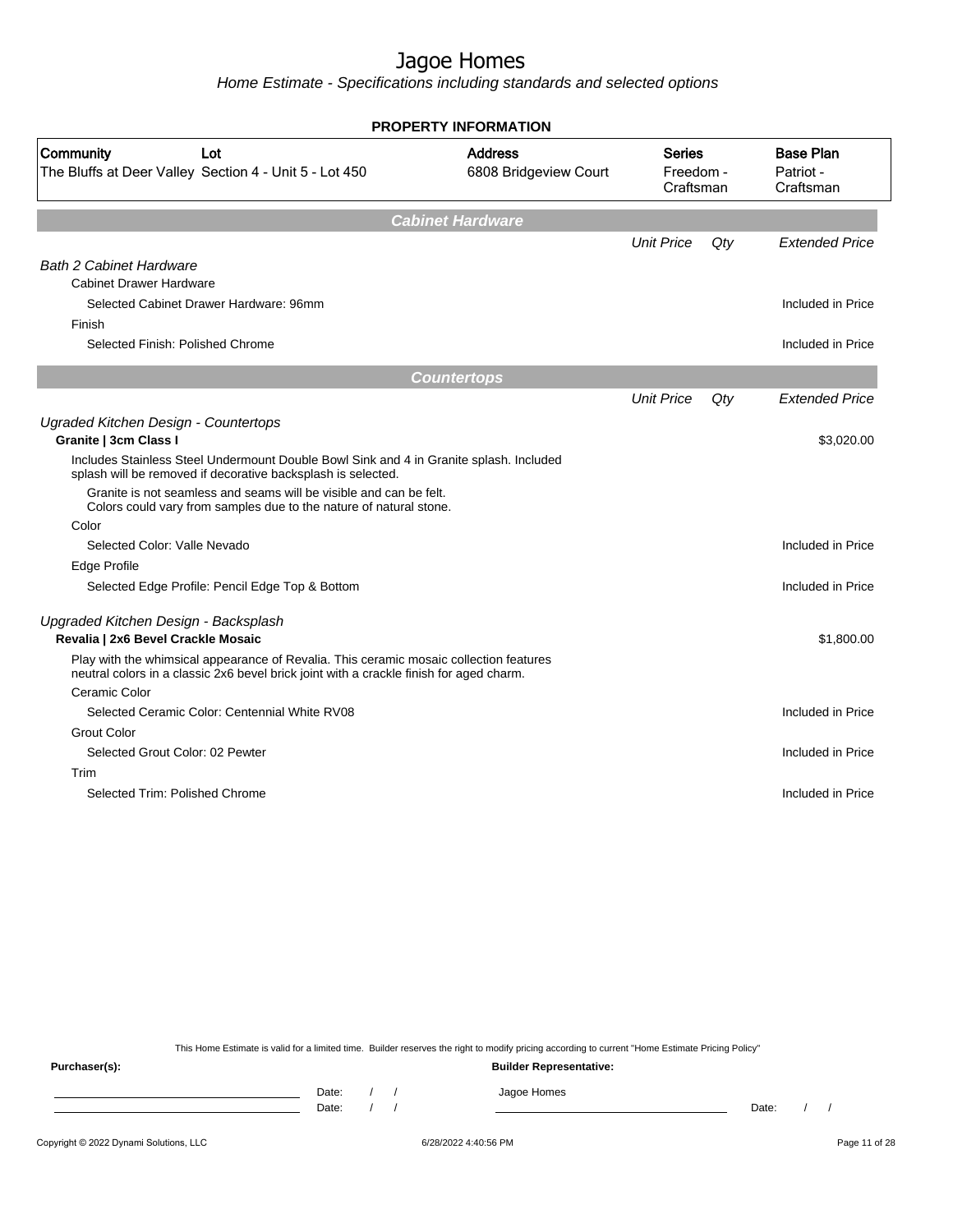|                                                                                                                                                                                                                                                                                                                                                                                                                                                                                                                                                                                                                                   | <b>PROPERTY INFORMATION</b>             |                                         |     |                                            |
|-----------------------------------------------------------------------------------------------------------------------------------------------------------------------------------------------------------------------------------------------------------------------------------------------------------------------------------------------------------------------------------------------------------------------------------------------------------------------------------------------------------------------------------------------------------------------------------------------------------------------------------|-----------------------------------------|-----------------------------------------|-----|--------------------------------------------|
| Community<br>Lot<br>The Bluffs at Deer Valley Section 4 - Unit 5 - Lot 450                                                                                                                                                                                                                                                                                                                                                                                                                                                                                                                                                        | <b>Address</b><br>6808 Bridgeview Court | <b>Series</b><br>Freedom -<br>Craftsman |     | <b>Base Plan</b><br>Patriot -<br>Craftsman |
|                                                                                                                                                                                                                                                                                                                                                                                                                                                                                                                                                                                                                                   | <b>Countertops</b>                      |                                         |     |                                            |
|                                                                                                                                                                                                                                                                                                                                                                                                                                                                                                                                                                                                                                   |                                         | <b>Unit Price</b>                       | Qty | <b>Extended Price</b>                      |
| <b>Owner's Bath Vanity Top</b>                                                                                                                                                                                                                                                                                                                                                                                                                                                                                                                                                                                                    |                                         |                                         |     |                                            |
| <b>Cultured Marble   Double Rectangle Bowl</b>                                                                                                                                                                                                                                                                                                                                                                                                                                                                                                                                                                                    |                                         |                                         |     | \$390.00                                   |
| Cultured Marble is Beautiful – Veining and patterns can be incorporated during the casting<br>process, creating character, depth and interest that mimics its natural counterpart.<br>Low Maintenance - Cultured marble never needs to be sealed and is easy to clean with non-<br>abrasive products.<br>Durable - Cultured marble is non-porous, making it extremely tough and resistant to stains,<br>mildew and chips.<br>Economical - In general, cultured marble is less expensive to fabricate and install than slab<br>marble, but will increase the overall value of a home just as natural stone products will.<br>Color |                                         |                                         |     |                                            |
| Selected Color: Carerra Frost                                                                                                                                                                                                                                                                                                                                                                                                                                                                                                                                                                                                     |                                         |                                         |     | Included in Price                          |
| Finish                                                                                                                                                                                                                                                                                                                                                                                                                                                                                                                                                                                                                            |                                         |                                         |     |                                            |
| Selected Finish: Matte                                                                                                                                                                                                                                                                                                                                                                                                                                                                                                                                                                                                            |                                         |                                         |     | Included in Price                          |
| Bath 2 Vanity Top<br><b>Cultured Marble   Rectangle Bowl</b>                                                                                                                                                                                                                                                                                                                                                                                                                                                                                                                                                                      |                                         |                                         |     | \$155.00                                   |
| Color<br>Selected Color: Carerra Frost                                                                                                                                                                                                                                                                                                                                                                                                                                                                                                                                                                                            |                                         |                                         |     | Included in Price                          |
| Finish                                                                                                                                                                                                                                                                                                                                                                                                                                                                                                                                                                                                                            |                                         |                                         |     |                                            |
| Selected Finish: Matte                                                                                                                                                                                                                                                                                                                                                                                                                                                                                                                                                                                                            |                                         |                                         |     | Included in Price                          |
|                                                                                                                                                                                                                                                                                                                                                                                                                                                                                                                                                                                                                                   | <b>Mirrors</b>                          |                                         |     |                                            |
|                                                                                                                                                                                                                                                                                                                                                                                                                                                                                                                                                                                                                                   |                                         | <b>Unit Price</b>                       | Qty | <b>Extended Price</b>                      |
| <b>Owner's Bath Mirrors</b>                                                                                                                                                                                                                                                                                                                                                                                                                                                                                                                                                                                                       |                                         |                                         |     |                                            |
| Beveled Edged Mirrors, (Qty 2) 30" X 36"                                                                                                                                                                                                                                                                                                                                                                                                                                                                                                                                                                                          |                                         |                                         |     | \$0.00                                     |
|                                                                                                                                                                                                                                                                                                                                                                                                                                                                                                                                                                                                                                   |                                         |                                         |     |                                            |
| <b>Bath 2 Mirror</b><br>Beveled Edge Mirror(s)   Per Base Plan                                                                                                                                                                                                                                                                                                                                                                                                                                                                                                                                                                    |                                         |                                         |     | Included in Price                          |
| <b>Powder Room Mirror</b>                                                                                                                                                                                                                                                                                                                                                                                                                                                                                                                                                                                                         |                                         |                                         |     |                                            |
| Beveled Edge Mirror(s)   Per Base Plan                                                                                                                                                                                                                                                                                                                                                                                                                                                                                                                                                                                            |                                         |                                         |     | Included in Price                          |
|                                                                                                                                                                                                                                                                                                                                                                                                                                                                                                                                                                                                                                   | <b>Appliances</b>                       |                                         |     |                                            |
|                                                                                                                                                                                                                                                                                                                                                                                                                                                                                                                                                                                                                                   |                                         | <b>Unit Price</b>                       | Qty | <b>Extended Price</b>                      |
| Kitchen Range                                                                                                                                                                                                                                                                                                                                                                                                                                                                                                                                                                                                                     |                                         |                                         |     |                                            |
| Range - Gas - Free Standing Continuous Grates                                                                                                                                                                                                                                                                                                                                                                                                                                                                                                                                                                                     |                                         |                                         |     | \$320.00                                   |
| Finish                                                                                                                                                                                                                                                                                                                                                                                                                                                                                                                                                                                                                            |                                         |                                         |     |                                            |
| Selected Finish: Stainless Steel - JGBS66REKSS                                                                                                                                                                                                                                                                                                                                                                                                                                                                                                                                                                                    |                                         |                                         |     | \$150.00                                   |
|                                                                                                                                                                                                                                                                                                                                                                                                                                                                                                                                                                                                                                   |                                         |                                         |     |                                            |

| This Home Estimate is valid for a limited time. Builder reserves the right to modify pricing according to current "Home Estimate Pricing Policy" |       |  |  |  |                                |       |  |  |  |
|--------------------------------------------------------------------------------------------------------------------------------------------------|-------|--|--|--|--------------------------------|-------|--|--|--|
| Purchaser(s):                                                                                                                                    |       |  |  |  | <b>Builder Representative:</b> |       |  |  |  |
|                                                                                                                                                  | Date: |  |  |  | Jagoe Homes                    |       |  |  |  |
|                                                                                                                                                  | Date: |  |  |  |                                | Date: |  |  |  |
|                                                                                                                                                  |       |  |  |  |                                |       |  |  |  |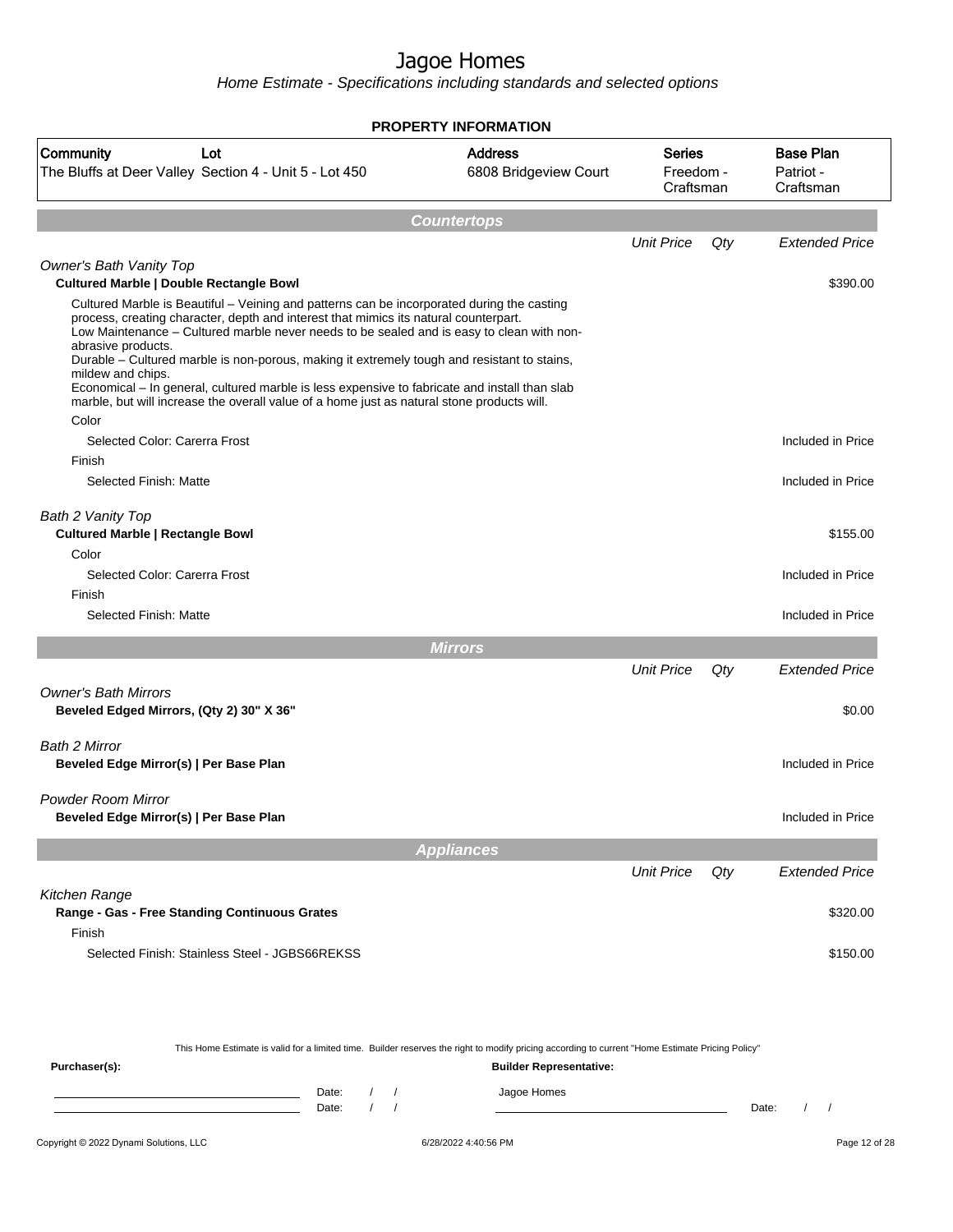Home Estimate - Specifications including standards and selected options

|                                                                                                  | <b>PROPERTY INFORMATION</b>             |                                         |     |                                            |
|--------------------------------------------------------------------------------------------------|-----------------------------------------|-----------------------------------------|-----|--------------------------------------------|
| Community<br>Lot<br>The Bluffs at Deer Valley Section 4 - Unit 5 - Lot 450                       | <b>Address</b><br>6808 Bridgeview Court | <b>Series</b><br>Freedom -<br>Craftsman |     | <b>Base Plan</b><br>Patriot -<br>Craftsman |
|                                                                                                  | <b>Appliances</b>                       |                                         |     |                                            |
|                                                                                                  |                                         | <b>Unit Price</b>                       | Qty | <b>Extended Price</b>                      |
| Kitchen Microwave or Microwave Hood<br><b>Microwave - Stainless Steel</b>                        |                                         |                                         |     | \$80.00                                    |
| GE® 1.6 CU. FT. OVER-THE-RANGE MICROWAVE OVEN                                                    |                                         |                                         |     |                                            |
| Technical Specification: APPROXIMATE DIMENSIONS (HxWxD)<br>16 1/8 H x 29 7/8 W x 15 9/16 D in    |                                         |                                         |     |                                            |
| Finish                                                                                           |                                         |                                         |     |                                            |
| Selected Finish: Stainless Steel - JVM3160RFSS                                                   |                                         |                                         |     | Included in Price                          |
| Kitchen Dishwasher                                                                               |                                         |                                         |     |                                            |
| Dishwasher - Front Control - Stainless Steel                                                     |                                         |                                         |     | \$60.00                                    |
| GE® FRONT CONTROL WITH PLASTIC INTERIOR DISHWASHER WITH SANITIZE<br><b>CYCLE &amp; DRY BOOST</b> |                                         |                                         |     |                                            |
| Technical Specification: APPROXIMATE DIMENSIONS (HxWxD)<br>33 3/8 H x 23 3/4 W x 24 D in         |                                         |                                         |     |                                            |
| Finish                                                                                           |                                         |                                         |     |                                            |
| Selected Finish: GDF550PSRSS                                                                     |                                         |                                         |     | Included in Price                          |
| Refrigerator                                                                                     |                                         |                                         |     |                                            |
| Refrigerator - Side by Side w/ Ice & Water on Door                                               |                                         |                                         |     | Included in Price                          |
| Finish                                                                                           |                                         |                                         |     |                                            |
| Selected Finish: Stainless Steel - GSS25GYPFS                                                    |                                         |                                         |     | \$165.00                                   |
|                                                                                                  | <b>Plumbing</b>                         |                                         |     |                                            |
|                                                                                                  |                                         | <b>Unit Price</b>                       | Qty | <b>Extended Price</b>                      |
| Owner's Bath Fixture Color Package                                                               |                                         |                                         |     |                                            |
| <b>Bath Fixture Color</b>                                                                        |                                         |                                         |     | Included in Price                          |
| Color                                                                                            |                                         |                                         |     |                                            |
| Selected Color: White                                                                            |                                         |                                         |     | Included in Price                          |
| <b>Owner's Bath Vanity</b>                                                                       |                                         |                                         |     |                                            |
| 72" Double Bowl w/ 24" Linen Cabinet                                                             |                                         |                                         |     | \$2,320.00                                 |
| <b>Owner's Bath Lavatory Faucet</b>                                                              |                                         |                                         |     |                                            |
| Delta Ashlyn   2564   4" Spread                                                                  |                                         |                                         |     | \$0.00                                     |
| Finish                                                                                           |                                         |                                         |     |                                            |
| Selected Finish: Chrome                                                                          |                                         |                                         |     | Included in Price                          |
|                                                                                                  |                                         |                                         |     |                                            |
|                                                                                                  |                                         |                                         |     |                                            |

This Home Estimate is valid for a limited time. Builder reserves the right to modify pricing according to current "Home Estimate Pricing Policy"

**Purchaser(s): Builder Representative:** Date: / / Jagoe Homes<br>Date: / / Jagoe Homes Date: / / **Date: / / 2006** Date: / / / Date: / / / Date: / / / 2006 Date: / / / 2006 Date: / / / 2006 Date: / / / 2006 Date: / / / 2007 Date: / / / 2007 Date: / / / 2007 Date: / / / 2007 Date: / / / 2007 Date: / / / 2007 D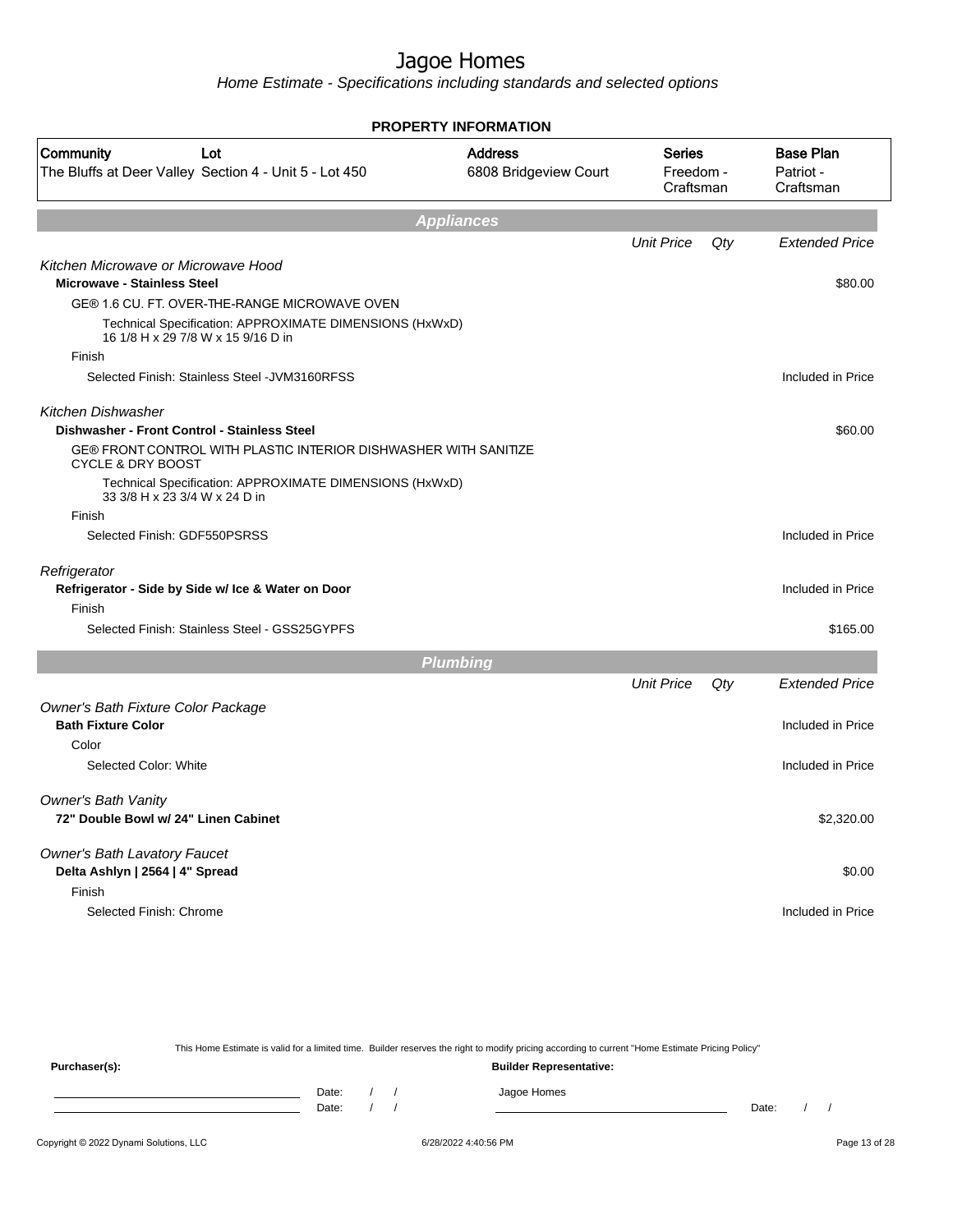Home Estimate - Specifications including standards and selected options

| <b>PROPERTY INFORMATION</b>                                                                              |                                         |                                  |     |                                            |  |  |  |  |
|----------------------------------------------------------------------------------------------------------|-----------------------------------------|----------------------------------|-----|--------------------------------------------|--|--|--|--|
| <b>Community</b><br>Lot<br>The Bluffs at Deer Valley Section 4 - Unit 5 - Lot 450                        | <b>Address</b><br>6808 Bridgeview Court | Series<br>Freedom -<br>Craftsman |     | <b>Base Plan</b><br>Patriot -<br>Craftsman |  |  |  |  |
|                                                                                                          | <b>Plumbing</b>                         |                                  |     |                                            |  |  |  |  |
|                                                                                                          |                                         | <b>Unit Price</b>                | Qty | <b>Extended Price</b>                      |  |  |  |  |
| Owner's Bath Towel Bar or Robe Hooks & Paper Holder<br>Sage Robe Hooks (Qty 2) & Paper Holder            |                                         |                                  |     | \$40.00                                    |  |  |  |  |
| Hooks to be hung 67" above Finished Floor unless customer selects different location.                    |                                         |                                  |     |                                            |  |  |  |  |
| Finish                                                                                                   |                                         |                                  |     |                                            |  |  |  |  |
| Selected Finish: Chrome                                                                                  |                                         |                                  |     | Included in Price                          |  |  |  |  |
| <b>Owner's Bath Tub/Shower or Shower Stall</b>                                                           |                                         |                                  |     |                                            |  |  |  |  |
| 60" Fiberglass Shower Stall   Sliding Shower Door                                                        |                                         |                                  |     | \$1,170.00                                 |  |  |  |  |
| Semi Frameless Chrome Shower Door with Clear Glass Included Plan may be revised to<br>accomodate shower. |                                         |                                  |     |                                            |  |  |  |  |
| <b>Glass Pattern</b>                                                                                     |                                         |                                  |     |                                            |  |  |  |  |
| Selected Glass Pattern: Clear                                                                            |                                         |                                  |     | Included in Price                          |  |  |  |  |
| Semi Frameless Sliding Shower Door                                                                       |                                         |                                  |     |                                            |  |  |  |  |
| Selected Semi Frameless Sliding Shower Door: N/A                                                         |                                         |                                  |     | Included in Price                          |  |  |  |  |
| <b>Shower Door</b>                                                                                       |                                         |                                  |     |                                            |  |  |  |  |
| Selected Shower Door: Chrome                                                                             |                                         |                                  |     | Included in Price                          |  |  |  |  |
| <b>Owner's Bath Shower Stall Faucet</b>                                                                  |                                         |                                  |     |                                            |  |  |  |  |
| Delta Ashlyn Shower Stall Faucet T14264                                                                  |                                         |                                  |     | Included in Price                          |  |  |  |  |
| Model # T14264                                                                                           |                                         |                                  |     |                                            |  |  |  |  |
| Finish                                                                                                   |                                         |                                  |     |                                            |  |  |  |  |
| Selected Finish: Chrome                                                                                  |                                         |                                  |     | Included in Price                          |  |  |  |  |
| <b>Owner's Bath Commode</b>                                                                              |                                         |                                  |     |                                            |  |  |  |  |
| Standard 1.6 Gallon Commode, 2 pc.                                                                       |                                         |                                  |     | Included in Price                          |  |  |  |  |
| 1.6 Gallon<br>2 PC                                                                                       |                                         |                                  |     |                                            |  |  |  |  |
| Bath 2 Fixture Color Package                                                                             |                                         |                                  |     |                                            |  |  |  |  |
| <b>Bath Fixture Color</b>                                                                                |                                         |                                  |     | Included in Price                          |  |  |  |  |
| Color                                                                                                    |                                         |                                  |     |                                            |  |  |  |  |
| Selected Color: White                                                                                    |                                         |                                  |     | Included in Price                          |  |  |  |  |
| <b>Bath 2 Commode</b>                                                                                    |                                         |                                  |     |                                            |  |  |  |  |
| Standard 1.6 Gallon Commode, 2 pc.                                                                       |                                         |                                  |     | Included in Price                          |  |  |  |  |
| 1.6 Gallon<br>2 PC                                                                                       |                                         |                                  |     |                                            |  |  |  |  |

This Home Estimate is valid for a limited time. Builder reserves the right to modify pricing according to current "Home Estimate Pricing Policy"

**Purchaser(s): Builder Representative:** Date: / / Jagoe Homes<br>Date: / / Jagoe Homes Date: / / Date: / /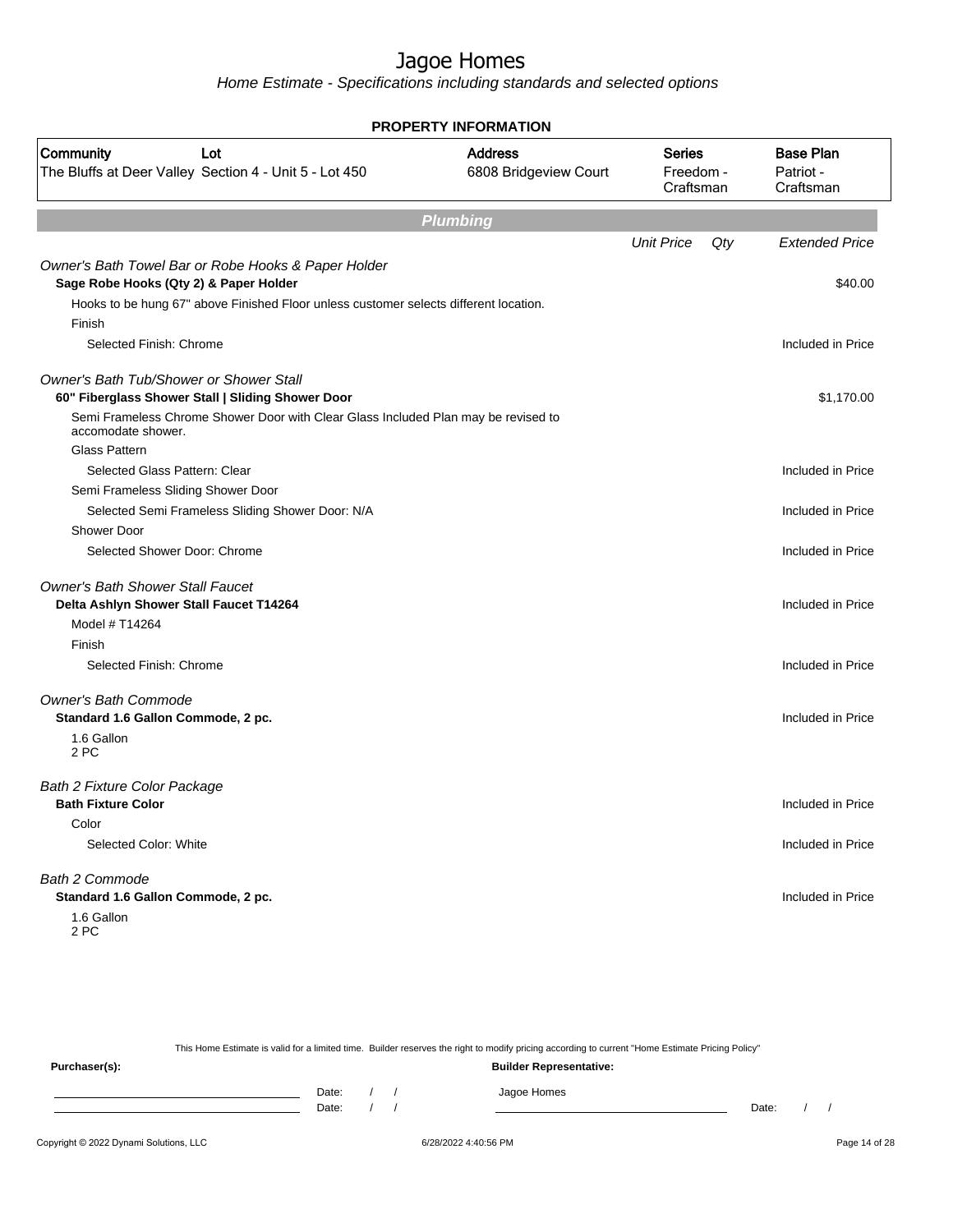Home Estimate - Specifications including standards and selected options

| <b>PROPERTY INFORMATION</b>                                                          |                                         |                                         |     |                                            |  |
|--------------------------------------------------------------------------------------|-----------------------------------------|-----------------------------------------|-----|--------------------------------------------|--|
| Community<br>Lot<br>The Bluffs at Deer Valley Section 4 - Unit 5 - Lot 450           | <b>Address</b><br>6808 Bridgeview Court | <b>Series</b><br>Freedom -<br>Craftsman |     | <b>Base Plan</b><br>Patriot -<br>Craftsman |  |
|                                                                                      | <b>Plumbing</b>                         |                                         |     |                                            |  |
|                                                                                      |                                         | <b>Unit Price</b>                       | Qty | <b>Extended Price</b>                      |  |
| <b>Bath 2 Lavatory Faucet</b><br>Delta Ashlyn   2564   4" Spread                     |                                         |                                         |     | \$0.00                                     |  |
| Finish<br>Selected Finish: Chrome                                                    |                                         |                                         |     | Included in Price                          |  |
| Bath 2 Towel Bar & Paper Holder<br><b>Chrome Towel Bar &amp; Paper Holder</b>        |                                         |                                         |     | Included in Price                          |  |
| <b>Bath 2 Tub/Shower or Shower Stall</b><br>60" Fiberglass Tub/Shower                |                                         |                                         |     | Included in Price                          |  |
| <b>Bath 2 Tub/Shower Faucet</b><br>Delta Ashlyn Tub/Shower Faucet T14464             |                                         |                                         |     | Included in Price                          |  |
| Finish<br>Selected Finish: Chrome                                                    |                                         |                                         |     | Included in Price                          |  |
| Powder Room Fixture Color Package<br><b>Bath Fixture Color</b><br>Color              |                                         |                                         |     | Included in Price                          |  |
| Selected Color: White                                                                |                                         |                                         |     | Included in Price                          |  |
| Powder Room Vanity / Pedestal<br><b>Pedestal Sink</b>                                |                                         |                                         |     | Included in Price                          |  |
| Powder Room Lavatory Faucet<br>Delta Ashlyn   2564   4" Spread<br>Finish             |                                         |                                         |     | \$0.00                                     |  |
| Selected Finish: Chrome                                                              |                                         |                                         |     | Included in Price                          |  |
| Powder Room Towel Ring & Paper Holder<br><b>Chrome Towel Ring &amp; Paper Holder</b> |                                         |                                         |     | Included in Price                          |  |
| Powder Room Commode<br>Standard 1.6 Gallon Commode, 2 pc.<br>1.6 Gallon<br>2 PC      |                                         |                                         |     | Included in Price                          |  |

This Home Estimate is valid for a limited time. Builder reserves the right to modify pricing according to current "Home Estimate Pricing Policy" **Purchaser(s): Builder Representative:** Date: / / Jagoe Homes<br>Date: / / Jagoe Homes Date: / / **Date: / / 2006** Date: / / / Date: / / / Date: / / / 2006 Date: / / / 2006 Date: / / / 2006 Date: / / / 2006 Date: / / / 2007 Date: / / / 2007 Date: / / / 2007 Date: / / / 2007 Date: / / / 2007 Date: / / / 2007 D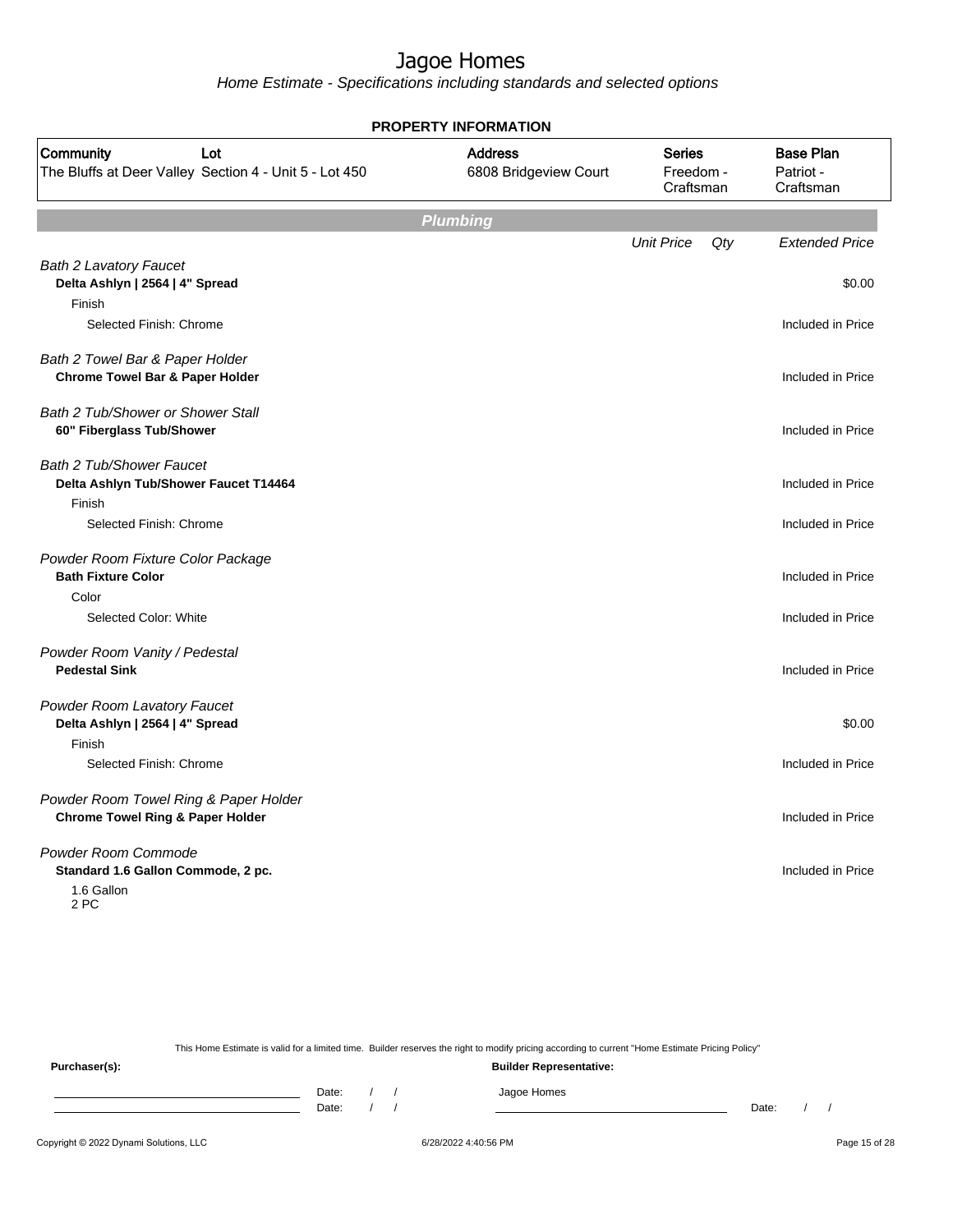Home Estimate - Specifications including standards and selected options

| <b>PROPERTY INFORMATION</b>                                                                                   |                                         |                                         |     |                                            |  |  |  |
|---------------------------------------------------------------------------------------------------------------|-----------------------------------------|-----------------------------------------|-----|--------------------------------------------|--|--|--|
| Community<br>Lot<br>The Bluffs at Deer Valley Section 4 - Unit 5 - Lot 450                                    | <b>Address</b><br>6808 Bridgeview Court | <b>Series</b><br>Freedom -<br>Craftsman |     | <b>Base Plan</b><br>Patriot -<br>Craftsman |  |  |  |
| <b>Plumbing</b>                                                                                               |                                         |                                         |     |                                            |  |  |  |
|                                                                                                               |                                         | <b>Unit Price</b>                       | Qty | <b>Extended Price</b>                      |  |  |  |
| <b>Kitchen Sink Faucet</b><br>Kitchen Sink Faucet - Delta Essa Single Handle Pull Down #9113 DST              |                                         |                                         |     | \$310.00                                   |  |  |  |
| Finish<br>Selected Finish: Chrome                                                                             |                                         |                                         |     | Included in Price                          |  |  |  |
| Kitchen Garbage Disposal<br>Garbage Disposal 1/3 hp                                                           |                                         |                                         |     | Included in Price                          |  |  |  |
| Kitchen Ice Maker Water Line<br><b>Ice Maker Water Line</b>                                                   |                                         |                                         |     | Included in Price                          |  |  |  |
| Kitchen Gas Line for Range<br>Gas Line for Range, Includes 110-Volt Outlet<br>Existing 220v outlet remains.   |                                         |                                         |     | \$970.00                                   |  |  |  |
| <b>Kitchen Sink</b><br><b>Undermount Double Bowl Stainless Steel Sink</b><br>9" Deep, 18 Gauge Stainless Sink |                                         |                                         |     | \$0.00                                     |  |  |  |
| <b>Entire Home Water Heater</b><br><b>Tankless Water Heater</b>                                               |                                         |                                         |     | Included in Price                          |  |  |  |
| Entire Home Main Water Shutoff Valve<br><b>Main Water Shutoff Valve</b>                                       |                                         |                                         |     | Included in Price                          |  |  |  |
| <b>Entire Home Plumbing Supply Pipes</b><br><b>Plumbing Pipes: Water Continuous PEX Piping</b>                |                                         |                                         |     | Included in Price                          |  |  |  |
| Entire Home Plumbing Waste & Vent Lines<br><b>Plumbing Drains and Vents PVC</b>                               |                                         |                                         |     | Included in Price                          |  |  |  |
| Entire Home Secondary Shut-Off Valves<br>Secondary Shut-Off Valves at each fixture                            |                                         |                                         |     | Included in Price                          |  |  |  |
| <b>Exterior Plumbing Sewer Lines</b><br>Plumbing Pipes: Exterior Sewer Lines PVC Schedule 40                  |                                         |                                         |     | Included in Price                          |  |  |  |
| <b>Exterior Sillcocks</b><br><b>Outside Faucets Frost Proof (Per Plan)</b>                                    |                                         |                                         |     | Included in Price                          |  |  |  |

This Home Estimate is valid for a limited time. Builder reserves the right to modify pricing according to current "Home Estimate Pricing Policy" **Purchaser(s): Builder Representative:** Date: / / Jagoe Homes<br>Date: / / Jagoe Homes Date: / / **Date: / / 2006** Date: / / / Date: / / / Date: / / / 2006 Date: / / / 2006 Date: / / / 2006 Date: / / / 2006 Date: / / / 2007 Date: / / / 2007 Date: / / / 2007 Date: / / / 2007 Date: / / / 2007 Date: / / / 2007 D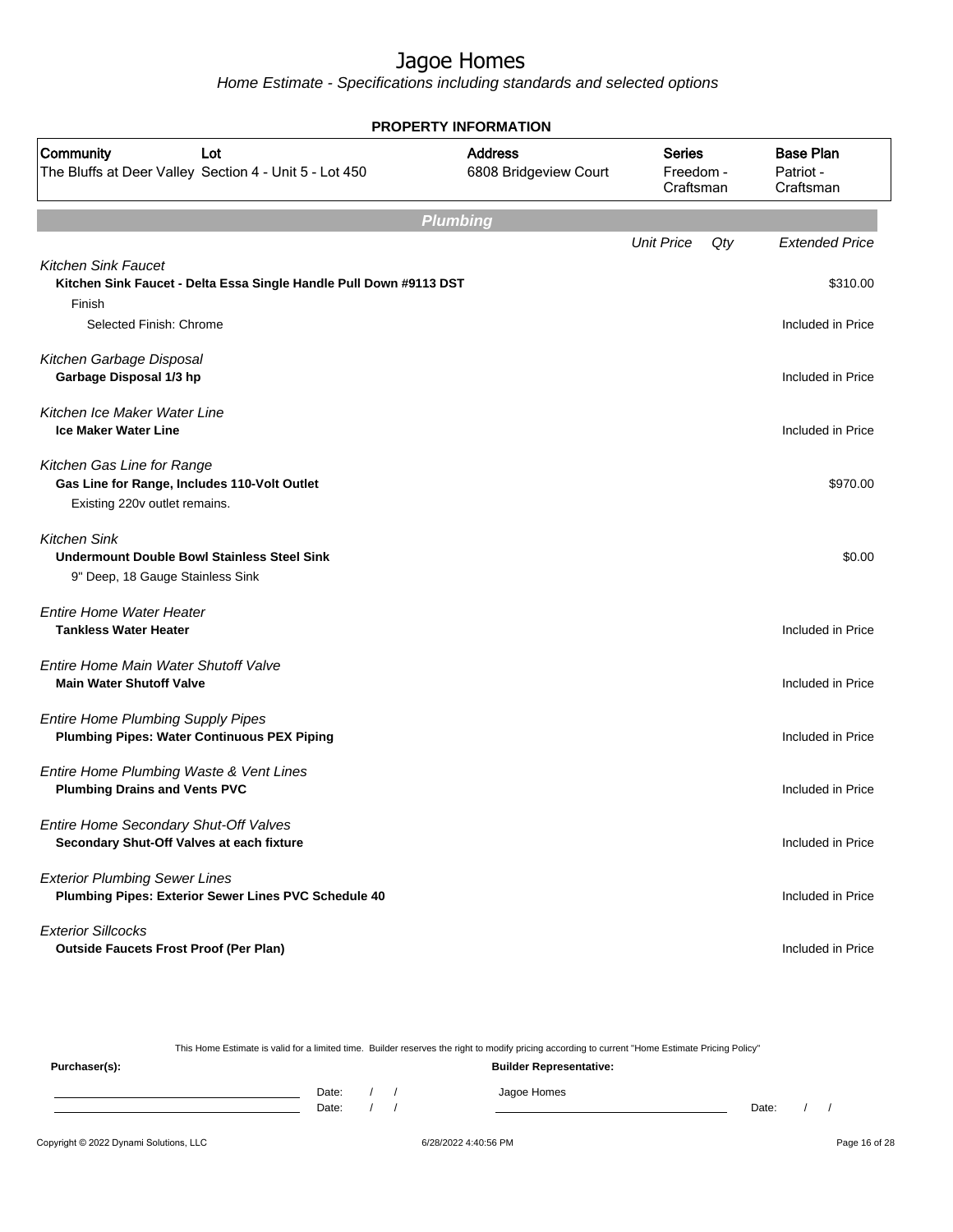|                                                                                                                                                                 | <b>PROPERTY INFORMATION</b>              |                                         |                                            |
|-----------------------------------------------------------------------------------------------------------------------------------------------------------------|------------------------------------------|-----------------------------------------|--------------------------------------------|
| Community<br>Lot<br>The Bluffs at Deer Valley Section 4 - Unit 5 - Lot 450                                                                                      | <b>Address</b><br>6808 Bridgeview Court  | <b>Series</b><br>Freedom -<br>Craftsman | <b>Base Plan</b><br>Patriot -<br>Craftsman |
|                                                                                                                                                                 | <b>Electrical, Media, Communications</b> |                                         |                                            |
|                                                                                                                                                                 |                                          | <b>Unit Price</b><br>Qty                | <b>Extended Price</b>                      |
| Front Porch Light(s)<br><b>Recessed Lighting (Per Plan)</b>                                                                                                     |                                          |                                         | Included in Price                          |
| <b>Front Entry Ceiling Light</b><br><b>Recessed Lighting (Per Plan)</b>                                                                                         |                                          |                                         | \$0.00                                     |
| <b>Storage Ceiling Light</b><br>Flush Mount Light   2 Bulb                                                                                                      |                                          |                                         | Included in Price                          |
| Finish<br>Selected Finish: Brushed Nickel                                                                                                                       |                                          |                                         | Included in Price                          |
| Home Office Ceiling Light(s)<br><b>Recessed Lighting (Per Plan)</b>                                                                                             |                                          |                                         | Included in Price                          |
| <b>Closet Under Stairs Light</b><br>Satco - 7" Square Flush Mount, 13.5 Watt/LED w/Switch                                                                       |                                          |                                         | \$0.00                                     |
| <b>Family Room Ceiling Fixture</b><br>Ceiling Fan 52" Kichler Pro #330018, Fan Only<br>Color                                                                    |                                          |                                         | Included in Price                          |
| Selected Color: Brushed Nickel w/Silver Blades                                                                                                                  |                                          |                                         | Included in Price                          |
| Family Room Recessed Light(s)<br><b>Recessed Lighting (Per Plan)</b>                                                                                            |                                          |                                         | Included in Price                          |
| Kitchen Ceiling Lighting<br><b>Recessed Lighting (Per Plan)</b>                                                                                                 |                                          |                                         | Included in Price                          |
| Additional Kitchen Ceiling Lighting on Separate Switch<br>Light Outlets with Switch for (2) Future Pendant Lights, to be Capped with Plate Cover                |                                          |                                         | \$140.00                                   |
| Kitchen Under Cabinet Light<br>Under Cabinet Lighting Package, qty 3                                                                                            |                                          |                                         | \$360.00                                   |
| Includes one under counter lighting package to be installed in predetermined location under<br>wall cabinets in the kitchen.<br>Includes 3 under counter lights |                                          |                                         |                                            |
| Kitchen GFI Outlet<br>Interior GFI Outlet(s)                                                                                                                    |                                          |                                         | Included in Price                          |
| Kitchen Range Receptacle<br>Range 220 Volt Receptacle                                                                                                           |                                          |                                         | Included in Price                          |
| This Home Estimate is valid for a limited time. Builder reserves the right to modify pricing according to current "Home Estimate Pricing Policy"                |                                          |                                         |                                            |
| Purchaser(s):                                                                                                                                                   | <b>Builder Representative:</b>           |                                         |                                            |
| Date:<br>$\sqrt{2}$<br>$\prime$<br>$\sqrt{ }$<br>Date:                                                                                                          | Jagoe Homes                              |                                         | Date:<br>$\prime$<br>$\sqrt{2}$            |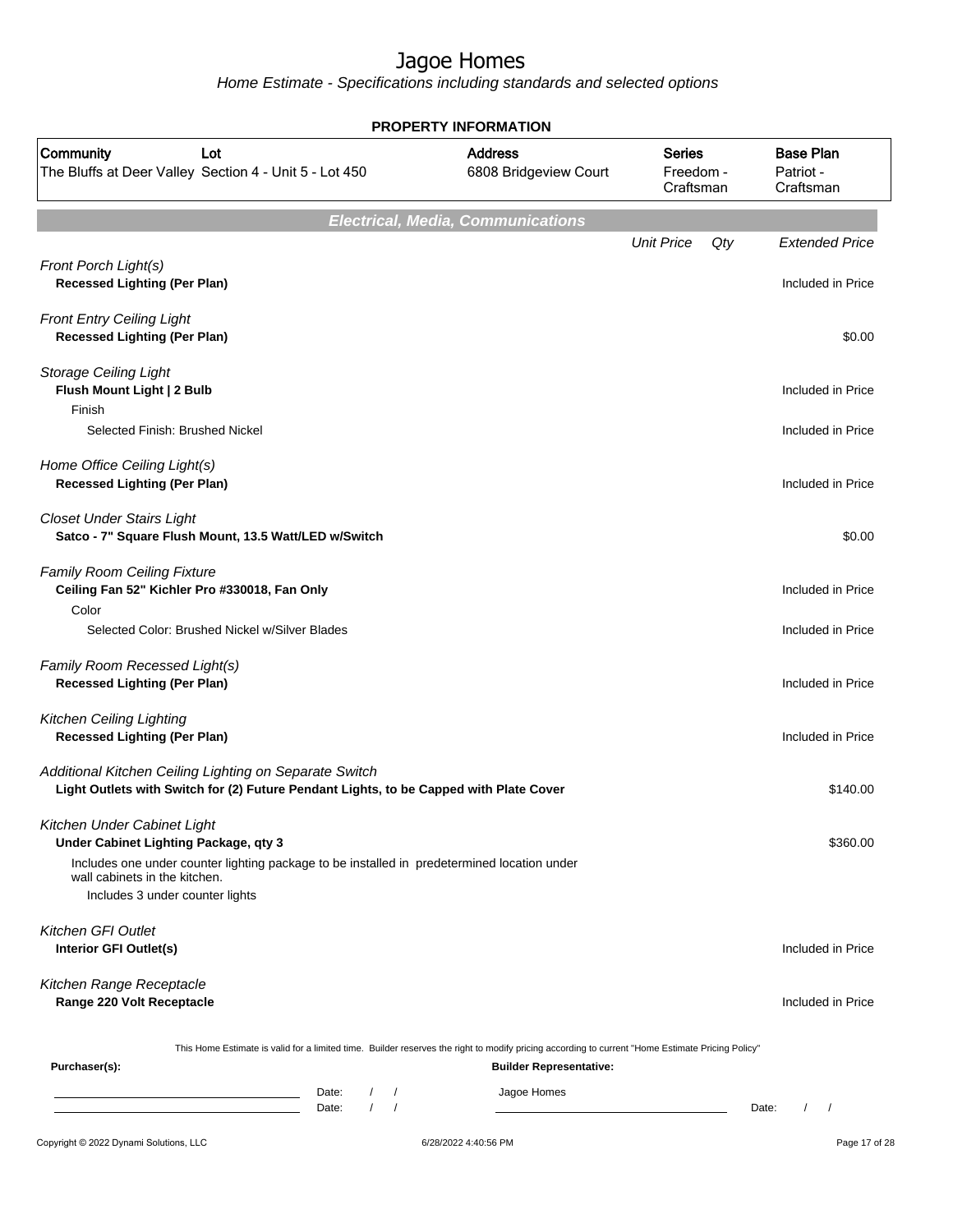| <b>PROPERTY INFORMATION</b>                                                                                                                                                     |                                          |                                         |                                            |  |  |
|---------------------------------------------------------------------------------------------------------------------------------------------------------------------------------|------------------------------------------|-----------------------------------------|--------------------------------------------|--|--|
| Community<br>Lot<br>The Bluffs at Deer Valley Section 4 - Unit 5 - Lot 450                                                                                                      | <b>Address</b><br>6808 Bridgeview Court  | <b>Series</b><br>Freedom -<br>Craftsman | <b>Base Plan</b><br>Patriot -<br>Craftsman |  |  |
|                                                                                                                                                                                 | <b>Electrical, Media, Communications</b> |                                         |                                            |  |  |
| Dining Area Ceiling Light(s)<br><b>Recessed Lighting (Per Plan)</b>                                                                                                             |                                          | <b>Unit Price</b><br>Qty                | <b>Extended Price</b><br>Included in Price |  |  |
| Powder Room Vanity Light<br>Shailene   3 Light   21"   45574                                                                                                                    |                                          |                                         | \$110.00                                   |  |  |
| The straight lines and up-sized satin etched glass of this bath light from the Shailene<br>Collection create the perfect casual look for the updated urban lifestyle.<br>Finish |                                          |                                         |                                            |  |  |
| Selected Finish: Chrome                                                                                                                                                         |                                          |                                         | Included in Price                          |  |  |
| Powder Room Fan or Fan/Light<br>Bath Exhaust Fan, Fan Only                                                                                                                      |                                          |                                         | Included in Price                          |  |  |
| Main Level Hall Ceiling Light(s)<br>Flush Mount Light   2 Bulb<br>Finish                                                                                                        |                                          |                                         | Included in Price                          |  |  |
| Selected Finish: Brushed Nickel                                                                                                                                                 |                                          |                                         | Included in Price                          |  |  |
| <b>Laundry Ceiling Light</b><br>Satco - 7" Square Flush Mount, 13.5 Watt/LED                                                                                                    |                                          |                                         | \$25.00                                    |  |  |
| Laundry Dryer Receptacle<br>Dryer 220 Volt Receptacle                                                                                                                           |                                          |                                         | Included in Price                          |  |  |
| <b>Pantry Ceiling Light</b><br>Flush Mount Light   2 Bulb                                                                                                                       |                                          |                                         | Included in Price                          |  |  |
| Finish<br>Selected Finish: Brushed Nickel                                                                                                                                       |                                          |                                         | Included in Price                          |  |  |
| <b>Owner's Suite Ceiling Light</b><br><b>Recessed Lighting (Per Plan)</b>                                                                                                       |                                          |                                         | Included in Price                          |  |  |
| <b>Owner's Closet Light(s)</b><br>Satco - 9" Square Flush Mount, 18.5 Watt/LED w/Switch                                                                                         |                                          |                                         | Included in Price                          |  |  |
| <b>Owner's Bath Vanity Light</b><br>Shailene   4 Lite   29 1/2"   45575   Qty 2                                                                                                 |                                          |                                         | \$310.00                                   |  |  |
| The straight lines and up-sized satin etched glass of this bath light from the Shailene<br>Collection create the perfect casual look for the updated urban lifestyle.<br>Finish |                                          |                                         |                                            |  |  |
| Selected Finish: Chrome                                                                                                                                                         |                                          |                                         | Included in Price                          |  |  |
| This Home Estimate is valid for a limited time. Builder reserves the right to modify pricing according to current "Home Estimate Pricing Policy"                                |                                          |                                         |                                            |  |  |
| Purchaser(s):                                                                                                                                                                   | <b>Builder Representative:</b>           |                                         |                                            |  |  |
| Date:<br>$\sqrt{2}$<br>the control of the control of the control of the control of the control of<br>$1 \quad 1$<br>Date:                                                       | Jagoe Homes                              |                                         | $\frac{1}{2}$<br>Date:                     |  |  |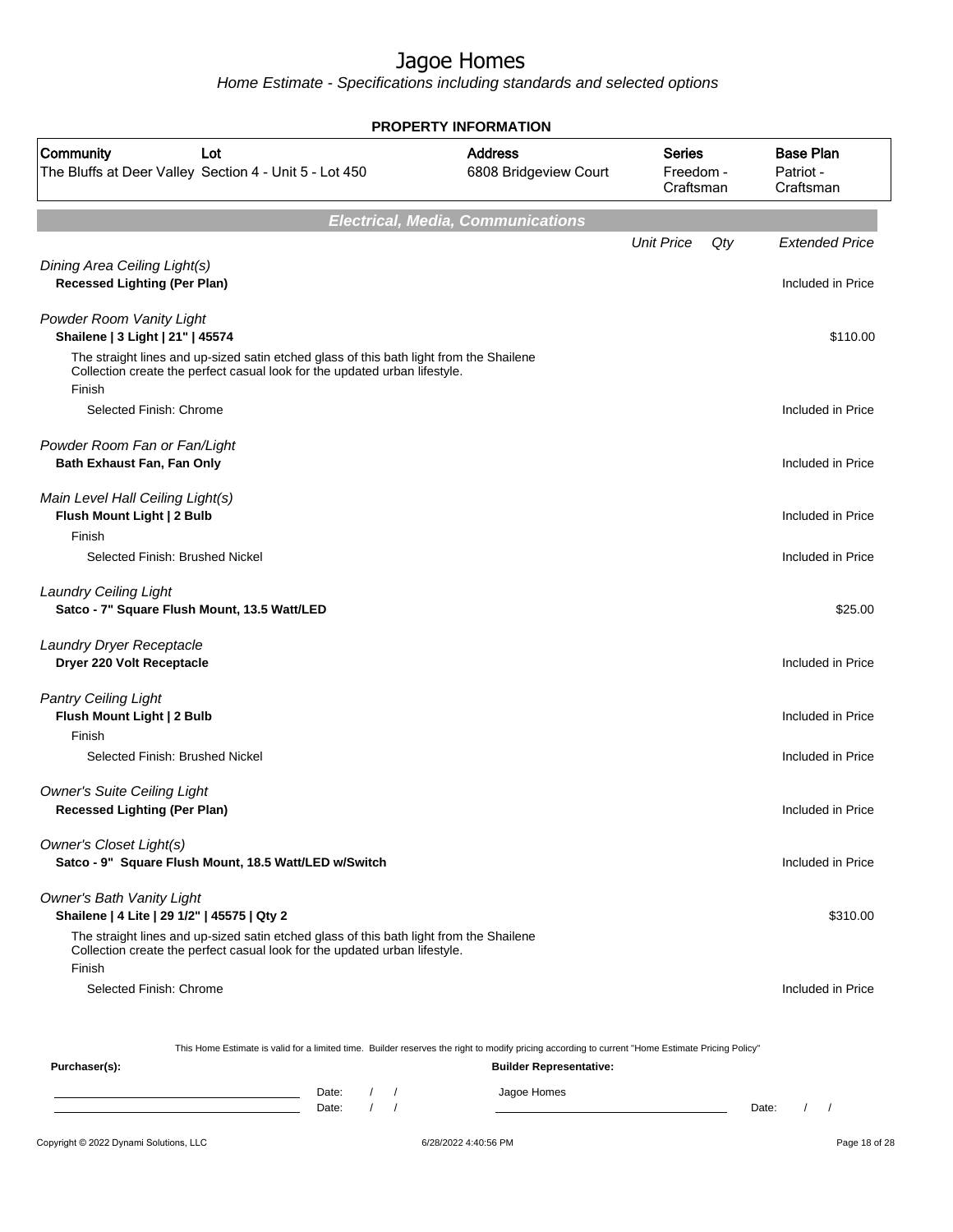Home Estimate - Specifications including standards and selected options

| <b>PROPERTY INFORMATION</b>                                                               |                                                                                                                                                           |                                          |                                         |     |                                            |
|-------------------------------------------------------------------------------------------|-----------------------------------------------------------------------------------------------------------------------------------------------------------|------------------------------------------|-----------------------------------------|-----|--------------------------------------------|
| Community<br>The Bluffs at Deer Valley Section 4 - Unit 5 - Lot 450                       | Lot                                                                                                                                                       | <b>Address</b><br>6808 Bridgeview Court  | <b>Series</b><br>Freedom -<br>Craftsman |     | <b>Base Plan</b><br>Patriot -<br>Craftsman |
|                                                                                           |                                                                                                                                                           | <b>Electrical, Media, Communications</b> |                                         |     |                                            |
| Owner's Bath Additional Tub/Shower Light<br>Additional Tub/Shower Light Fixture w/ Switch |                                                                                                                                                           |                                          | <b>Unit Price</b>                       | Qty | <b>Extended Price</b><br>\$195.00          |
|                                                                                           | Includes one tub/shower special recessed light fixture with switch in choice of bathroom.<br>Technical Specification: Buyer must indicate choice of bath. |                                          |                                         |     |                                            |
| Owner's Bath Exhaust Fan or Fan/Light<br>Bath Exhaust Fan, Fan Only                       |                                                                                                                                                           |                                          |                                         |     | Included in Price                          |
| <b>Owner's Bath GFI Outlet</b><br><b>GFI Interior Outlet(s)</b>                           |                                                                                                                                                           |                                          |                                         |     | Included in Price                          |
| <b>Bedroom 2 Ceiling Light</b><br>Flush Mount Light   3 Bulb<br>Finish                    |                                                                                                                                                           |                                          |                                         |     | Included in Price                          |
| Selected Finish: Brushed Nickel                                                           |                                                                                                                                                           |                                          |                                         |     | Included in Price                          |
| <b>Bedroom 2 Closet Light</b><br>Flush Mount Light   2 Bulb<br>Finish                     |                                                                                                                                                           |                                          |                                         |     | Included in Price                          |
| Selected Finish: Brushed Nickel                                                           |                                                                                                                                                           |                                          |                                         |     | Included in Price                          |
| <b>Bedroom 3 Ceiling Light</b><br>Flush Mount Light   3 Bulb<br>Finish                    |                                                                                                                                                           |                                          |                                         |     | Included in Price                          |
| Selected Finish: Brushed Nickel                                                           |                                                                                                                                                           |                                          |                                         |     | Included in Price                          |
| <b>Bedroom 3 Closet Light</b><br>Flush Mount Light   2 Bulb<br>Finish                     |                                                                                                                                                           |                                          |                                         |     | Included in Price                          |
| Selected Finish: Brushed Nickel                                                           |                                                                                                                                                           |                                          |                                         |     | Included in Price                          |
| Bedroom 4 Ceiling Light(s)<br>Flush Mount Light   3 Bulb<br>Finish                        |                                                                                                                                                           |                                          |                                         |     | Included in Price                          |
| Selected Finish: Brushed Nickel                                                           |                                                                                                                                                           |                                          |                                         |     | Included in Price                          |
| <b>Bedroom 4 Closet Light</b><br>Flush Mount Light   2 Bulb<br>Finish                     |                                                                                                                                                           |                                          |                                         |     | Included in Price                          |
| Selected Finish: Brushed Nickel                                                           |                                                                                                                                                           |                                          |                                         |     | Included in Price                          |

This Home Estimate is valid for a limited time. Builder reserves the right to modify pricing according to current "Home Estimate Pricing Policy"

**Purchaser(s): Builder Representative:** Date: / / Jagoe Homes<br>Date: / / Jagoe Homes Date: / / **Date: / / 2006** Date: / / / Date: / / / Date: / / / 2006 Date: / / / 2006 Date: / / / 2006 Date: / / / 2006 Date: / / / 2007 Date: / / / 2007 Date: / / / 2007 Date: / / / 2007 Date: / / / 2007 Date: / / / 2007 D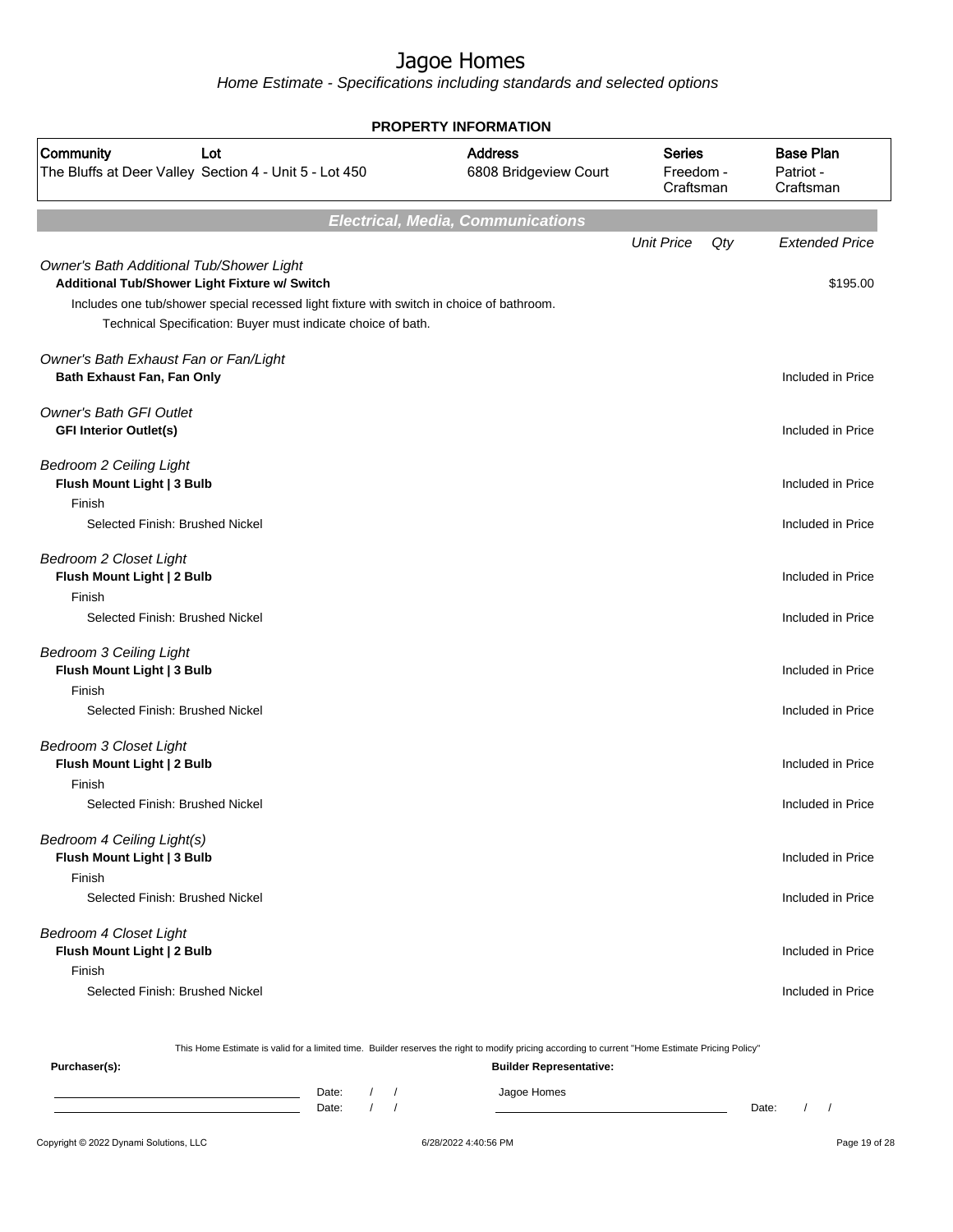Home Estimate - Specifications including standards and selected options

| <b>PROPERTY INFORMATION</b>                                                                                                                                                     |                                          |                                  |     |                                            |  |
|---------------------------------------------------------------------------------------------------------------------------------------------------------------------------------|------------------------------------------|----------------------------------|-----|--------------------------------------------|--|
| Community<br>Lot<br>The Bluffs at Deer Valley Section 4 - Unit 5 - Lot 450                                                                                                      | <b>Address</b><br>6808 Bridgeview Court  | Series<br>Freedom -<br>Craftsman |     | <b>Base Plan</b><br>Patriot -<br>Craftsman |  |
|                                                                                                                                                                                 | <b>Electrical, Media, Communications</b> |                                  |     |                                            |  |
|                                                                                                                                                                                 |                                          | <b>Unit Price</b>                | Qty | <b>Extended Price</b>                      |  |
| <b>Bath 2 Vanity Light</b><br>Shailene   4 Lite   29 1/2"   45575                                                                                                               |                                          |                                  |     | \$140.00                                   |  |
| The straight lines and up-sized satin etched glass of this bath light from the Shailene<br>Collection create the perfect casual look for the updated urban lifestyle.<br>Finish |                                          |                                  |     |                                            |  |
| Selected Finish: Chrome                                                                                                                                                         |                                          |                                  |     | Included in Price                          |  |
| Bath 2 Additional Tub/Shower Light<br>Additional Tub/Shower Light Fixture w/ Switch                                                                                             |                                          |                                  |     | \$195.00                                   |  |
| Includes one tub/shower special recessed light fixture with switch in choice of bathroom.<br>Technical Specification: Buyer must indicate choice of bath.                       |                                          |                                  |     |                                            |  |
|                                                                                                                                                                                 |                                          |                                  |     |                                            |  |
| Bath 2 Exhaust Fan or Fan/Light<br>Bath Exhaust Fan, Fan Only                                                                                                                   |                                          |                                  |     | Included in Price                          |  |
| <b>Bath 2 GFI Outlet</b><br>Interior GFI Outlet(s)                                                                                                                              |                                          |                                  |     | Included in Price                          |  |
| 2nd Level Hall Ceiling Light(s)<br>Flush Mount Light   2 Bulb<br>Finish                                                                                                         |                                          |                                  |     | Included in Price                          |  |
| Selected Finish: Brushed Nickel                                                                                                                                                 |                                          |                                  |     | Included in Price                          |  |
|                                                                                                                                                                                 |                                          |                                  |     |                                            |  |
| <b>Stairway Ceiling Lighting</b><br><b>Recessed Lighting (Per Plan)</b>                                                                                                         |                                          |                                  |     | Included in Price                          |  |
| Stairway Additional Lighting<br>Pass & Seymour Additional Stairway Lighting, NTLFULL-WCC6, 2" x 3" (3) Step Lights, (2)<br><b>Switches</b>                                      |                                          |                                  |     | \$465.00                                   |  |
| Addition of three step lights and two switches to the stairway. Location will be determined by<br>builder per plan. White Only. LED Light. HORIZONTAL INSTALL                   |                                          |                                  |     |                                            |  |
| Full Night Light, Adjustable Light Levels. WHITE. Press face to cycle thru the following light<br>levels: Off, Ultra Low, Low, Medium, High                                     |                                          |                                  |     |                                            |  |
| Garage Ceiling Light(s)<br>Keyless (2)                                                                                                                                          |                                          |                                  |     | Included in Price                          |  |
| Garage Opener<br><b>Garage Door Opener Pre-Wire</b>                                                                                                                             |                                          |                                  |     | Included in Price                          |  |

This Home Estimate is valid for a limited time. Builder reserves the right to modify pricing according to current "Home Estimate Pricing Policy" **Purchaser(s): Builder Representative:**

| Date: |  | Jagoe Homes |       |  |
|-------|--|-------------|-------|--|
| Date: |  |             | Date: |  |
|       |  |             |       |  |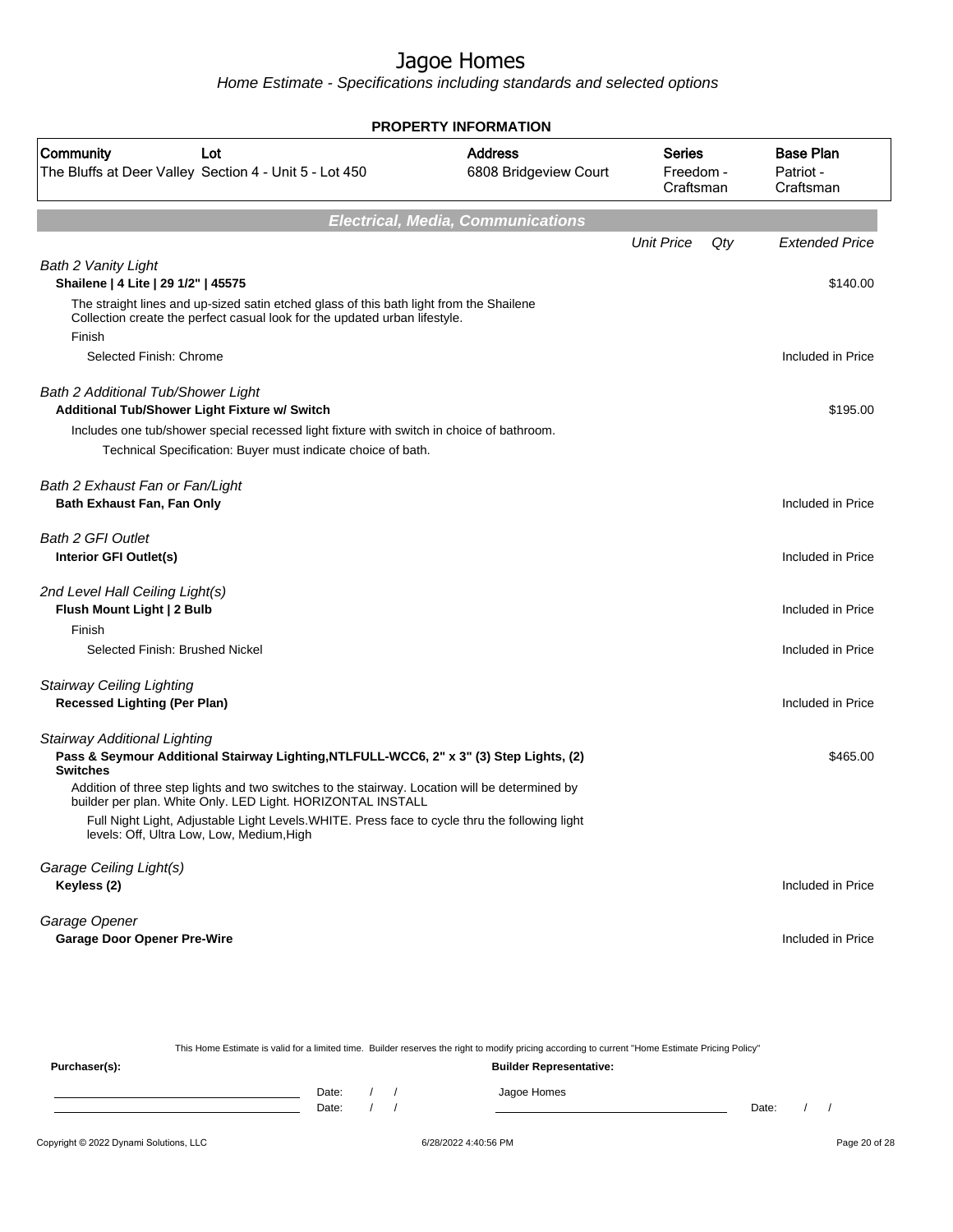Home Estimate - Specifications including standards and selected options

| <b>PROPERTY INFORMATION</b>                                                                                                                                                                                                                                                                                                                 |                                                                                    |                   |                                            |                       |  |
|---------------------------------------------------------------------------------------------------------------------------------------------------------------------------------------------------------------------------------------------------------------------------------------------------------------------------------------------|------------------------------------------------------------------------------------|-------------------|--------------------------------------------|-----------------------|--|
| Community<br>Lot<br>The Bluffs at Deer Valley Section 4 - Unit 5 - Lot 450                                                                                                                                                                                                                                                                  | <b>Address</b><br><b>Series</b><br>6808 Bridgeview Court<br>Freedom -<br>Craftsman |                   | <b>Base Plan</b><br>Patriot -<br>Craftsman |                       |  |
|                                                                                                                                                                                                                                                                                                                                             | <b>Electrical, Media, Communications</b>                                           |                   |                                            |                       |  |
|                                                                                                                                                                                                                                                                                                                                             |                                                                                    | <b>Unit Price</b> | Qty                                        | <b>Extended Price</b> |  |
| Garage Exterior Light                                                                                                                                                                                                                                                                                                                       |                                                                                    |                   |                                            |                       |  |
| Coach Light Kichler #49926 BKT Capanna                                                                                                                                                                                                                                                                                                      |                                                                                    |                   |                                            | Included in Price     |  |
| The 16" 1-light outdoor wall light from the Capanna™ collection features waterfall glass.                                                                                                                                                                                                                                                   |                                                                                    |                   |                                            |                       |  |
| Technical Specification: Width: 10.50"<br>Height: 16.00"                                                                                                                                                                                                                                                                                    |                                                                                    |                   |                                            |                       |  |
| Finish                                                                                                                                                                                                                                                                                                                                      |                                                                                    |                   |                                            |                       |  |
| Selected Finish: Textured Black                                                                                                                                                                                                                                                                                                             |                                                                                    |                   |                                            | Included in Price     |  |
| <b>Outside Retreat Light</b>                                                                                                                                                                                                                                                                                                                |                                                                                    |                   |                                            |                       |  |
| Exterior Kichler Light #49924 Capanna                                                                                                                                                                                                                                                                                                       |                                                                                    |                   |                                            | Included in Price     |  |
| The 10.25" 1-light outdoor wall light from the Capanna (TM) collection gives the classic<br>lantern light a linear update. A textured black finish and squared edges, including a capstone<br>finial, combine with artful waterfall glass to create a style that works on homes with modern,<br>transitional or arts & crafts architecture. |                                                                                    |                   |                                            |                       |  |
| 6.50W X 10.25H                                                                                                                                                                                                                                                                                                                              |                                                                                    |                   |                                            |                       |  |
| Finish                                                                                                                                                                                                                                                                                                                                      |                                                                                    |                   |                                            |                       |  |
| Selected Finish: Black Textured                                                                                                                                                                                                                                                                                                             |                                                                                    |                   |                                            | Included in Price     |  |
| <b>Bonus Room 1 Ceiling Light</b><br>Ceiling Fan 52" Kichler Pro Select #330017, w/Bowl LED Light                                                                                                                                                                                                                                           |                                                                                    |                   |                                            | \$320.00              |  |
| Color                                                                                                                                                                                                                                                                                                                                       |                                                                                    |                   |                                            |                       |  |
| Selected Color: Brushed Nickel w/Silver Blades                                                                                                                                                                                                                                                                                              |                                                                                    |                   |                                            | Included in Price     |  |
| <b>Attic Light</b>                                                                                                                                                                                                                                                                                                                          |                                                                                    |                   |                                            |                       |  |
| <b>Attic Lights Keyless</b>                                                                                                                                                                                                                                                                                                                 |                                                                                    |                   |                                            | Included in Price     |  |
| <b>Front Door Doorbell Button</b>                                                                                                                                                                                                                                                                                                           |                                                                                    |                   |                                            |                       |  |
| Doorbell Button at Front Door                                                                                                                                                                                                                                                                                                               |                                                                                    |                   |                                            | Included in Price     |  |
| <b>Front Door Door Chime</b>                                                                                                                                                                                                                                                                                                                |                                                                                    |                   |                                            |                       |  |
| Door Chime                                                                                                                                                                                                                                                                                                                                  |                                                                                    |                   |                                            | Included in Price     |  |
| <b>Entire Home - Electrical Outlets and Switches</b>                                                                                                                                                                                                                                                                                        |                                                                                    |                   |                                            |                       |  |
| Electrical Outlets & Switches per Plan & Code<br>Color                                                                                                                                                                                                                                                                                      |                                                                                    |                   |                                            | Included in Price     |  |
| Selected Color: White                                                                                                                                                                                                                                                                                                                       |                                                                                    |                   |                                            | Included in Price     |  |
|                                                                                                                                                                                                                                                                                                                                             |                                                                                    |                   |                                            |                       |  |
| Entire Home - Cable TV/Phone Outlets (Qty 6 Total)                                                                                                                                                                                                                                                                                          |                                                                                    |                   |                                            |                       |  |
| <b>Cable TV Outlets, RG6 wire</b>                                                                                                                                                                                                                                                                                                           |                                                                                    |                   | 4                                          | Included in Price     |  |
| <b>Telephone Interior Jacks</b>                                                                                                                                                                                                                                                                                                             |                                                                                    |                   |                                            | \$0.00                |  |

This Home Estimate is valid for a limited time. Builder reserves the right to modify pricing according to current "Home Estimate Pricing Policy" **Purchaser(s): Builder Representative:** Date: / / Jagoe Homes<br>Date: / / Jagoe Homes Date: / / **Date: / / 2006** Date: / / / Date: / / / Date: / / / 2006 Date: / / / 2006 Date: / / / 2006 Date: / / / 2006 Date: / / / 2007 Date: / / / 2007 Date: / / / 2007 Date: / / / 2007 Date: / / / 2007 Date: / / / 2007 D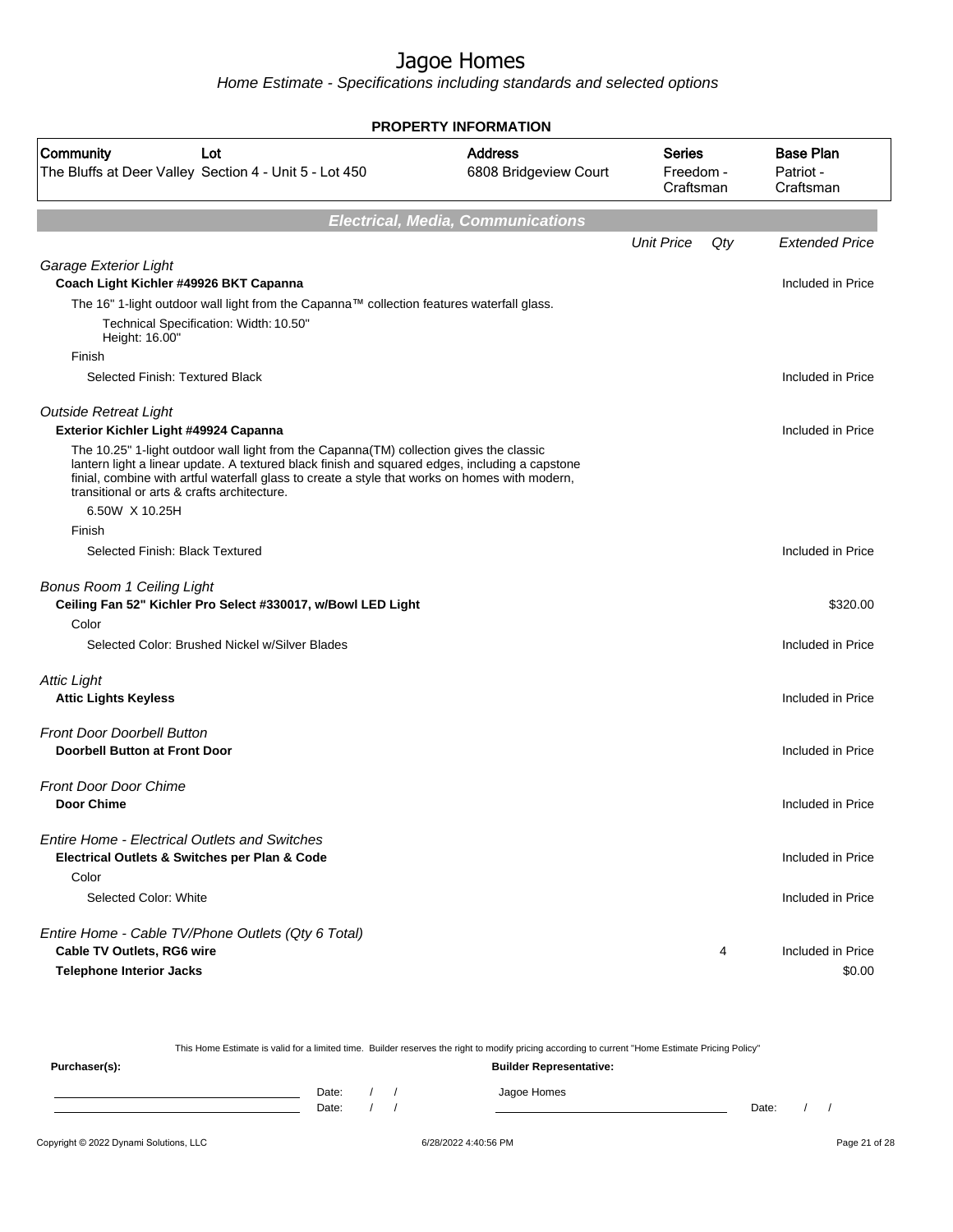|                                                                                                                                                                                                                                                      | <b>PROPERTY INFORMATION</b>              |                                         |          |                                            |
|------------------------------------------------------------------------------------------------------------------------------------------------------------------------------------------------------------------------------------------------------|------------------------------------------|-----------------------------------------|----------|--------------------------------------------|
| Community<br>Lot<br>The Bluffs at Deer Valley Section 4 - Unit 5 - Lot 450                                                                                                                                                                           | <b>Address</b><br>6808 Bridgeview Court  | <b>Series</b><br>Freedom -<br>Craftsman |          | <b>Base Plan</b><br>Patriot -<br>Craftsman |
|                                                                                                                                                                                                                                                      | <b>Electrical, Media, Communications</b> |                                         |          |                                            |
| Entire Home - Additional Cable TV Outlet<br><b>Additional Cable TV Outlet</b>                                                                                                                                                                        |                                          | <b>Unit Price</b><br>\$80.00            | Qty<br>3 | <b>Extended Price</b><br>\$240.00          |
| Includes one additional cable television outlet to be installed in choice of location.                                                                                                                                                               |                                          |                                         |          |                                            |
| Entire Home - Braced and Wired for Future Ceiling Fan at Existing Ceiling Light<br>Light Location Braced and Wired for Future Ceiling Fan<br>Includes addition of bracing and box for ceiling fan addition with a switch<br>Comments: Bed 2, 3 and 4 |                                          | \$115.00                                | 3        | \$345.00                                   |
| Entire Home - Braced and Wired for Future Ceiling Fan with Switch<br>Light Outlet with 2 Switches, Capped with Plate Cover, Braced & Wired for Future Ceiling<br>Fan<br><b>Comments: Owner's</b>                                                     |                                          |                                         |          | \$200.00                                   |
| <b>Entire Home Electrical Service</b><br><b>Electrical Service 200 AMP</b><br>Includes 200 AMP electric service upgrade for the entire house.                                                                                                        |                                          |                                         |          | Included in Price                          |
| <b>Exterior Electrical Service</b><br><b>Electrical Service Underground</b>                                                                                                                                                                          |                                          |                                         |          | Included in Price                          |
| <b>Smoke Detectors</b><br>Smoke Detectors, per plan                                                                                                                                                                                                  |                                          |                                         |          | Included in Price                          |
| <b>Carbon Monoxide Detectors</b><br>Carbon Monoxide Detectors, per plan                                                                                                                                                                              |                                          |                                         |          | Included in Price                          |
|                                                                                                                                                                                                                                                      | <b>HVAC</b>                              |                                         |          |                                            |
|                                                                                                                                                                                                                                                      |                                          | <b>Unit Price</b>                       | Qty      | <b>Extended Price</b>                      |
| <b>Entire Home Air Conditioner</b><br>14 Seer Air Conditioning System<br>Up to 14 Seer Air Conditioning System                                                                                                                                       |                                          |                                         |          | Included in Price                          |
| <b>Entire Home Furnace</b><br>92% Plus High Efficiency Gas Home Furnace<br>Includes 92% plus high efficiency gas home furnace<br>Builder makes no guarantee with respect to heating and cooling cost                                                 |                                          |                                         |          | Included in Price                          |
| <b>Entire Home Furnace Filter</b><br>Aprilaire Model 2000 Series Air Filter                                                                                                                                                                          |                                          |                                         |          | Included in Price                          |
| This Home Estimate is valid for a limited time. Builder reserves the right to modify pricing according to current "Home Estimate Pricing Policy"<br>Purchaser(s):                                                                                    | <b>Builder Representative:</b>           |                                         |          |                                            |
| Date:<br>$\sqrt{2}$<br>$\sqrt{2}$<br><u> 1989 - Johann Barn, amerikansk politiker (</u><br>$\sqrt{ }$<br>$\prime$<br>Date:                                                                                                                           | Jagoe Homes                              |                                         |          | Date:                                      |
| Copyright © 2022 Dynami Solutions, LLC                                                                                                                                                                                                               | 6/28/2022 4:40:56 PM                     |                                         |          | Page 22 of 28                              |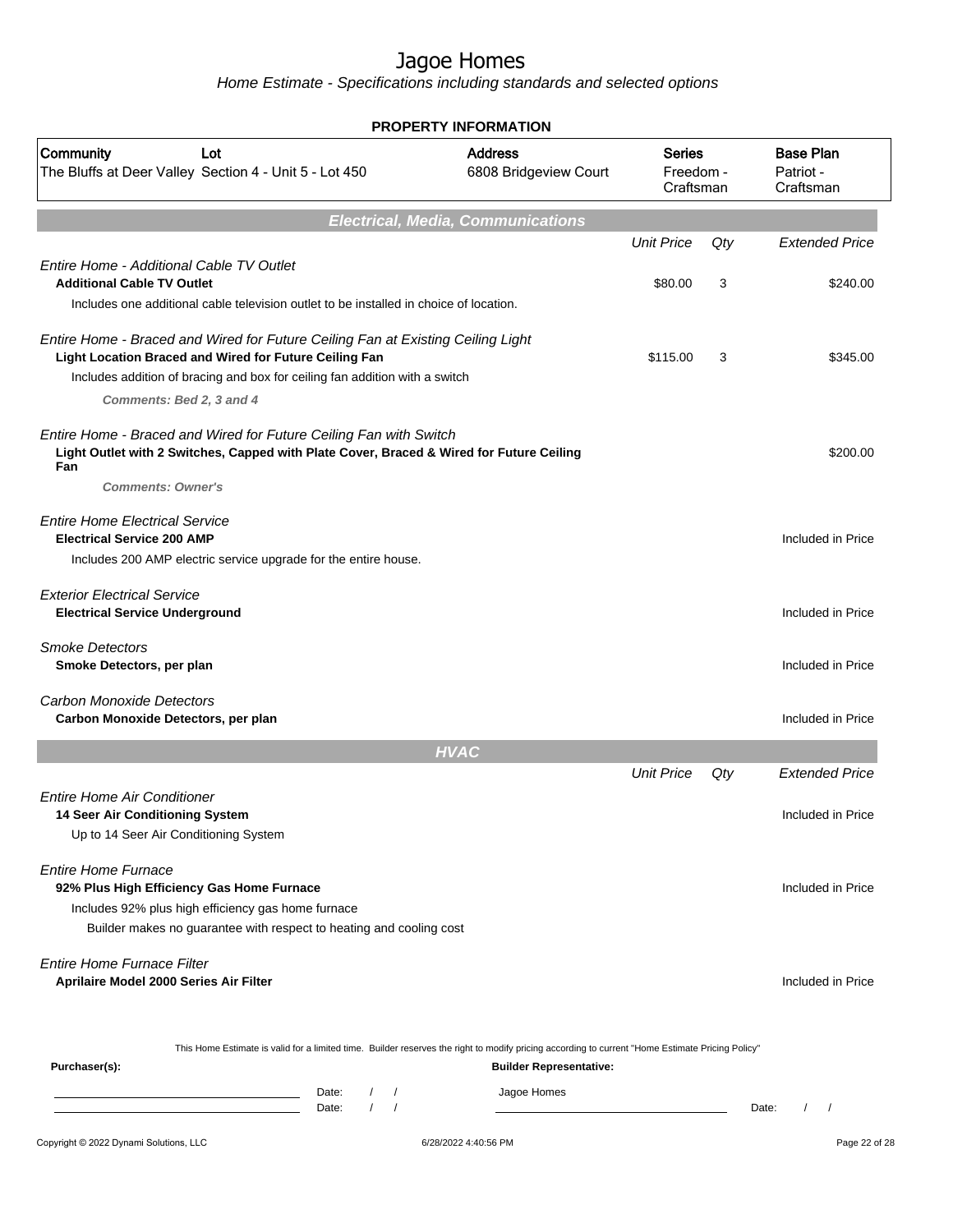Home Estimate - Specifications including standards and selected options

| <b>Base Plan</b><br><b>Address</b><br>Community<br>Lot<br><b>Series</b><br>The Bluffs at Deer Valley Section 4 - Unit 5 - Lot 450<br>6808 Bridgeview Court<br>Freedom -<br>Patriot -<br>Craftsman<br>Craftsman<br><b>HVAC</b><br><b>Unit Price</b><br>Qty<br><b>Entire Home Thermostat</b><br><b>Programmable Thermostat</b><br><b>Indoor Air Quality</b><br>Honeywell Fresh Air Ventilation System<br><b>Entire Home Duct System</b><br><b>Flexible Duct</b><br><b>Entire Home Return Air</b><br><b>Multiple Return Air Vents</b><br>One Return per Bedroom & One Central Return<br>Laundry Dryer Vent<br><b>Dryer Vent Vented to Outside</b><br><b>Floor Coverings</b><br><b>Unit Price</b><br>Qty<br><b>Entire Home Carpet Selection</b><br><b>Mohawk Carpet   Top Card II</b><br>Our Proven Performer, Top Card II, offers colorfast and consistent solution dyed Everstrand<br>polyester fiber with a 15 yr Manufacturer Warranty.<br>Color<br>Selected Color: 901 Crystal Ball<br>Included in Price<br><b>Entire Home Carpet Pad</b><br>6# Carpet Pad<br><b>Front Entry Flooring</b><br>Luxury Vinyl Plank   Mohawk Arrington<br>Mohawk's Arrington offers a water-resistant construction, comfort underfoot, and high<br>resistance to dents and scratches in a hardwood look.<br>Color<br>Selected Color: Gauntlet Gray AU896<br>Direction<br>Selected Direction: Front to Back | <b>PROPERTY INFORMATION</b> |  |                                            |
|-----------------------------------------------------------------------------------------------------------------------------------------------------------------------------------------------------------------------------------------------------------------------------------------------------------------------------------------------------------------------------------------------------------------------------------------------------------------------------------------------------------------------------------------------------------------------------------------------------------------------------------------------------------------------------------------------------------------------------------------------------------------------------------------------------------------------------------------------------------------------------------------------------------------------------------------------------------------------------------------------------------------------------------------------------------------------------------------------------------------------------------------------------------------------------------------------------------------------------------------------------------------------------------------------------------------------------------------------------------------------------------------|-----------------------------|--|--------------------------------------------|
|                                                                                                                                                                                                                                                                                                                                                                                                                                                                                                                                                                                                                                                                                                                                                                                                                                                                                                                                                                                                                                                                                                                                                                                                                                                                                                                                                                                         |                             |  |                                            |
|                                                                                                                                                                                                                                                                                                                                                                                                                                                                                                                                                                                                                                                                                                                                                                                                                                                                                                                                                                                                                                                                                                                                                                                                                                                                                                                                                                                         |                             |  |                                            |
|                                                                                                                                                                                                                                                                                                                                                                                                                                                                                                                                                                                                                                                                                                                                                                                                                                                                                                                                                                                                                                                                                                                                                                                                                                                                                                                                                                                         |                             |  | <b>Extended Price</b>                      |
|                                                                                                                                                                                                                                                                                                                                                                                                                                                                                                                                                                                                                                                                                                                                                                                                                                                                                                                                                                                                                                                                                                                                                                                                                                                                                                                                                                                         |                             |  | Included in Price                          |
|                                                                                                                                                                                                                                                                                                                                                                                                                                                                                                                                                                                                                                                                                                                                                                                                                                                                                                                                                                                                                                                                                                                                                                                                                                                                                                                                                                                         |                             |  | Included in Price                          |
|                                                                                                                                                                                                                                                                                                                                                                                                                                                                                                                                                                                                                                                                                                                                                                                                                                                                                                                                                                                                                                                                                                                                                                                                                                                                                                                                                                                         |                             |  | Included in Price                          |
|                                                                                                                                                                                                                                                                                                                                                                                                                                                                                                                                                                                                                                                                                                                                                                                                                                                                                                                                                                                                                                                                                                                                                                                                                                                                                                                                                                                         |                             |  | Included in Price                          |
|                                                                                                                                                                                                                                                                                                                                                                                                                                                                                                                                                                                                                                                                                                                                                                                                                                                                                                                                                                                                                                                                                                                                                                                                                                                                                                                                                                                         |                             |  | Included in Price                          |
|                                                                                                                                                                                                                                                                                                                                                                                                                                                                                                                                                                                                                                                                                                                                                                                                                                                                                                                                                                                                                                                                                                                                                                                                                                                                                                                                                                                         |                             |  |                                            |
|                                                                                                                                                                                                                                                                                                                                                                                                                                                                                                                                                                                                                                                                                                                                                                                                                                                                                                                                                                                                                                                                                                                                                                                                                                                                                                                                                                                         |                             |  | <b>Extended Price</b><br>Included in Price |
|                                                                                                                                                                                                                                                                                                                                                                                                                                                                                                                                                                                                                                                                                                                                                                                                                                                                                                                                                                                                                                                                                                                                                                                                                                                                                                                                                                                         |                             |  |                                            |
|                                                                                                                                                                                                                                                                                                                                                                                                                                                                                                                                                                                                                                                                                                                                                                                                                                                                                                                                                                                                                                                                                                                                                                                                                                                                                                                                                                                         |                             |  | Included in Price                          |
|                                                                                                                                                                                                                                                                                                                                                                                                                                                                                                                                                                                                                                                                                                                                                                                                                                                                                                                                                                                                                                                                                                                                                                                                                                                                                                                                                                                         |                             |  | Included in Price                          |
|                                                                                                                                                                                                                                                                                                                                                                                                                                                                                                                                                                                                                                                                                                                                                                                                                                                                                                                                                                                                                                                                                                                                                                                                                                                                                                                                                                                         |                             |  |                                            |
|                                                                                                                                                                                                                                                                                                                                                                                                                                                                                                                                                                                                                                                                                                                                                                                                                                                                                                                                                                                                                                                                                                                                                                                                                                                                                                                                                                                         |                             |  | Included in Price                          |
|                                                                                                                                                                                                                                                                                                                                                                                                                                                                                                                                                                                                                                                                                                                                                                                                                                                                                                                                                                                                                                                                                                                                                                                                                                                                                                                                                                                         |                             |  | Included in Price                          |
|                                                                                                                                                                                                                                                                                                                                                                                                                                                                                                                                                                                                                                                                                                                                                                                                                                                                                                                                                                                                                                                                                                                                                                                                                                                                                                                                                                                         |                             |  |                                            |

This Home Estimate is valid for a limited time. Builder reserves the right to modify pricing according to current "Home Estimate Pricing Policy" **Purchaser(s): Builder Representative:** Date: / / Jagoe Homes<br>Date: / / Jagoe Homes Date: / / Date: / /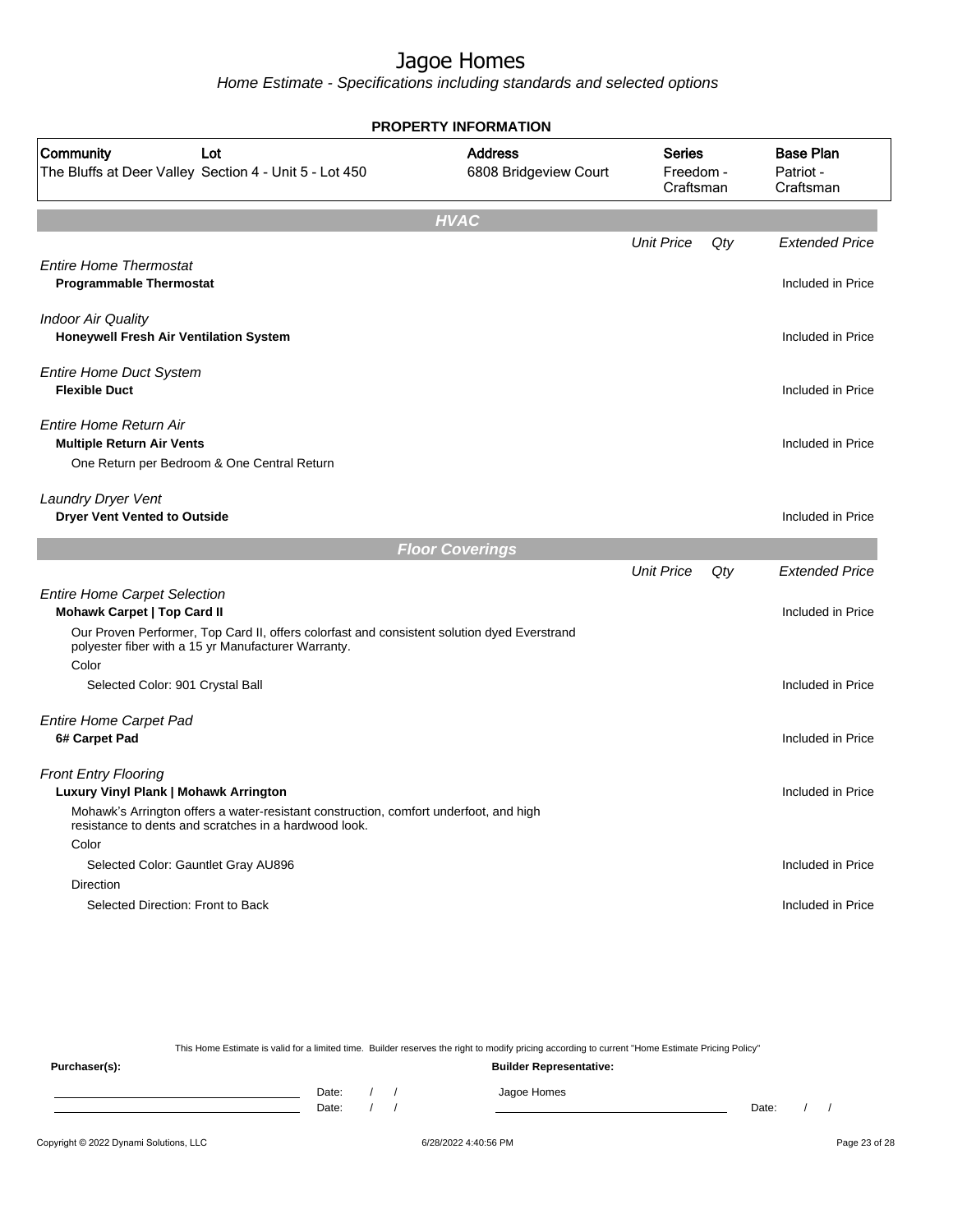Home Estimate - Specifications including standards and selected options

| <b>PROPERTY INFORMATION</b>                                                                                                                             |                                         |                                  |     |                                            |
|---------------------------------------------------------------------------------------------------------------------------------------------------------|-----------------------------------------|----------------------------------|-----|--------------------------------------------|
| Community<br>Lot<br>The Bluffs at Deer Valley Section 4 - Unit 5 - Lot 450                                                                              | <b>Address</b><br>6808 Bridgeview Court | Series<br>Freedom -<br>Craftsman |     | <b>Base Plan</b><br>Patriot -<br>Craftsman |
|                                                                                                                                                         | <b>Floor Coverings</b>                  |                                  |     |                                            |
|                                                                                                                                                         |                                         | <b>Unit Price</b>                | Qty | <b>Extended Price</b>                      |
| Home Office Flooring<br>Luxury Vinyl Plank   Mohawk Arrington                                                                                           |                                         |                                  |     | \$470.00                                   |
| Mohawk's Arrington offers a water-resistant construction, comfort underfoot, and high<br>resistance to dents and scratches in a hardwood look.<br>Color |                                         |                                  |     |                                            |
| Selected Color: Gauntlet Gray AU896                                                                                                                     |                                         |                                  |     | Included in Price                          |
| Direction                                                                                                                                               |                                         |                                  |     |                                            |
| Selected Direction: Front to Back                                                                                                                       |                                         |                                  |     | Included in Price                          |
| <b>Family Room</b><br>Luxury Vinyl Plank   Mohawk Arrington                                                                                             |                                         |                                  |     | \$760.00                                   |
| Mohawk's Arrington offers a water-resistant construction, comfort underfoot, and high<br>resistance to dents and scratches in a hardwood look.          |                                         |                                  |     |                                            |
| Color                                                                                                                                                   |                                         |                                  |     |                                            |
| Selected Color: Gauntlet Gray AU896                                                                                                                     |                                         |                                  |     | Included in Price                          |
| Direction                                                                                                                                               |                                         |                                  |     |                                            |
| Selected Direction: Front to Back                                                                                                                       |                                         |                                  |     | Included in Price                          |
| <b>Owner's Bath Flooring</b>                                                                                                                            |                                         |                                  |     |                                            |
| Luxury Vinyl Plank   Mohawk Arrington                                                                                                                   |                                         |                                  |     | Included in Price                          |
| Mohawk's Arrington offers a water-resistant construction, comfort underfoot, and high<br>resistance to dents and scratches in a hardwood look.          |                                         |                                  |     |                                            |
| Color                                                                                                                                                   |                                         |                                  |     |                                            |
| Selected Color: Gauntlet Gray AU896                                                                                                                     |                                         |                                  |     | Included in Price                          |
| <b>Direction</b>                                                                                                                                        |                                         |                                  |     |                                            |
| Selected Direction: Front to Back                                                                                                                       |                                         |                                  |     | Included in Price                          |
| Kitchen/Dining Area/Pantry Flooring                                                                                                                     |                                         |                                  |     |                                            |
| Luxury Vinyl Plank   Mohawk Arrington                                                                                                                   |                                         |                                  |     | Included in Price                          |
| Mohawk's Arrington offers a water-resistant construction, comfort underfoot, and high<br>resistance to dents and scratches in a hardwood look.          |                                         |                                  |     |                                            |
| Color                                                                                                                                                   |                                         |                                  |     |                                            |
| Selected Color: Gauntlet Gray AU896                                                                                                                     |                                         |                                  |     | Included in Price                          |
| Direction                                                                                                                                               |                                         |                                  |     |                                            |
| Selected Direction: Front to Back                                                                                                                       |                                         |                                  |     | Included in Price                          |
|                                                                                                                                                         |                                         |                                  |     |                                            |

This Home Estimate is valid for a limited time. Builder reserves the right to modify pricing according to current "Home Estimate Pricing Policy"

**Purchaser(s): Builder Representative:** Date: / / Jagoe Homes<br>Date: / / Jagoe Homes Date: / / Date: / /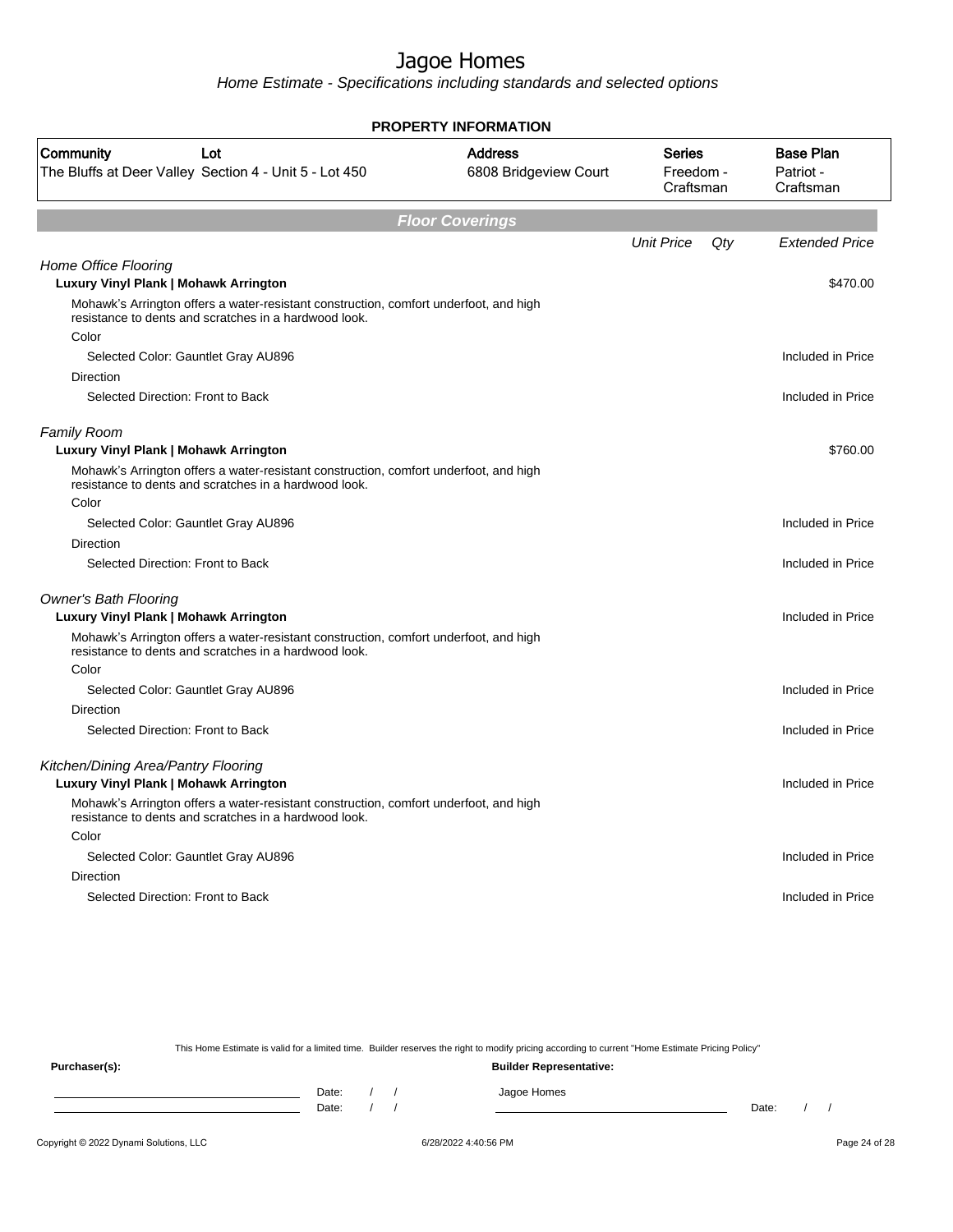Home Estimate - Specifications including standards and selected options

|                                                                                                                                                | <b>PROPERTY INFORMATION</b>             |                                         |     |                                            |
|------------------------------------------------------------------------------------------------------------------------------------------------|-----------------------------------------|-----------------------------------------|-----|--------------------------------------------|
| Community<br>Lot<br>The Bluffs at Deer Valley Section 4 - Unit 5 - Lot 450                                                                     | <b>Address</b><br>6808 Bridgeview Court | <b>Series</b><br>Freedom -<br>Craftsman |     | <b>Base Plan</b><br>Patriot -<br>Craftsman |
|                                                                                                                                                | <b>Floor Coverings</b>                  |                                         |     |                                            |
|                                                                                                                                                |                                         | <b>Unit Price</b>                       | Qty | <b>Extended Price</b>                      |
| <b>Bath 2 Flooring</b>                                                                                                                         |                                         |                                         |     |                                            |
| Luxury Vinyl Plank   Mohawk Arrington                                                                                                          |                                         |                                         |     | Included in Price                          |
| Mohawk's Arrington offers a water-resistant construction, comfort underfoot, and high<br>resistance to dents and scratches in a hardwood look. |                                         |                                         |     |                                            |
| Color                                                                                                                                          |                                         |                                         |     |                                            |
| Selected Color: Gauntlet Gray AU896                                                                                                            |                                         |                                         |     | Included in Price                          |
| Direction                                                                                                                                      |                                         |                                         |     |                                            |
| Selected Direction: Front to Back                                                                                                              |                                         |                                         |     | Included in Price                          |
| <b>Powder Room Flooring</b><br>Luxury Vinyl Plank   Mohawk Arrington                                                                           |                                         |                                         |     | Included in Price                          |
| Mohawk's Arrington offers a water-resistant construction, comfort underfoot, and high<br>resistance to dents and scratches in a hardwood look. |                                         |                                         |     |                                            |
| Color                                                                                                                                          |                                         |                                         |     |                                            |
| Selected Color: Gauntlet Gray AU896                                                                                                            |                                         |                                         |     | Included in Price                          |
| Direction                                                                                                                                      |                                         |                                         |     |                                            |
| Selected Direction: Front to Back                                                                                                              |                                         |                                         |     | Included in Price                          |
| Laundry Flooring                                                                                                                               |                                         |                                         |     |                                            |
| Luxury Vinyl Plank   Mohawk Arrington                                                                                                          |                                         |                                         |     | Included in Price                          |
| Mohawk's Arrington offers a water-resistant construction, comfort underfoot, and high<br>resistance to dents and scratches in a hardwood look. |                                         |                                         |     |                                            |
| Color                                                                                                                                          |                                         |                                         |     |                                            |
| Selected Color: Gauntlet Gray AU896                                                                                                            |                                         |                                         |     | Included in Price                          |
| <b>Direction</b>                                                                                                                               |                                         |                                         |     |                                            |
| Selected Direction: Front to Back                                                                                                              |                                         |                                         |     | Included in Price                          |
| Storage Area Flooring                                                                                                                          |                                         |                                         |     |                                            |
| Luxury Vinyl Plank   Mohawk Arrington                                                                                                          |                                         |                                         |     | \$215.00                                   |
| Mohawk's Arrington offers a water-resistant construction, comfort underfoot, and high<br>resistance to dents and scratches in a hardwood look. |                                         |                                         |     |                                            |
| Color                                                                                                                                          |                                         |                                         |     |                                            |
| Selected Color: Gauntlet Gray AU896                                                                                                            |                                         |                                         |     | Included in Price                          |
| Direction                                                                                                                                      |                                         |                                         |     |                                            |
| Selected Direction: Front to Back                                                                                                              |                                         |                                         |     | Included in Price                          |
|                                                                                                                                                |                                         |                                         |     |                                            |

This Home Estimate is valid for a limited time. Builder reserves the right to modify pricing according to current "Home Estimate Pricing Policy"

**Purchaser(s): Builder Representative:** Date: / / Jagoe Homes<br>Date: / / Jagoe Homes Date: / / Date: / /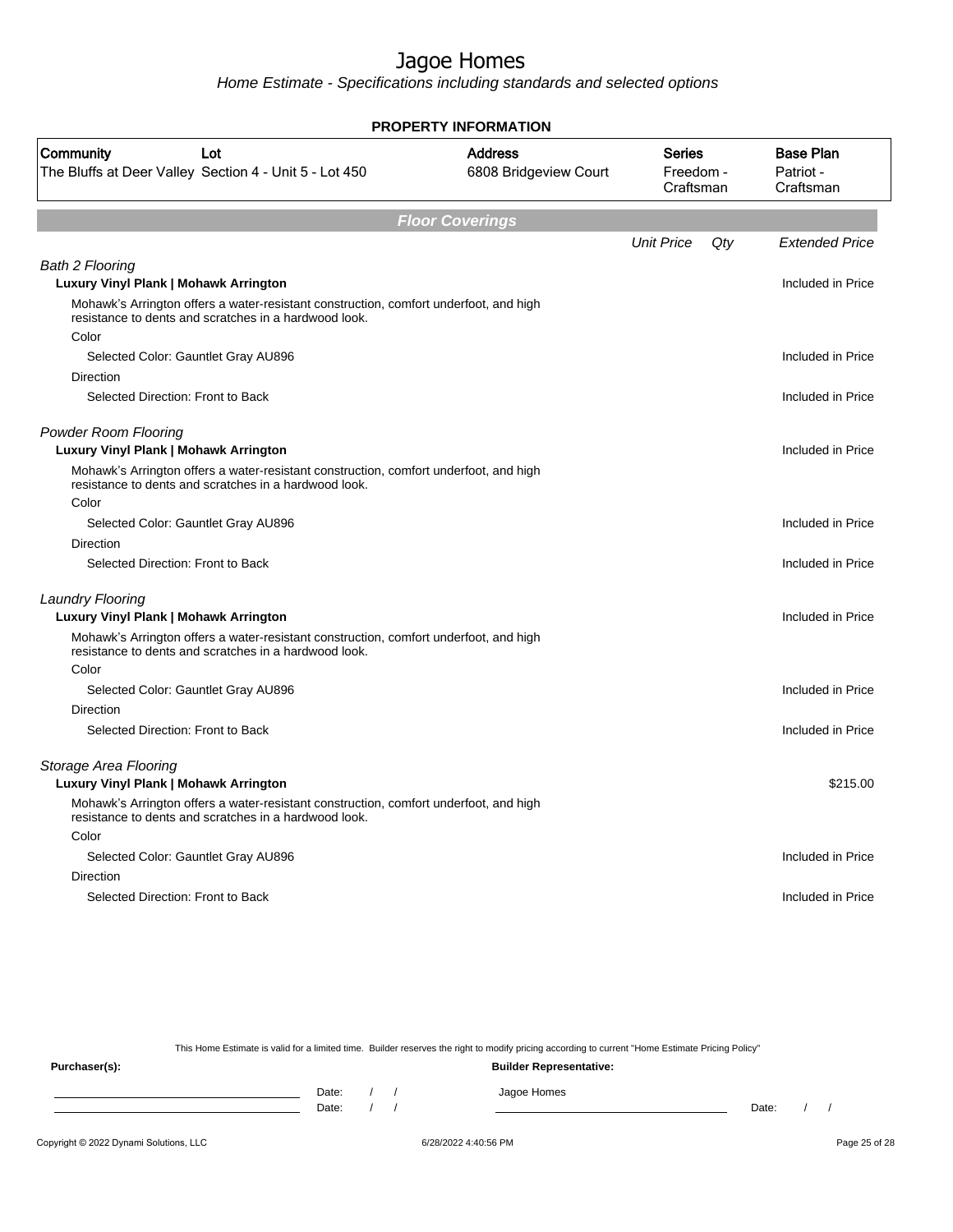Home Estimate - Specifications including standards and selected options

| PROPERTY INFORMATION                                                                                                        |                                         |                                  |     |                                            |  |  |  |  |
|-----------------------------------------------------------------------------------------------------------------------------|-----------------------------------------|----------------------------------|-----|--------------------------------------------|--|--|--|--|
| Community<br>Lot<br>The Bluffs at Deer Valley Section 4 - Unit 5 - Lot 450                                                  | <b>Address</b><br>6808 Bridgeview Court | Series<br>Freedom -<br>Craftsman |     | <b>Base Plan</b><br>Patriot -<br>Craftsman |  |  |  |  |
| <b>Shelving</b>                                                                                                             |                                         |                                  |     |                                            |  |  |  |  |
|                                                                                                                             |                                         | <b>Unit Price</b>                | Qty | <b>Extended Price</b>                      |  |  |  |  |
| <b>Owner's Closet Shelf &amp; Rod</b><br>Closet Shelf 12" Shelf & Rod - 2 Runs Width of Closet - Supported 2'0" O.C. Vented |                                         |                                  |     | Included in Price                          |  |  |  |  |
| Long Garment Hanging                                                                                                        |                                         |                                  |     |                                            |  |  |  |  |
| Selected Long Garment Hanging: None                                                                                         |                                         |                                  |     | Included in Price                          |  |  |  |  |
| Standard Hanging                                                                                                            |                                         |                                  |     |                                            |  |  |  |  |
| Selected Standard Hanging: Standard Hanging (42" & 84")                                                                     |                                         |                                  |     | Included in Price                          |  |  |  |  |
| Bedroom 2 Closet Shelf & Rod                                                                                                |                                         |                                  |     | Included in Price                          |  |  |  |  |
| Closet Shelf 12" Shelf & Rod - 2 Runs Width of Closet - Supported 2'0" O.C. Vented<br>Long Garment Hanging                  |                                         |                                  |     |                                            |  |  |  |  |
| Selected Long Garment Hanging: None                                                                                         |                                         |                                  |     | Included in Price                          |  |  |  |  |
| Standard Hanging                                                                                                            |                                         |                                  |     |                                            |  |  |  |  |
| Selected Standard Hanging: Standard Hanging (42" & 84")                                                                     |                                         |                                  |     | Included in Price                          |  |  |  |  |
|                                                                                                                             |                                         |                                  |     |                                            |  |  |  |  |
| Bedroom 3 Closet Shelf & Rod<br>Closet Shelf 12" Shelf & Rod - 2 Runs Width of Closet - Supported 2'0" O.C. Vented          |                                         |                                  |     | Included in Price                          |  |  |  |  |
| Long Garment Hanging                                                                                                        |                                         |                                  |     |                                            |  |  |  |  |
| Selected Long Garment Hanging: None                                                                                         |                                         |                                  |     | Included in Price                          |  |  |  |  |
| <b>Standard Hanging</b>                                                                                                     |                                         |                                  |     |                                            |  |  |  |  |
| Selected Standard Hanging: Standard Hanging (42" & 84")                                                                     |                                         |                                  |     | Included in Price                          |  |  |  |  |
| Bedroom 4 Closet Shelf & Rod                                                                                                |                                         |                                  |     |                                            |  |  |  |  |
| Closet Shelf 12" Shelf & Rod - 2 Runs Width of Closet - Supported 2'0" O.C. Vented                                          |                                         |                                  |     | Included in Price                          |  |  |  |  |
| Long Garment Hanging                                                                                                        |                                         |                                  |     |                                            |  |  |  |  |
| Selected Long Garment Hanging: None                                                                                         |                                         |                                  |     | Included in Price                          |  |  |  |  |
| Standard Hanging                                                                                                            |                                         |                                  |     |                                            |  |  |  |  |
| Selected Standard Hanging: Standard Hanging (42" & 84")                                                                     |                                         |                                  |     | Included in Price                          |  |  |  |  |
| <b>Entire Home Storage Shelf</b>                                                                                            |                                         |                                  |     |                                            |  |  |  |  |
| Storage Shelf 12" and 16" deep- Vented (per plan)                                                                           |                                         |                                  |     | Included in Price                          |  |  |  |  |
|                                                                                                                             |                                         |                                  |     |                                            |  |  |  |  |
|                                                                                                                             | <b>Foundations</b>                      |                                  |     |                                            |  |  |  |  |
|                                                                                                                             |                                         | <b>Unit Price</b>                | Qty | <b>Extended Price</b>                      |  |  |  |  |
| <b>Entire Home Footing Size</b>                                                                                             |                                         |                                  |     |                                            |  |  |  |  |
| 19" Wide x 8" Deep, 3000 psi,                                                                                               |                                         |                                  |     | Included in Price                          |  |  |  |  |
|                                                                                                                             |                                         |                                  |     |                                            |  |  |  |  |
|                                                                                                                             |                                         |                                  |     |                                            |  |  |  |  |

This Home Estimate is valid for a limited time. Builder reserves the right to modify pricing according to current "Home Estimate Pricing Policy" **Purchaser(s): Builder Representative:**

Date: / / Jagoe Homes<br>Date: / / Jagoe Homes Date: / / **Date: / / 2006** Date: / / / Date: / / / Date: / / / 2006 Date: / / / 2006 Date: / / / 2006 Date: / / / 2006 Date: / / / 2007 Date: / / / 2007 Date: / / / 2007 Date: / / / 2007 Date: / / / 2007 Date: / / / 2007 D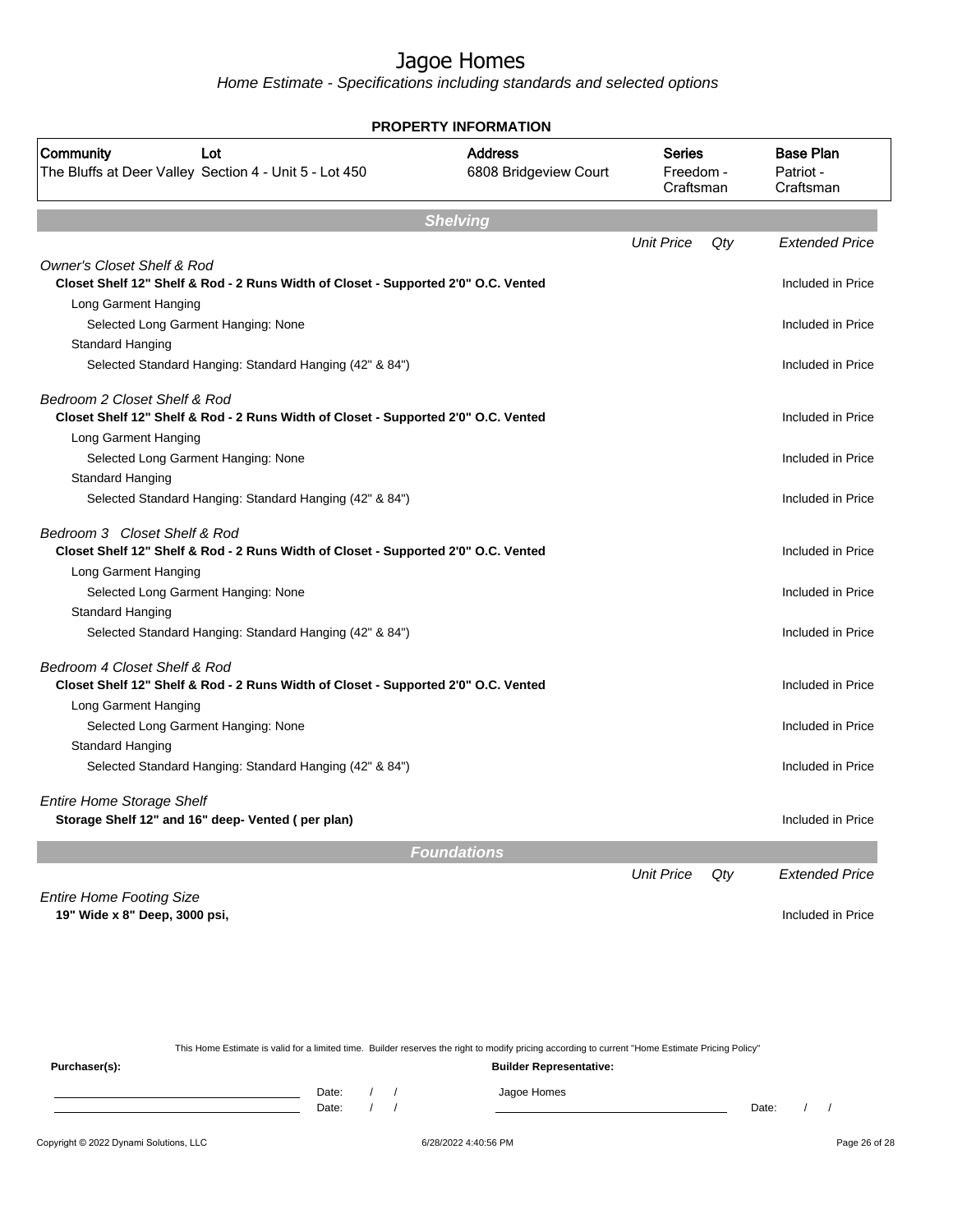|                                                                                                                                                                                | <b>PROPERTY INFORMATION</b>             |                                         |     |                                            |
|--------------------------------------------------------------------------------------------------------------------------------------------------------------------------------|-----------------------------------------|-----------------------------------------|-----|--------------------------------------------|
| Community<br>Lot<br>The Bluffs at Deer Valley Section 4 - Unit 5 - Lot 450                                                                                                     | <b>Address</b><br>6808 Bridgeview Court | <b>Series</b><br>Freedom -<br>Craftsman |     | <b>Base Plan</b><br>Patriot -<br>Craftsman |
|                                                                                                                                                                                | <b>Framing</b>                          |                                         |     |                                            |
| Entire Home 2 x 4 Wall Studs<br>Studs 2 x 4 @ 16" oc, SPF Grade                                                                                                                |                                         | <b>Unit Price</b>                       | Qty | <b>Extended Price</b><br>Included in Price |
| Entire Home 2 x 6 Wall Studs<br>Studs 2 x 6 @ 24" oc, SPF Grade (Per Plan)                                                                                                     |                                         |                                         |     | Included in Price                          |
| <b>Entire Home Exterior Wall Sheathing</b><br>Exterior Wall Sheathing (7/16" OSB &/or 1/2" Styrofoam)                                                                          |                                         |                                         |     | Included in Price                          |
| Entire Home Exterior Wall House Wrap<br><b>Exterior Wall Covering House Wrap</b>                                                                                               |                                         |                                         |     | Included in Price                          |
| <b>Entire Home Foundation Plates</b><br>Foundation Plates treated yellow pine                                                                                                  |                                         |                                         |     | Included in Price                          |
| Entire Home - Sub Floor (Where Applicable)<br>Sub Floor 3/4" OSB T&G, glued & screwed or nailed                                                                                |                                         |                                         |     | Included in Price                          |
| Main Level Ceiling Heights<br>Interior Flat Ceiling Height 9'0"<br>Certain ceiling heights may vary.                                                                           |                                         |                                         |     | Included in Price                          |
| Per Plan Roof Trusses<br><b>Roof Trusses</b>                                                                                                                                   |                                         |                                         |     | Included in Price                          |
| <b>Roof Sheathing</b><br>Roof Sheathing 7/16" OSB                                                                                                                              |                                         |                                         |     | Included in Price                          |
| 2nd Level Ceiling Heights<br>Interior Flat Ceiling Height 8'0"<br>Certain ceiling heights may vary.                                                                            |                                         |                                         |     | Included in Price                          |
| 2nd Floor Floor System<br>14" I-Joists (Spacing per Mfg)                                                                                                                       |                                         |                                         |     | Included in Price                          |
|                                                                                                                                                                                | <b>Landscaping &amp; Yard</b>           |                                         |     |                                            |
| <b>Exterior Lawn Sod</b>                                                                                                                                                       |                                         | <b>Unit Price</b>                       | Qty | <b>Extended Price</b>                      |
| Sod All of Yard, Fescue & Bluegrass (Excludes Areas with Brush & Trees & Retention<br><b>Basins</b> )                                                                          |                                         |                                         |     | Included in Price                          |
| This Home Estimate is valid for a limited time. Builder reserves the right to modify pricing according to current "Home Estimate Pricing Policy"<br>Purchaser(s):              | <b>Builder Representative:</b>          |                                         |     |                                            |
| Date:<br>$\sqrt{2}$<br>$\prime$<br><u> 1989 - Johann Barn, mars ann an t-Amhain Aonaich an t-Aonaich an t-Aonaich ann an t-Aonaich ann an t-Aonaich</u><br>$\sqrt{ }$<br>Date: | Jagoe Homes                             |                                         |     | Date:                                      |
| Copyright © 2022 Dynami Solutions, LLC                                                                                                                                         | 6/28/2022 4:40:56 PM                    |                                         |     | Page 27 of 28                              |